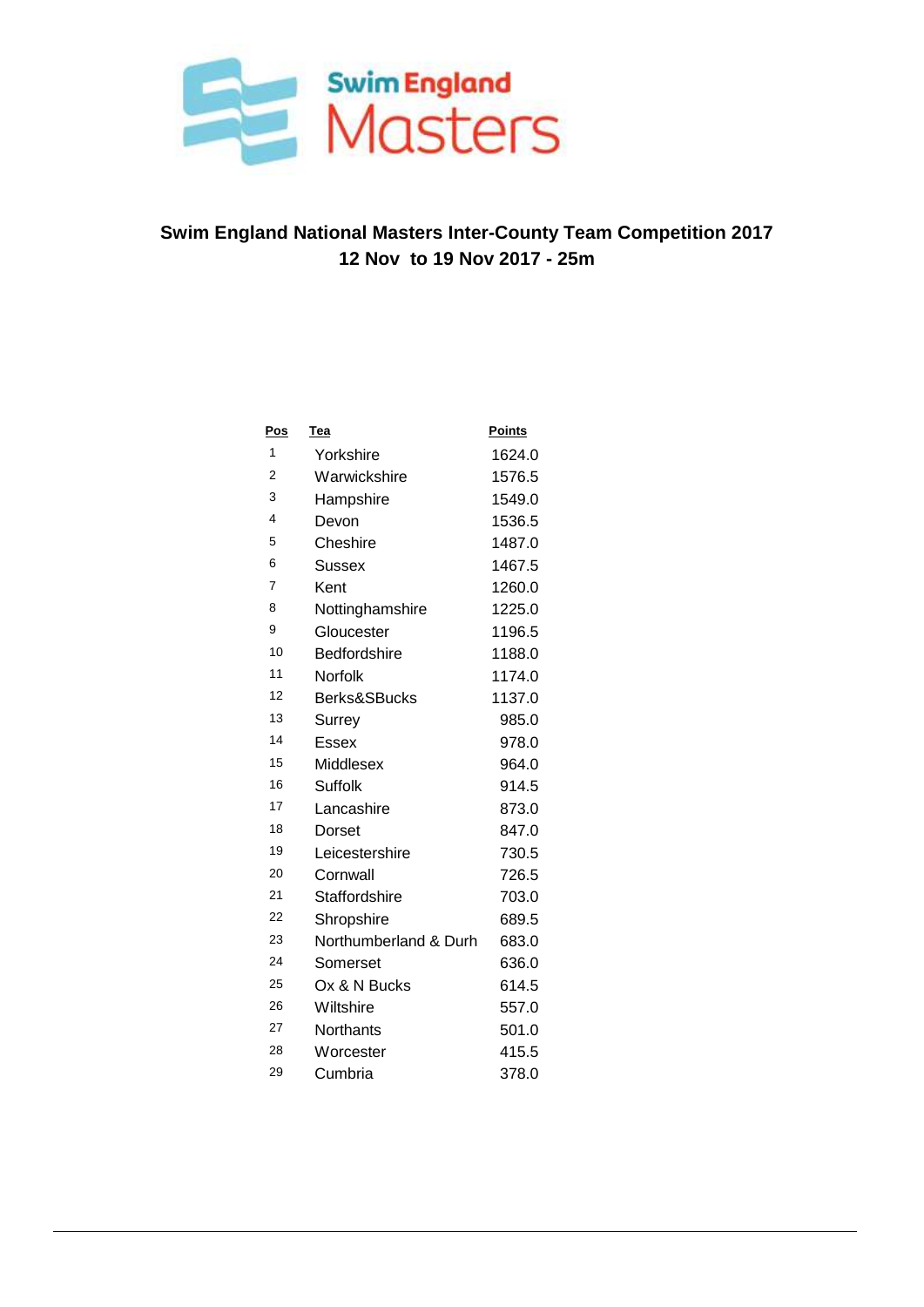|                | <u> Event 1 Mens 65yrs+ 50m Butterfly</u>  |    |                                  |            |    |      |
|----------------|--------------------------------------------|----|----------------------------------|------------|----|------|
| 1              | Derek PARR                                 | 73 | Middlesex                        | 34.65 29   |    |      |
| $\overline{c}$ | Graham Pearson                             | 65 | Cumbria                          | 35.28 28   |    |      |
| 3              | Terry THORNE                               | 67 | Norfolk                          | 36.02 27   |    |      |
| 4              | Neil MacKinnon                             | 76 | Cheshire                         | 36.03 26   |    |      |
| 5              | <b>Brian Taylor</b>                        | 67 | Yorkshire                        | 36.57 25   |    |      |
| 6              | James PEARSON                              | 69 | Kent                             | 36.70 24   |    |      |
| 7              | Scot HATFIELD                              | 65 | Warwickshire                     | 36.85 23   |    |      |
| 8              | David Hills                                | 66 | Northumberland & Durham 36.98 22 |            |    |      |
| 9              | <b>Bill LETCH</b>                          | 77 | Devon                            | 37.38 21   |    |      |
| 10             | Nigel FOSTER                               | 67 | Dorset                           | 37.73 20   |    |      |
| 11             | <b>Brian HOSKING</b>                       | 66 | Surrey                           | 38.77 19   |    |      |
| 12             | <b>Tony CHERRINGTON</b>                    | 75 | Gloucester                       | 41.02 18   |    |      |
| 13             | David HART                                 | 67 | Sussex                           | 41.42      | 17 |      |
| 14             | Peter STEPHENS                             | 70 | Cornwall                         | 42.09 16   |    |      |
| 15             | Mike DANIELL                               | 77 | Berks&SBucks                     | 43.11      | 15 |      |
| 16             | William SAMPSON                            | 72 | Leicestershire                   | 51.05 14   |    |      |
| 17             | Paul PARTINGTON                            | 69 | Somerset                         | 53.40 13   |    |      |
| 18             | Paul CLARKE                                | 75 | Bedfordshire                     | 55.84 12   |    |      |
| 19             | Len PHOENIX                                | 68 | Suffolk                          | 1:21.36 11 |    |      |
|                | Anthony HARRISON                           | 66 | Hampshire                        | DQ T 1L    |    |      |
|                | <b>Event 2 Womens 65yrs+ 50m Butterfly</b> |    |                                  |            |    |      |
| 1              | Kath TUNNICLIFFE                           | 65 | <b>Staffordshire</b>             | 38.94 29   |    |      |
| $\overline{c}$ | Sue HAIGH                                  | 65 | Devon                            | 39.84 28   |    |      |
| 3              | Alison GWYNN                               | 69 | Sussex                           | 42.51 27   |    |      |
| 4              | Sandy FOSKETT                              | 68 | Cornwall                         | 45.92 26   |    |      |
| 5              | Pat REYNOLDS                               | 67 | <b>Northants</b>                 | 46.11 25   |    |      |
| 6              | Helen Jenkins                              | 71 | Lancashire                       | 49.69 24   |    |      |
| 7              | Jane ASHER                                 | 86 | Surrey                           | 51.60 23   |    |      |
| 8              | <b>Janet MASTERS</b>                       | 77 | Bedfordshire                     | 51.91 22   |    |      |
| 9              | Marilyn LINNINGTON                         | 66 | Hampshire                        | 51.97 21   |    |      |
| 10             | <b>Hilary Crick</b>                        | 68 | Yorkshire                        | 54.89 20   |    |      |
| 11             | Shelley ROBINSON                           | 65 | Kent                             | 56.68 19   |    |      |
| 12             | Annie AEGUILE                              | 69 | Somerset                         | 1:02.54    | 18 |      |
| 13             | <b>Esther MURRAY</b>                       | 70 | Gloucester                       | 1:04.31    | 17 |      |
|                | Carol VAUGHAN                              | 72 | Wiltshire                        | [1:00.29]  |    | Cat1 |
|                | Linda ASHMORE                              | 71 | Dorset                           | [53.57]    |    | Cat1 |
|                | Pat JACKSON                                | 70 | Norfolk                          | DQ         |    |      |
|                | Elaine BROMWICH                            | 75 | Warwickshire                     | IQ SA 1L   |    |      |

|     | Event 3 Mens 55yrs+ 50m Freestyle   |    |                  |                    |      |
|-----|-------------------------------------|----|------------------|--------------------|------|
| 1   | David Emerson                       | 55 | Yorkshire        | 26.00 29           |      |
| 2   | Colin STEPHENSON                    | 59 | Gloucester       | 26.79 28           |      |
| 3   | Alec Johnson                        | 55 | Cheshire         | 26.81 27           |      |
| 4   | Martyn PRICE                        | 56 | Hampshire        | 27.61 26           |      |
| 5   | Simon VEALE                         | 61 | Devon            | 27.76 25           |      |
| 6   | Mick COMMONS                        | 56 | Nottinghamshire  | 28.06 24           |      |
| 7   | Martin CLARKE                       | 55 | <b>Norfolk</b>   | 28.07 23           |      |
| 8   | Dave CARTLEDGE                      | 57 | Bedfordshire     | 28.15 22           |      |
| 9   | Gordon Belbin                       | 55 | Cumbria          | 28.35 21           |      |
| 10  | Peter KIRK                          | 61 | Dorset           | 28.85 20           |      |
| 11  | Alan COOPER                         | 56 | Warwickshire     | 28.86 18.5         |      |
| $=$ | Graeme MILNE                        | 63 | Cornwall         | 28.86 18.5         |      |
| 13  | Peter SEWARD                        | 61 | Wiltshire        | 29.18 17           |      |
| 14  | Adrian Turner                       | 55 | Lancashire       | 29.53 16           |      |
| 15  | <b>Tim WILKES</b>                   | 57 | Kent             | 29.54 15           |      |
| 16  | <b>Geoff BAKER</b>                  | 58 | Essex            | 30.25              | 14   |
| 17  | Graham POTTER                       | 61 | Surrey           | 30.26              | 13   |
| 18  | Peter LYNCH                         | 55 | Suffolk          | 30.69              | 12   |
| 19  | Simon DIGBY                         | 57 | Berks&SBucks     | 30.74 11           |      |
| 20  | Mike HAZELDEN                       | 59 | Sussex           | 30.89 10           |      |
| 21  | lan WOOLLARD                        | 63 | Middlesex        | 31.29 9            |      |
| 22  | Charles HILLYER                     | 57 | Leicestershire   | 31.368             |      |
| 23  | Martyn FINNEY                       | 59 | Staffordshire    | 31.75 7            |      |
| 24  | lan GOODALL                         | 60 | Northants        | 32.48 6            |      |
| 25  | Tim ASHLEY-SPARKS                   | 61 | Ox & N Bucks     | 35.86 5            |      |
| 26  | Dave MCMAHON                        | 55 | Worcester        | 36.56 4            |      |
|     | Malcolm GREENSLADE                  | 56 | Somerset         | [29.26]            | Cat1 |
|     | Chris BIDDLE                        | 62 | Shropshire       | [32.74]            | Cat1 |
|     |                                     |    |                  |                    |      |
|     | Event 4 Womens 55yrs+ 50m Freestyle |    |                  |                    |      |
| 1   | Julie Hoyle                         | 55 | Yorkshire        | 30.28 29           |      |
| 2   | Lindsey GOWLAND                     | 60 | Staffordshire    | 30.64 28           |      |
| 3   | Phillipa WILLIAMS                   | 55 | Berks&SBucks     | 31.08 27           |      |
| 4   | Karen STACEY                        | 56 | Warwickshire     | 31.94 26           |      |
| 5   | Sue HODGE                           | 64 | Gloucester       | 32.42 25           |      |
| 6   | Fiona WEST                          | 57 | Sussex           | 32.54 24           |      |
| 7   | <b>Francis West</b>                 | 56 | Cheshire         | 32.84 23           |      |
| 8   | Catherine BECKETT                   | 61 | Hampshire        | 33.16 22           |      |
| 9   | Alyson FORDHAM                      | 61 | Essex            | 33.17 21           |      |
| 10  | Kim LYNCH                           | 58 | Suffolk          | 33.19              | 20   |
| 11  | Sue ARROWSMITH                      | 55 | Nottinghamshire  | 34.33              | 19   |
| 12  | Pauline CAVEN                       | 55 | Kent             | 34.47              | 18   |
| 13  | Susan WALKER                        | 70 | Devon            | 35.04              | 17   |
| 14  | <b>Ruthie Cartwiright</b>           | 55 | Lancashire       | 35.99              | 16   |
| 15  |                                     |    |                  |                    |      |
| 16  | Sue WATT                            | 55 | Worcester        | 36.37              | 15   |
|     | Jacky SAMWORTH                      | 57 | Cornwall         | 37.20              | 14   |
| 17  | Vanessa Foster                      | 59 | Cumbria          | 37.44              | 13   |
| 18  | <b>Christine AYERS</b>              | 64 | Bedfordshire     | 37.74              | 12   |
| 19  | Alison WILSON                       | 63 | Shropshire       | 38.76              | 11   |
| 20  | Pat REYNOLDS                        | 67 | <b>Northants</b> | 38.77              | 10   |
| 21  | Estelle FISHER                      | 58 | Ox & N Bucks     | 40.03 9            |      |
| 22  | Mary NEVILL                         | 56 | Leicestershire   | 41.38 8            |      |
|     | Jane SNEDDEN                        | 57 | Wiltshire        |                    | Cat1 |
|     | Helen DICKINS                       | 59 | Dorset           | [34.47]<br>[35.10] | Cat1 |
|     | Sarah AYLING                        | 60 | Somerset         | [52.34]            | Cat1 |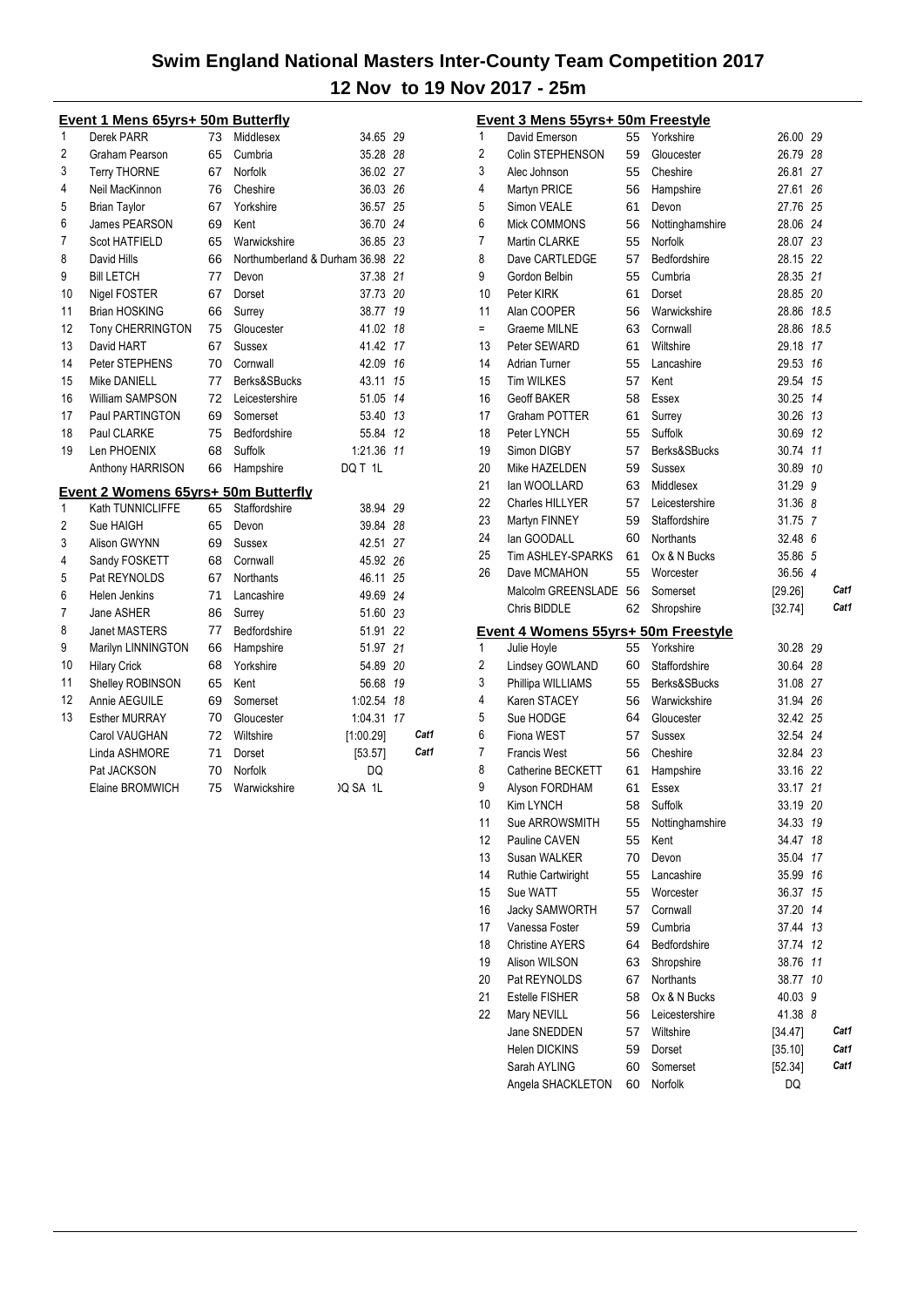|                | <u> Event 5 Mens 45yrs+ 50m Backstroke</u>  |    |                                 |          |    |      |
|----------------|---------------------------------------------|----|---------------------------------|----------|----|------|
| 1              | Paul Clemence                               | 47 | Yorkshire                       | 29.17 29 |    |      |
| $\overline{2}$ | Michael HODGSON                             | 50 | Surrey                          | 29.76 28 |    |      |
| 3              | Mark DEAKIN                                 | 46 | Middlesex                       | 30.79 27 |    |      |
| 4              | <b>Spencer TURNER</b>                       | 48 | Hampshire                       | 30.93 26 |    |      |
| 5              | <b>James KEARNEY</b>                        | 45 | Nottinghamshire                 | 31.17 25 |    |      |
| 6              | Mark SALWAY                                 | 49 | Sussex                          | 31.77 24 |    |      |
| 7              | Mark OSTERRITTER                            | 45 | Suffolk                         | 32.31 23 |    |      |
| 8              | <b>Guy EMERSON</b>                          | 54 | Berks&SBucks                    | 32.52 22 |    |      |
| 9              | Simon BUCHAN                                | 49 | Norfolk                         | 32.61 21 |    |      |
| 10             | Myles Little                                | 48 | Cumbria                         | 32.66 20 |    |      |
| 11             | Robert GUY                                  | 59 | Gloucester                      | 32.94 19 |    |      |
| 12             | Paul SPELLER                                | 45 | Essex                           | 32.95 18 |    |      |
| 13             | Andy SMALL                                  | 54 | Dorset                          | 32.99 17 |    |      |
| 14             | Alan BURROWS                                | 49 | Kent                            | 33.09 16 |    |      |
| 15             | Michael FAWKNER                             | 47 | Warwickshire                    | 33.13 15 |    |      |
| 16             | Steve CONWAY                                | 53 | Leicestershire                  | 33.35 14 |    |      |
| 17             | Darren BEER                                 | 50 | Devon                           | 33.50 13 |    |      |
| 18             | Russ Mason                                  | 54 | Cheshire                        | 33.56 12 |    |      |
| 19             | Howard GELL                                 | 46 | Bedfordshire                    | 33.74 11 |    |      |
| 20             | Garry Vickers                               | 49 | Lancashire                      | 34.20 10 |    |      |
| 21             | Simon EMERY                                 | 54 | Somerset                        | 34.29    | 9  |      |
| 22             | Jonathan Dean                               | 46 | Northumberland & Durham 34.79 8 |          |    |      |
| 23             | Konrad ADAMS                                | 49 | Wiltshire                       | 36.21    | -7 |      |
| 24             | <b>Martin FLOWERS</b>                       | 50 | Northants                       | 36.40 6  |    |      |
| 25             | Duncan PEARS                                | 54 | Cornwall                        | 37.00 5  |    |      |
| 26             | Stephen WELLS                               | 45 | Worcester                       | 38.35 4  |    |      |
| 27             | Dave ROCK                                   | 54 | Staffordshire                   | 39.30 3  |    |      |
| 28             | Paul DAVIS                                  | 51 | Ox & N Bucks                    | 41.38 2  |    |      |
|                | Marc LIEBRECHT                              | 47 | Shropshire                      | [46.14]  |    | Cat1 |
|                |                                             |    |                                 |          |    |      |
|                | <u>Event 6 Womens 45yrs+ 50m Backstroke</u> |    |                                 |          |    |      |
| 1              | Joanne CORBEN                               | 47 | Hampshire                       | 32.28 29 |    |      |
| 2              | Lydianne LOCK                               | 48 | Leicestershire                  | 33.59 28 |    |      |
| 3              | Kitty HOLLINGSWORTH 47                      |    | Devon                           | 34.09 27 |    |      |
| 4              | Rachel LLOYD                                | 45 | Warwickshire                    | 34.20 26 |    |      |
| 5              | Tracy VAN ROOYEN                            | 45 | Kent                            | 34.37 25 |    |      |
| 6              | Liz WOOLNER                                 | 50 | Bedfordshire                    | 34.67 24 |    |      |
| 7              | <b>Judy Brown</b>                           | 53 | Cheshire                        | 35.30 23 |    |      |
| 8              | Rhiannon JONES                              | 47 | Shropshire                      | 35.55 22 |    |      |
| 9              | Philippa O'GRADY                            | 48 | Somerset                        | 35.68 21 |    |      |
| 10             | Lynda COGGINS                               | 53 | Surrey                          | 35.96 20 |    |      |
| 11             | Emma KLIMOWICZ                              | 46 | Northants                       | 36.03 19 |    |      |
| 12             | Jayne Simpson                               | 50 | Northumberland & Durham 36.12   |          | 18 |      |
| 13             | Helen KULA-PREZEZWA58                       |    | Gloucester                      | 36.78    | 17 |      |
| 14             | Diane CHRISMAS                              | 50 | Sussex                          | 37.70    | 16 |      |
| 15             | Carolyn Irvine                              | 54 | Yorkshire                       | 38.02    | 15 |      |
| 16             | Lindsay ONAY                                | 50 | Ox & N Bucks                    | 38.51    | 14 |      |
| 17             | <b>Justine DRURY</b>                        | 45 | Nottinghamshire                 | 39.77    | 13 |      |
| 18             | Alison PICKERING                            | 47 | Norfolk                         | 41.56    | 12 |      |
| 19             | Aly CHATTERJEA                              | 55 | Cornwall                        | 41.85    | 11 |      |
| 20             | Jeanna PETIT                                | 47 | Berks&SBucks                    | 42.00    | 10 |      |
| 21             | <b>Ruthie Cartwiright</b>                   | 55 | Lancashire                      | 43.51    | 9  |      |
| 22             | <b>Tracey ELLIS</b>                         | 55 | Staffordshire                   | 43.76 8  |    |      |
| 23             | Vivien WILLIS                               | 64 | Essex                           | 46.10 7  |    |      |
| 24             | <b>Tracey MOORE</b>                         | 49 | Worcester                       | 49.84    | 6  |      |
|                | Cate READ                                   | 47 | Dorset                          | [37.85]  |    | Cat1 |
|                | Sharon PERRY                                | 45 | Suffolk                         | [37.99]  |    | Cat1 |
|                | Marianne BENNISON                           | 53 | Wiltshire                       | [42.23]  |    | Cat1 |
|                |                                             |    |                                 |          |    |      |

|     | <u> Event 7 Mens 35yrs+ 50m Breaststroke</u> |    |                                        |                    |      |       |
|-----|----------------------------------------------|----|----------------------------------------|--------------------|------|-------|
| 1   | Martin BENNELL                               | 40 | Hampshire                              | 30.20 29           |      |       |
| 2   | Andy Cooper                                  | 44 | Cheshire                               | 30.94 28           |      |       |
| 3   | Matthew BANHAM                               | 45 | Suffolk                                | 31.49 27           |      |       |
| 4   | Chris Knee                                   | 38 | Yorkshire                              | 31.54 26           |      |       |
| 5   | Robert ROBSON                                | 44 | Warwickshire                           | 31.66 25           |      |       |
| 6   | David MILBURN                                | 55 | Berks&SBucks                           | 32.63 24           |      |       |
| 7   | <b>Ollie BARNES</b>                          | 36 | Gloucester                             | 32.85 23           |      |       |
| 8   | Haseley GORDON                               | 36 | Nottinghamshire                        | 33.10 22           |      |       |
| 9   | Jamie PAGE                                   | 40 | Devon                                  | 33.46 21           |      |       |
| 10  | Kevin ARUNDELL                               | 39 | Kent                                   | 33.63 20           |      |       |
| 11  | David MILBURN                                | 55 | Ox & N Bucks                           | 33.86 19           |      |       |
| 12  | John DYER                                    | 42 | Staffordshire                          | 33.94 18           |      |       |
| 13  | Jerry O'RIORDAN                              | 43 | Surrey                                 | 34.24 17           |      |       |
| 14  | Chris Hamer                                  | 45 | Lancashire                             | 34.25 16           |      |       |
| 15  | Michael DAY                                  | 42 | Sussex                                 | 34.66 15           |      |       |
| 16  | <b>Stuart GIBBS</b>                          | 44 | Wiltshire                              | 34.85 14           |      |       |
| 17  | Peter Germain                                | 35 | Cumbria                                | 34.86 13           |      |       |
| 18  | Damien Hall                                  | 41 | Northumberland & Durham 34.96 12       |                    |      |       |
| 19  | Lee NORTH                                    | 43 | Essex                                  | 35.21 11           |      |       |
| 20  | Dan MALCOLM                                  | 35 | Shropshire                             | 35.24 10           |      |       |
| 21  | Alastair SHAW                                | 37 | Bedfordshire                           | 35.27 9            |      |       |
| 22  | Simon GRIFFITHS                              | 51 | Middlesex                              | 35.52 8            |      |       |
| 23  | <b>Nick WHITE</b>                            | 46 | Leicestershire                         | 36.42 7            |      |       |
| 24  | Simeon HEMMING                               | 45 | Worcester                              | 36.54 6            |      |       |
| 25  |                                              |    |                                        |                    |      |       |
| 26  | Bryan WHITE                                  | 43 | Somerset                               | 37.00 5            |      |       |
| 27  | Alex MABEY                                   | 43 | Cornwall                               | 37.10 4            |      |       |
|     | Sam KENDRICK                                 | 41 | Norfolk                                | 37.19 3            |      |       |
| 28  | Jonathan PAGE                                | 35 | Northants                              | 42.01 2            |      |       |
|     | David PALMER                                 | 49 | Dorset                                 | [37.36]            |      | Cat1  |
|     |                                              |    |                                        |                    |      |       |
|     |                                              |    | Event 8 Womens 35yrs+ 50m Breaststroke |                    |      |       |
| 1   | Emma OLIVER                                  | 36 | Kent                                   | 34.81 29           |      |       |
| 2   | <b>Sharon BURCHELL</b>                       | 41 | Sussex                                 | 36.02 28           |      |       |
| 3   | Clare WILKINSON                              | 41 | Warwickshire                           | 36.23 27           |      |       |
| 4   | <b>Fleur PARKER</b>                          | 41 | Hampshire                              | 36.59 26           |      |       |
| 5   | Rebecca NEWSON                               | 35 | Middlesex                              | 36.64 25           |      |       |
| 6   | Sarah PEARSE                                 | 35 | Bedfordshire                           | 37.23 24           |      |       |
| 7   | Alex MCCRAE                                  | 38 | Devon                                  | 37.38 23           |      |       |
| 8   | Sarah BROOKSBANK                             | 40 | Leicestershire                         | 38.38 22           |      |       |
| 9   | Jackie Carribine                             | 38 | Cheshire                               | 38.81              | 21   |       |
| 10  | Karen YENDOLE                                | 37 | Dorset                                 | 38.86 19.5         |      |       |
| $=$ | Carole Jepson                                | 35 | Lancashire                             | 38.86              | 19.5 |       |
| 12  | Caroline Marsh                               | 38 | Yorkshire                              | 39.91              | 18   |       |
| 13  | Justine DOODY                                | 45 | Staffordshire                          | 40.45              | 17   |       |
| 14  | Jessica WOODDISSE                            | 42 | Gloucester                             | 40.53              | 16   |       |
| 15  | Nicola THORPE                                | 43 | Berks&SBucks                           | 40.71              | 15   |       |
| 16  | <b>Maxine BARRETT</b>                        | 38 | Essex                                  | 40.98              | 14   |       |
| 17  | Karen Coulter                                | 41 | Northumberland & Durham 43.47          |                    | 13   |       |
| 18  | Amy MARTIN                                   | 37 | Shropshire                             | 44.53 12           |      |       |
| 19  | Jane TAYLOR                                  | 37 | <b>Norfolk</b>                         | 45.04 11           |      |       |
| 20  | Lisa WITHERS                                 | 51 | <b>Suffolk</b>                         | 45.29 10           |      |       |
| 21  | Karen HOWELLS                                | 46 |                                        | 45.67 9            |      |       |
| 22  | Nicola SMITH                                 | 42 | Nottinghamshire<br>Northants           | 47.67 8            |      |       |
| 23  | Joanne SPARKS                                | 42 | Surrey                                 | 48.33 7            |      |       |
| 24  | Vanessa Foster                               | 59 | Cumbria                                | 49.92 6            |      |       |
|     | Amy CHIPPETT                                 | 35 | Cornwall                               | [40.89]            |      | Cat1  |
|     | Samantha USHER                               | 36 |                                        | [41.92]            |      | Unkno |
|     | Jennifer BATTEN                              | 36 | Ox & N Bucks<br>Wiltshire              |                    |      | Cat1  |
|     | Jaki FARRELL                                 | 44 | Somerset                               | [42.89]<br>[43.22] |      | Cat1  |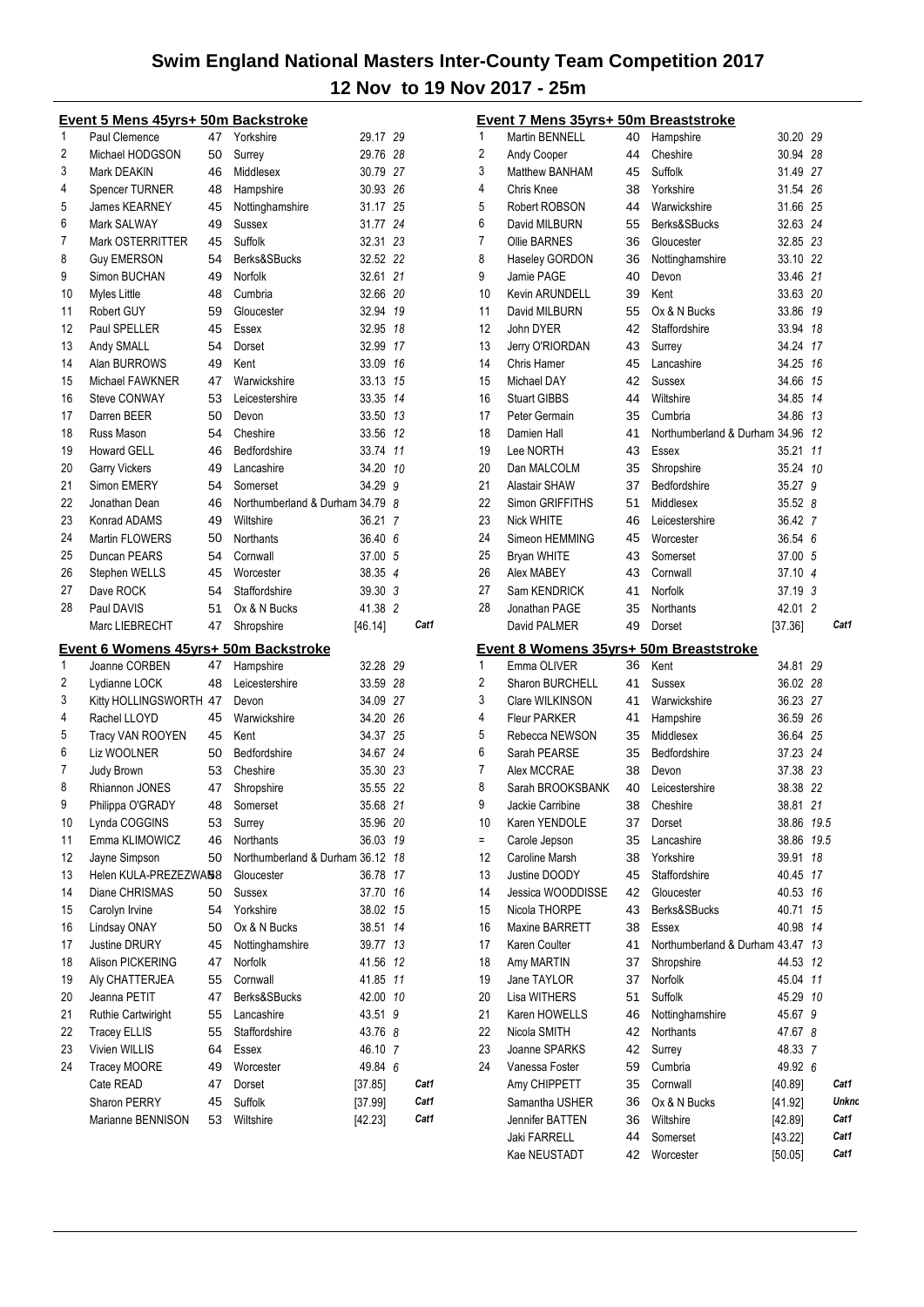|          | <u> Event 9 Mens 25yrs+ 50m Butterfly</u> |    |                                  |          |              |
|----------|-------------------------------------------|----|----------------------------------|----------|--------------|
| 1        | Kalon VEALE                               | 26 | Devon                            | 24.86 29 |              |
| 2        | Alistair Crawford                         | 33 | Yorkshire                        | 25.76 28 |              |
| 3        | Lawrence PALMER                           | 25 | Bedfordshire                     | 25.78 27 |              |
| 4        | Ollie ESPINASSE                           |    | 33 Hampshire                     | 26.56 26 |              |
| 5        | Craig Ward                                | 32 | Cheshire                         | 26.72 25 |              |
| 6        | James WARDLE                              | 32 | Warwickshire                     | 26.87 24 |              |
| 7        | Aaron FLYNN                               | 27 | <b>Northants</b>                 | 27.46 23 |              |
| 8        | Wade RIMBACH                              | 33 | Middlesex                        | 27.51 22 |              |
| 9        | Andrew MCGURK                             | 28 | Nottinghamshire                  | 27.63 21 |              |
| 10       | <b>Clive BATES</b>                        | 28 | Kent                             | 27.74 20 |              |
| 11       | Lawrence LOWMAN                           | 28 | Suffolk                          | 27.76 19 |              |
| 12       | Joel SMITH                                | 28 | Worcester                        | 27.87 18 |              |
| 13       |                                           |    |                                  |          |              |
|          | Conor Crozier                             | 25 | Northumberland & Durham 28.23 17 |          |              |
| 14       | Darren SIMS                               | 33 | Sussex                           | 28.35 16 |              |
| 15       | Fernando VICARIA                          | 47 | Berks&SBucks                     | 28.45 15 |              |
| 16       | Dave HOLLAND                              | 36 | Staffordshire                    | 28.51 14 |              |
| 17       | Chris HOWE                                | 27 | Leicestershire                   | 28.67 13 |              |
| 18       | <b>Richard HILL</b>                       | 29 | Somerset                         | 28.74 12 |              |
| 19       | Jack COOK                                 | 31 | Wiltshire                        | 29.06 11 |              |
| 20       | Peter ARUNDEL                             | 33 | Essex                            | 29.10 10 |              |
| 21       | Sam WATTS                                 | 31 | Norfolk                          | 29.12 9  |              |
| 22       | Andrew SMITH                              | 31 | Ox & N Bucks                     | 29.17 8  |              |
| 23       | <b>Matthew Lees</b>                       | 28 | Lancashire                       | 29.35 7  |              |
| 24       | Olegas PETRIKAS                           | 29 | Surrey                           | 29.97 6  |              |
| 25       | <b>Stewart BURTON</b>                     | 31 | Shropshire                       | 30.83 5  |              |
| 26       | David EVANS                               | 28 | Gloucester                       | 31.67 4  |              |
| 27       | Simon Churchman                           | 30 | Cumbria                          | 33.26 3  |              |
|          | Paul CORBIN                               | 32 | Dorset                           | [28.21]  | Cat1         |
|          |                                           |    |                                  |          |              |
|          |                                           |    |                                  |          |              |
|          | Sam HUTSON                                | 32 | Cornwall                         | [32.25]  | Cat1         |
|          | Event 10 Womens 25yrs+ 50m Butterfly      |    |                                  |          |              |
| 1        | Gina HEYN                                 | 33 | Middlesex                        | 28.64 29 |              |
| 2        | <b>Justine CLARK</b>                      | 29 | Warwickshire                     | 30.08 28 |              |
| 3        | Lucy Lloyd Roach                          | 34 | Cheshire                         | 30.20 27 |              |
| 4        | Noemie PEIGNON                            | 31 | Hampshire                        | 30.37 26 |              |
| 5        | Claire EVELYN                             | 30 | Bedfordshire                     | 31.05 25 |              |
| 6        | Michelle CURRY                            | 30 | Essex                            | 31.22 24 |              |
| 7        | Ceris WESTLAKE                            | 26 | Gloucester                       | 31.33 23 |              |
| 8        | Rebecca WALKER                            | 33 | Nottinghamshire                  | 31.37 22 |              |
| 9        | Sarah QUARERMAINE                         | 31 | Cornwall                         | 31.46 21 |              |
|          |                                           | 28 |                                  |          |              |
| 10<br>11 | Sophie TROTTER                            |    | Berks&SBucks<br>Worcester        | 31.52 20 |              |
|          | Laura CRANSHAW                            | 30 |                                  | 31.53 19 |              |
| 12       | Nicola FERGUSON                           | 26 | Norfolk                          | 31.75 18 |              |
| 13       | Deborah Crossland                         | 30 | Yorkshire                        | 31.94 17 |              |
| 14       | Emma CHALLIS                              | 31 | Devon                            | 32.15 16 |              |
| 15       | Rebecca SMITH                             | 38 | Wiltshire                        | 32.19 15 |              |
| 16       | Sarah NISBET                              | 29 | Sussex                           | 32.50 14 |              |
| 17       | Kathryn MCNALLY                           | 25 | Shropshire                       | 32.69 13 |              |
| 18       | Jenni GILBERT                             | 26 | Somerset                         | 32.85 12 |              |
| 19       | <b>Bryony Scoffin</b>                     | 28 | Northumberland & Durham 33.45 11 |          |              |
| 20       | Rebecca HENLY                             | 36 | Kent                             | 33.83 10 |              |
| 21       | Sara Lang                                 | 37 | Lancashire                       | 35.58 9  |              |
| 22       | Alison MCGREGOR                           | 27 | Ox & N Bucks                     | 36.70 8  |              |
| 23       | Sarah LINGARD                             | 34 | Suffolk                          | 37.25 7  |              |
| 24       | Lisa TRUSSLER                             | 27 | Leicestershire                   | 39.08 6  |              |
| 25       | Sally BALL                                | 31 | Staffordshire                    | 40.41 5  |              |
| 26       | Joanne SPARKS                             | 42 | Surrey                           | 42.57 4  |              |
|          | Lorraine LONGSTAFF                        | 30 | Northants                        | [31.89]  | <b>Unkno</b> |

|     | Event 11 Mens 18yrs+ 50m Freestyle   |          |                                  |                    |       |
|-----|--------------------------------------|----------|----------------------------------|--------------------|-------|
| 1   | Adam Frost                           | 22       | Cheshire                         | 23.86 29           |       |
| 2   | Luke Pool                            | 23       | Lancashire                       | 24.02 28           |       |
| 3   | Callum MCGREGOR                      | 22       | Gloucester                       | 24.08 27           |       |
| 4   | Levin VEALE                          | 23       | Devon                            | 24.18 26           |       |
| 5   | Ben Taylor-Walsh                     | 19       | Yorkshire                        | 24.23 25           |       |
| 6   | Michael PROCTER                      | 24       | Ox & N Bucks                     | 24.27 24           |       |
| 7   | Jacob WEST                           | 20       | Kent                             | 24.30 23           |       |
| 8   | Benjamin HORNER                      | 18       | Sussex                           | 24.37 22           |       |
| 9   | Daniel RICHARDS                      | 22       | Hampshire                        | 24.51 21           |       |
| 10  | Matt MASTERS                         | 23       | Bedfordshire                     | 24.63 20           |       |
| 11  | Luke ROXBURGH                        | 18       | Dorset                           | 24.74 19           |       |
| 12  | Nathan WELLS                         | 19       | Norfolk                          | 24.78 18           |       |
| 13  | <b>Ben BARSBY</b>                    | 22       | Nottinghamshire                  | 24.90 17           |       |
| 14  | Connor BRUNT                         | 23       | Surrey                           | 24.93 16           |       |
| 15  | Dalton YALLOP                        | 20       | Suffolk                          | 25.04 15           |       |
| 16  | Nicholas Simpson                     | 21       | Northumberland & Durham 25.09 14 |                    |       |
| 17  | Jamie MCLAUGHLIN                     |          |                                  |                    |       |
|     |                                      | 20       | Essex                            | 25.18 13           |       |
| 18  | <b>Philip WARREN</b>                 | 18       | Warwickshire                     | 25.33 12           |       |
| 19  | Sam GREENSLADE                       | 22       | Wiltshire                        | 25.70 11           |       |
| 20  | Joel SMITH                           | 28       | Worcester                        | 25.84 9.5          |       |
| $=$ | Paul GRIFFIN                         | 32       | Middlesex                        | 25.84 9.5          |       |
| 22  | Daniel JOHN                          | 30       | Berks&SBucks                     | 25.85 8            |       |
| 23  | Hayden BEE BEE                       | 20       | Shropshire                       | 26.16 7            |       |
| 24  | <b>Toby POWELL</b>                   | 18       | Staffordshire                    | 27.02 6            |       |
| 25  | Noah BYGRAVE                         | 18       | Cornwall                         | 27.16 5            |       |
| 26  | Alex KEMP                            | 20       | Northants                        | 27.89 4            |       |
| 27  | Rafael SKROS                         | 26       | Somerset                         | 28.01 3            |       |
| 28  | James PERROTT                        | 19       | Leicestershire                   | 28.02 2            |       |
|     |                                      |          |                                  |                    |       |
| 29  | Myles Little                         | 48       | Cumbria                          | 29.02 1            |       |
|     | Event 12 Womens 18yrs+ 50m Freestyle |          |                                  |                    |       |
| 1   | Fiona HARDIE                         | 23       | Dorset                           | 27.28 29           |       |
| 2   | Jessica DAVIES                       | 20       | Hampshire                        | 27.31 28           |       |
| 3   | Jessica Gillatt                      | 20       | Yorkshire                        | 27.40 27           |       |
| 4   | Emma WILLIAMS                        | 19       | Gloucester                       | 27.56 26           |       |
| 5   | Michelle WARE                        | 44       | Surrey                           | 27.71 25           |       |
| 6   | Jessica-Jane APPLEGATE21             |          | Norfolk                          | 27.77 24           |       |
| 7   | Jessica FRAYNE                       | 21       | Sussex                           | 27.83 23           |       |
| 8   | Ellie MARQUDT                        | 19       | Devon                            | 28.03 22           |       |
| 9   | Louisa Zolkiewski                    |          | 24 Cheshire                      | 28.16 21           |       |
| 10  | Rebecca DUTFIELD                     | 20       | Nottinghamshire                  | 28.20 20           |       |
| 11  | Emily HOEY                           | 21       | Cornwall                         | 28.33 19           |       |
| 12  | Alice LANE                           | 30       | Warwickshire                     | 28.46 18           |       |
| 13  |                                      | 19       | Kent                             | 28.58 17           |       |
| 14  | Amy FARTHING<br>Frances MERRIDAN     | 23       | Bedfordshire                     | 28.62 16           |       |
| 15  | Catherine DEMONT                     |          | Middlesex                        | 28.72 15           |       |
| 16  | Hannah PULLINGER                     | 26<br>22 | Somerset                         | 28.73 14           |       |
|     |                                      |          |                                  |                    |       |
| 17  | Lana MO                              | 18       | Suffolk                          | 28.80 13           |       |
| 18  | <b>Libby HARRIS</b>                  | 18       | Wiltshire                        | 29.11              | 12    |
| 19  | Lizzie BENTLEY                       | 24       | Worcester                        | 29.21              | 11    |
| 20  | Ella STONE                           | 20       | Essex                            | 29.27              | 10    |
| 21  | Francine KIDD                        | 20       | Berks&SBucks                     | 29.67 9            |       |
| 22  | Megan Green                          | 21       | Lancashire                       | 31.24 8            |       |
| 23  | Aimee SEAGER                         | 18       | Leicestershire                   | 31.38 7            |       |
| 24  | Megan POTTS                          | 18       | Shropshire                       | 31.58 6            |       |
| 25  | <b>Chloe Prout</b>                   | 20       | Northumberland & Durham 32.53 5  |                    |       |
| 26  | Noah CADLE                           | 20       | Ox & N Bucks                     | 32.68 4            |       |
| 27  | Olivia HULLEY<br>Amy PERFITT         | 24<br>21 | Northants<br>Staffordshire       | 33.05 3<br>[29.18] | Unkno |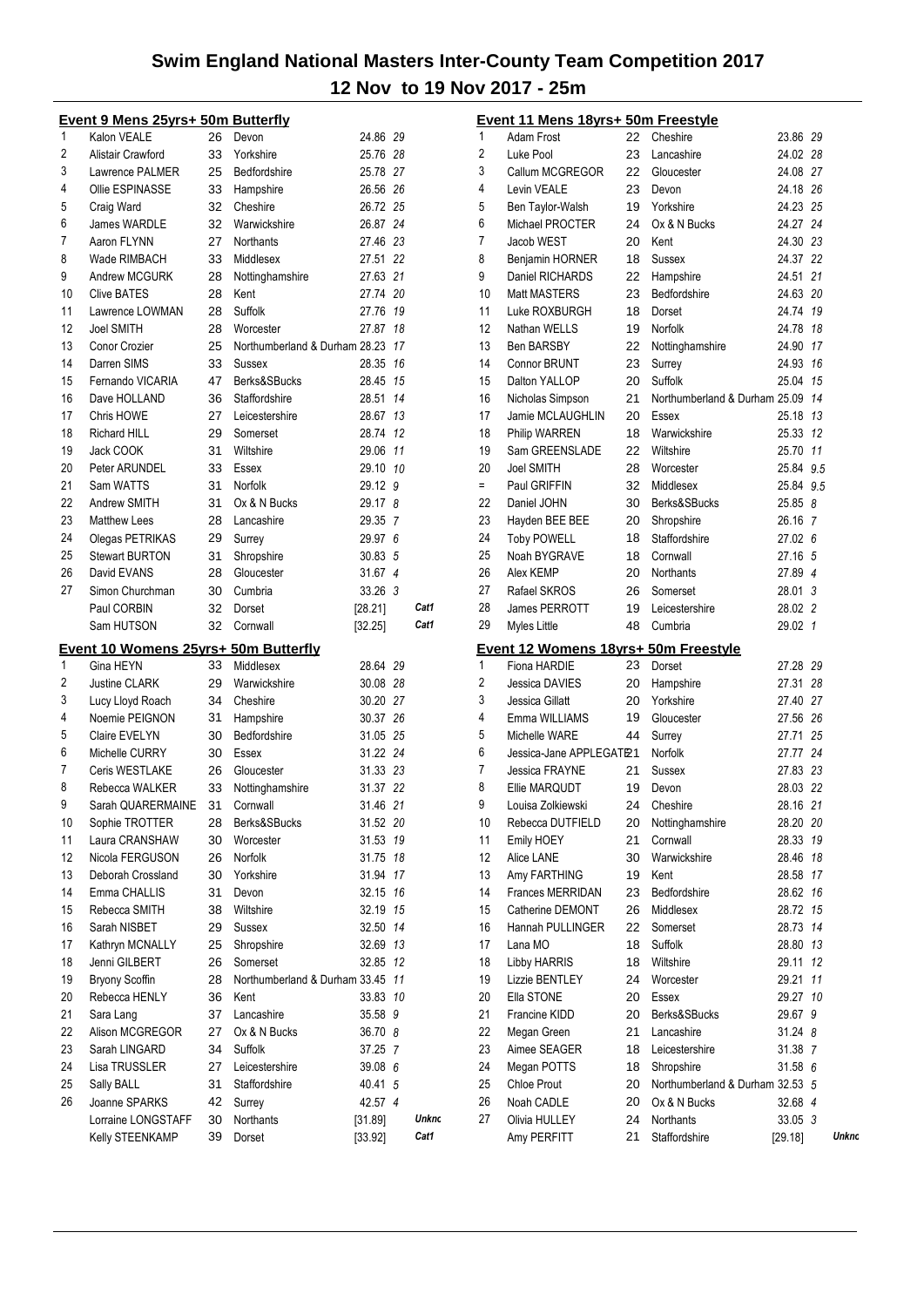|          | <u>Event 13 Mixed 260yrs+ 4x50m Freestyle Relay</u> |                          |   |
|----------|-----------------------------------------------------|--------------------------|---|
| 1        | Devon                                               | 2:05.12 29               |   |
| 2        | Cheshire                                            | 2:10.70 28               |   |
| 3        | Dorset                                              | 2:18.26 27               |   |
| 4        | Kent                                                | 2:18.53 26               |   |
| 5        | Surrey                                              | 2:18.54 25               |   |
| 6        | Warwickshire                                        | 2:19.21 24               |   |
| 7        | Gloucester                                          | 2:19.26 23               |   |
| 8        | Yorkshire                                           | 2:21.06 22               |   |
| 9        | Bedfordshire                                        | 2:26.49 21               |   |
| 10       | Nottinghamshire                                     | 2:31.56 20               |   |
| 11       | Sussex                                              | 2:32.57 19               |   |
| 12       | Lancashire                                          | 2:32.60 18               |   |
| 13       | Shropshire                                          | 2:34.44 17               |   |
| 14       | Norfolk                                             | 2:34.69 16               |   |
| 15       | Berks&SBucks                                        | 2:35.24 15               |   |
| 16       | Hampshire                                           | 2:37.01 14               |   |
| 17       | Cornwall                                            | 2:37.72 13               |   |
| 18       | Somerset                                            | 3:09.54 12               |   |
|          | Event 14 Womens 180yrs+ 4x50m Freestyle Relay       |                          |   |
| 1        | Hampshire                                           | 1:57.33 29               |   |
| 2        | Warwickshire                                        | 1:57.64 28               |   |
| 3        | Yorkshire                                           | 2:01.06 27               |   |
| 4        | Bedfordshire                                        | 2:01.32 26               |   |
| 5        | Sussex                                              | 2:02.48 25               |   |
| 6        | Berks&SBucks                                        | 2:03.44 24               |   |
| 7        | Devon                                               | 2:03.74 23               |   |
| 8        | Cheshire                                            | 2:05.15 22               |   |
| 9        | Gloucester                                          | 2:06.09 21               |   |
| 10       | Kent                                                | 2:07.99 20               |   |
| 11       | Wiltshire                                           | 2:08.23 19               |   |
| 12       | Leicestershire                                      | 2:09.64 18               |   |
| 13<br>14 | Essex                                               | 2:09.82 17               |   |
| 15       | Northumberland & Durham<br>Norfolk                  | 2:11.43 16<br>2:13.70 15 |   |
| 16       |                                                     |                          |   |
| 17       | Nottinghamshire                                     | 2:14.70 14<br>2:14.93 13 |   |
| 18       | Somerset<br>Dorset                                  | 2:15.86 12               |   |
| 19       | Shropshire                                          | 2:17.02 11               |   |
| 20       | Cornwall                                            | 2:20.31 10               |   |
| 21       | Worcester                                           |                          |   |
| 22       | Suffolk                                             | 2:22.20 9<br>2:22.86 8   |   |
| 23       | Staffordshire                                       | 2:24.49                  | 7 |
| 24       | Lancashire                                          | 2:26.01                  | 6 |
| 25       | Northants                                           | 2:27.83 5                |   |
| 26       | Surrey                                              | 2:28.65 4                |   |
|          | Ox & N Bucks                                        | DQ 0 1L                  |   |
|          |                                                     |                          |   |

|    | Event 15 Mens 180yrs+ 4x50m Freestyle Relay                      |             |    |
|----|------------------------------------------------------------------|-------------|----|
| 1  | Hampshire                                                        | 1:42.91     | 29 |
| 2  | Cheshire                                                         | 1:43.39     | 28 |
| 3  | Surrey                                                           | 1:45.90     | 27 |
| 4  | Warwickshire                                                     | 1:46.11     | 26 |
| 5  | Leicestershire                                                   | 1:48.07     | 25 |
| 6  | Nottinghamshire                                                  | 1:48.21     | 24 |
| 7  | Yorkshire                                                        | 1:48.29 23  |    |
| 8  | Kent                                                             | 1:49.22 22  |    |
| 9  | Devon                                                            | 1:49.38     | 21 |
| 10 | Sussex                                                           | 1:49.68     | 20 |
| 11 | Norfolk                                                          | 1:50.87     | 19 |
| 12 | Suffolk                                                          | 1:50.88     | 18 |
| 13 | Berks&SBucks                                                     | 1:51.53     | 17 |
| 14 | Essex                                                            | 1:51.83     | 16 |
| 15 | Bedfordshire                                                     | 1:52.40     | 15 |
| 16 | Middlesex                                                        | 1:52.42     | 14 |
| 17 | Gloucester                                                       | 1:53.37     | 13 |
| 18 | Cumbria                                                          | 1:53.80     | 12 |
| 19 | Dorset                                                           | 1:53.82     | 11 |
| 20 | Lancashire                                                       | 1:56.15     | 10 |
| 21 | Shropshire                                                       | 1:57.40     | 9  |
| 22 | Wiltshire                                                        | $1:57.88$ 8 |    |
| 23 | Somerset                                                         | 1:59.49 7   |    |
| 24 | Ox & N Bucks                                                     | 2:04.73 6   |    |
| 25 | Cornwall                                                         | 2:10.61 5   |    |
| 26 | Staffordshire                                                    | 2:15.08 4   |    |
|    | Northumberland & Durham                                          | DQ          |    |
|    |                                                                  |             |    |
|    |                                                                  |             |    |
| 1  | Event 16 Womens 100yrs+ 4x50m Freestyle Relay<br>Nottinghamshire | 1:50.93 29  |    |
| 2  | Hampshire                                                        | 1:51.24     | 28 |
| 3  | Warwickshire                                                     | 1:53.50     | 27 |
| 4  | Sussex                                                           | 1:54.27     | 26 |
| 5  | Dorset                                                           | 1:54.39     | 25 |
| 6  | Devon                                                            | 1:54.61     | 24 |
| 7  | Bedfordshire                                                     | 1:54.90 23  |    |
| 8  | Middlesex                                                        | 1:56.75 22  |    |
| 9  | Gloucester                                                       | 1:57.39     | 21 |
| 10 | Essex                                                            | 1:58.75     | 20 |
| 11 | Norfolk                                                          | 2:00.08     | 19 |
| 12 | Suffolk                                                          | 2:00.29     | 18 |
| 13 | Cheshire                                                         | 2:00.55     | 17 |
| 14 | Yorkshire                                                        | 2:01.12     | 16 |
| 15 | Cornwall                                                         | 2:01.84     | 15 |
| 16 | Kent                                                             | 2:01.93     | 14 |
| 17 | Wiltshire                                                        | 2:02.35     | 13 |
| 18 | <b>Northants</b>                                                 | 2:02.41     | 12 |
| 19 | Berks&SBucks                                                     | 2:03.93     | 11 |
| 20 | Shropshire                                                       | 2:05.28     | 10 |
| 21 | Lancashire                                                       | 2:05.53     | 9  |
| 22 | Somerset                                                         | 2:05.80     | 8  |
| 23 | Northumberland & Durham                                          | 2:11.24     | 7  |
| 24 | Leicestershire                                                   | 2:12.71     | 6  |
| 25 | Staffordshire                                                    | 2:14.17 5   |    |
| 26 | Ox & N Bucks                                                     | 2:14.33 4   |    |
| 27 | Surrey                                                           | 2:22.97 3   |    |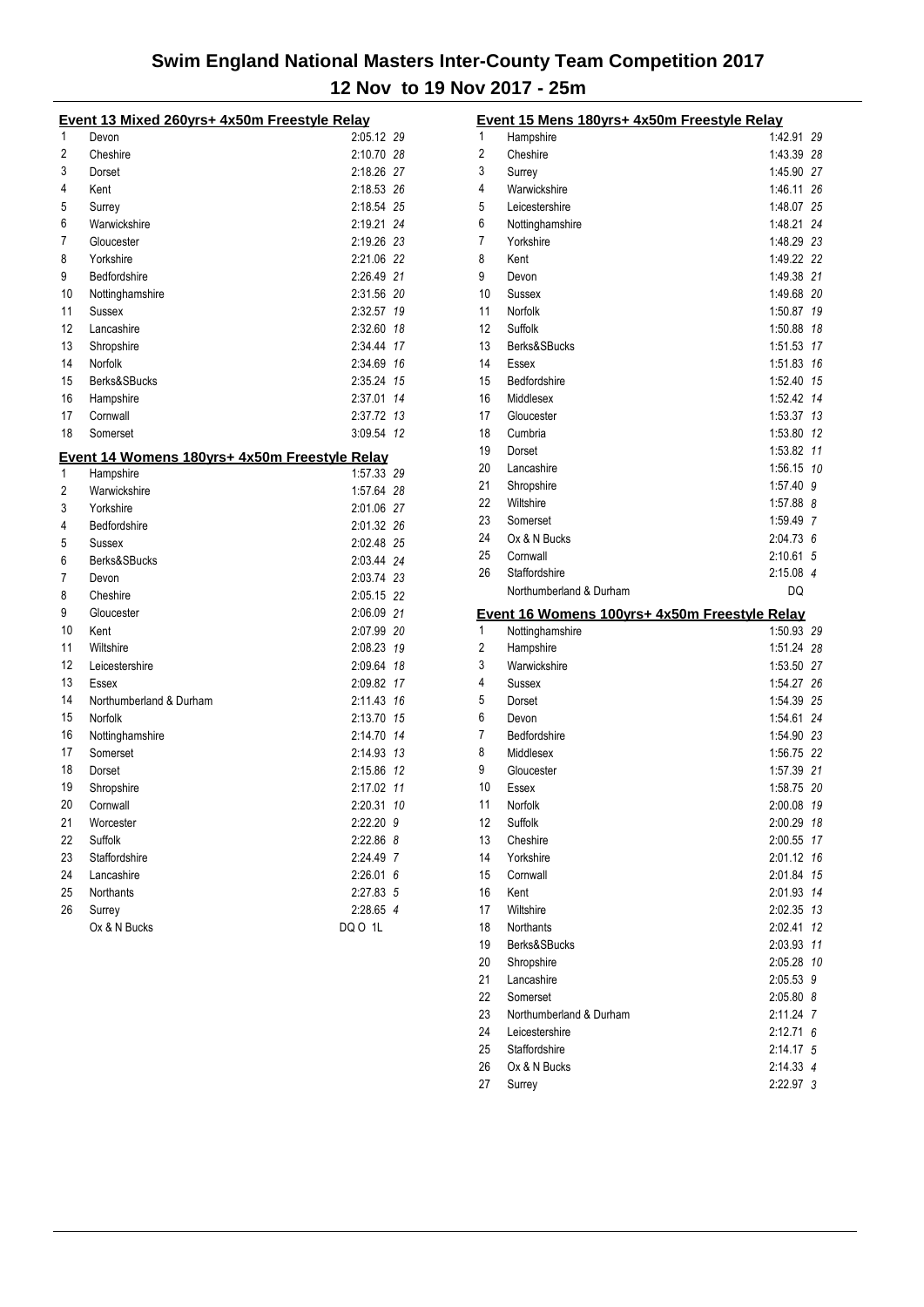|                | Event 17 Mens 100yrs+ 4x50m Freestyle Relay |    |                 |            |      |                     | Event 19 Mens 65yrs+ 50m Freestyle         |    |                                  |            |       |
|----------------|---------------------------------------------|----|-----------------|------------|------|---------------------|--------------------------------------------|----|----------------------------------|------------|-------|
| 1              | Yorkshire                                   |    |                 | 1:36.89 29 |      | 1                   | David Hills                                | 66 | Northumberland & Durham 30.76 29 |            |       |
| $\overline{2}$ | Devon                                       |    |                 | 1:37.68 28 |      | 2                   | <b>Brian HOSKING</b>                       | 66 | Surrey                           | 31.41 28   |       |
| 3              | Hampshire                                   |    |                 | 1:38.86 27 |      | 3                   | James PEARSON                              | 69 | Kent                             | 31.81 27   |       |
| 4              | Ox & N Bucks                                |    |                 | 1:39.44 26 |      | $\overline{4}$      | Scot HATFIELD                              | 65 | Warwickshire                     | 31.93 26   |       |
| 5              | Sussex                                      |    |                 | 1:40.10 25 |      | 5                   | <b>Bill LETCH</b>                          | 77 | Devon                            | 32.04 25   |       |
| 6              | Warwickshire                                |    |                 | 1:40.36 24 |      | 6                   | <b>Brian Taylor</b>                        | 67 | Yorkshire                        | 32.50 24   |       |
| 7              | Cheshire                                    |    |                 | 1:40.58 23 |      | $\overline{7}$      | <b>Terry THORNE</b>                        | 67 | Norfolk                          | 32.92 22.5 |       |
| 8              | Surrey                                      |    |                 | 1:40.87 22 |      | $\equiv$            | David HENBROW                              | 70 | Dorset                           | 32.92 22.5 |       |
| 9              | Nottinghamshire                             |    |                 | 1:41.02 21 |      | 9                   | Graham Pearson                             | 65 | Cumbria                          | 33.05 21   |       |
| 10             | Kent                                        |    |                 | 1:42.93 20 |      | 10                  | Neil MacKinnon                             | 76 | Cheshire                         | 33.59 20   |       |
| 11             | Northumberland & Durham                     |    |                 | 1:43.27 19 |      | 11                  | David HART                                 | 67 | Sussex                           | 33.99 19   |       |
| 12             | Dorset                                      |    |                 | 1:43.59 18 |      | 12                  | Nick MCDOWALL                              | 65 | Gloucester                       | 34.42 18   |       |
| 13             | Shropshire                                  |    |                 | 1:43.95 17 |      | 13                  | Joe LOUND-KEAST                            | 66 | Bedfordshire                     | 34.62 17   |       |
| 14             | Bedfordshire                                |    |                 | 1:44.42 16 |      | 14                  | Derek PARR                                 | 73 | Middlesex                        | 35.57 16   |       |
| 15             | Leicestershire                              |    |                 | 1:44.56 15 |      | 15                  | Robin OLDFIELD                             | 70 | Shropshire                       | 36.31 15   |       |
| 16             | Lancashire                                  |    |                 | 1:45.21 14 |      | 16                  | Anthony HARRISON                           | 66 | Hampshire                        | 36.50 14   |       |
| 17             | Suffolk                                     |    |                 | 1:45.73 13 |      | 17                  | Peter STEPHENS                             | 70 | Cornwall                         | 37.03 13   |       |
| 18             | Essex                                       |    |                 | 1:46.59 12 |      | 18                  | <b>Bob BLANE</b>                           | 72 | Nottinghamshire                  | 37.10 12   |       |
| 19             | Wiltshire                                   |    |                 | 1:46.91 11 |      | 19                  | Geriant GRIFFITHS                          | 69 | Leicestershire                   | 38.24 11   |       |
| 20             | Staffordshire                               |    |                 | 1:47.75 10 |      | 20                  | Mike DANIELL                               | 77 | Berks&SBucks                     | 39.23 10   |       |
| 21             | Middlesex                                   |    |                 | 1:48.39 9  |      | 21                  | Derek GORE                                 | 77 | Essex                            | 39.96 8.5  |       |
| 22             | Northants                                   |    |                 | 1:49.16 8  |      | $\equiv$            | John SUTTON                                | 69 | Somerset                         | 39.96 8.5  |       |
| 23             | Gloucester                                  |    |                 | 1:49.29 7  |      | 23                  | Len PHOENIX                                | 68 | Suffolk                          | 47.11 7    |       |
| 24             | Somerset                                    |    |                 | 1:49.56 6  |      |                     | Nick PYNE                                  | 67 | Wiltshire                        | [47.47]    | Cat1  |
| 25             | Worcester                                   |    |                 | 1:49.61 5  |      |                     |                                            |    |                                  |            |       |
| 26             | Berks&SBucks                                |    |                 | 1:52.80 4  |      |                     | Event 20 Womens 55yrs+ 50m Backstroke      |    |                                  |            |       |
| 27             | Cumbria                                     |    |                 | 2:09.95 3  |      | 1                   | Julie Hoyle                                | 55 | Yorkshire                        | 33.14 29   |       |
|                | Norfolk                                     |    |                 | <b>DQ</b>  |      | $\overline{2}$<br>3 | Jacqueline GRACE<br>Helen KULA-PREZEZWA/58 | 55 | Warwickshire                     | 35.48 28   |       |
|                |                                             |    |                 |            |      |                     |                                            |    |                                  |            |       |
|                |                                             |    |                 |            |      |                     |                                            |    | Gloucester                       | 37.16 27   |       |
|                | Cornwall                                    |    |                 | DQ T 3L    |      | 4                   | Eileen LUTHER                              | 59 | Essex                            | 37.39 26   |       |
|                | Event 18 Womens 65yrs+ 50m Freestyle        |    |                 |            |      | 5                   | Phillipa WILLIAMS                          | 55 | Berks&SBucks                     | 37.72 25   |       |
| 1              | Kath TUNNICLIFFE                            | 65 | Staffordshire   | 33.14 29   |      | 6                   | Jean APPLEBY                               | 61 | Suffolk                          | 39.11 24   |       |
| 2              | Rachel Barton                               | 69 | Cheshire        | 34.05 28   |      | $\overline{7}$      | Diana NASH                                 | 63 | Shropshire                       | 39.19 23   |       |
| 3              | Sue HAIGH                                   | 65 | Devon           | 34.44 27   |      | 8                   | Sue ARROWSMITH                             | 55 | Nottinghamshire                  | 39.61 22   |       |
| 4              | Alison GWYNN                                | 69 | Sussex          | 35.51 26   |      | 9                   | <b>Chris BARNETT</b>                       | 57 | Leicestershire                   | 39.88 21   |       |
| 5              | Sandra VINCENT                              | 67 | Kent            | 37.10 25   |      | 10                  | Linda HOOKER                               | 57 | Sussex                           | 40.07 20   |       |
| 6              | Pat REYNOLDS                                | 67 | Northants       | 39.19 24   |      | 11                  | Pauline CAVEN                              | 55 | Kent                             | 40.20 19   |       |
| 7              | Sandy FOSKETT                               | 68 | Cornwall        | 39.82 23   |      | 12                  | Tamsin JAGGS                               | 57 | Dorset                           | 40.32 18   |       |
| 8              | Jane ASHER                                  | 86 | Surrey          | 40.01 22   |      | 13                  | Fran BAKER                                 | 57 | Cornwall                         | 40.98 17   |       |
| 9              | Anne CORK                                   |    | 66 Berks&SBucks | 40.22 21   |      | 14                  | Catherine BECKETT                          |    | 61 Hampshire                     | 41.54 16   |       |
| 10             | Pat JACKSON                                 | 70 | Norfolk         | 40.85 20   |      | 15                  | <b>Francis West</b>                        | 56 | Cheshire                         | 42.00 15   |       |
| 11             | Diane FORD                                  | 74 | Hampshire       | 41.62 19   |      | 16                  | <b>Tracey ELLIS</b>                        | 55 | Staffordshire                    | 43.15 14   |       |
| 12             | Rosemarie GREEN                             | 69 | Warwickshire    | 41.76 18   |      | 17                  | <b>Elaine Fitchie</b>                      | 61 | Lancashire                       | 43.97 13   |       |
| 13             | Carol Brown                                 | 70 | Yorkshire       | 41.94 17   |      | 18                  | Alison SHEEHAN                             | 59 | Bedfordshire                     | 44.73 12   |       |
| 14             | Carol HULLET                                | 69 | Essex           | 43.26 16   |      | 19                  | Pat REYNOLDS                               | 67 | Northants                        | 46.03 11   |       |
| 15             | Andrea MINOR                                | 69 | Bedfordshire    | 44.18 15   |      | 20                  | Lesley COOK                                | 59 | Devon                            | 46.34 10   |       |
| 16             | Jane BROWN                                  | 68 | Gloucester      | 46.32 14   |      | 21                  | Sue WATT                                   | 55 | Worcester                        | 46.70 9    |       |
| 17             | Julie EVANS                                 | 70 | Ox & N Bucks    | 46.62 13   |      | 22                  | Angela SHACKLETON                          | 60 | Norfolk                          | 48.44 8    |       |
| 18             | Lesley CLIFF                                | 69 | Nottinghamshire | 46.71 12   |      | 23                  | Vanessa Foster                             | 59 | Cumbria                          | 55.33 7    |       |
| 19             | Helen Jenkins                               | 71 | Lancashire      | 50.08 11   |      |                     | Sarah AYLING                               | 60 | Somerset                         | [1:07.33]  | Cat1  |
| 20             | Sue DAVIES                                  | 70 | Shropshire      | 50.72 10   |      |                     | Jane SNEDDEN                               | 57 | Wiltshire                        | [39.29]    | Cat1  |
| 21             | Annie ARGUILE                               | 69 | Somerset        | 58.83 9    |      |                     | Estelle FISHER                             | 64 | Ox & N Bucks                     | [48.42]    | Unkno |
|                | Linda ASHMORE                               | 71 | Dorset          | [37.84]    | Cat1 |                     |                                            |    |                                  |            |       |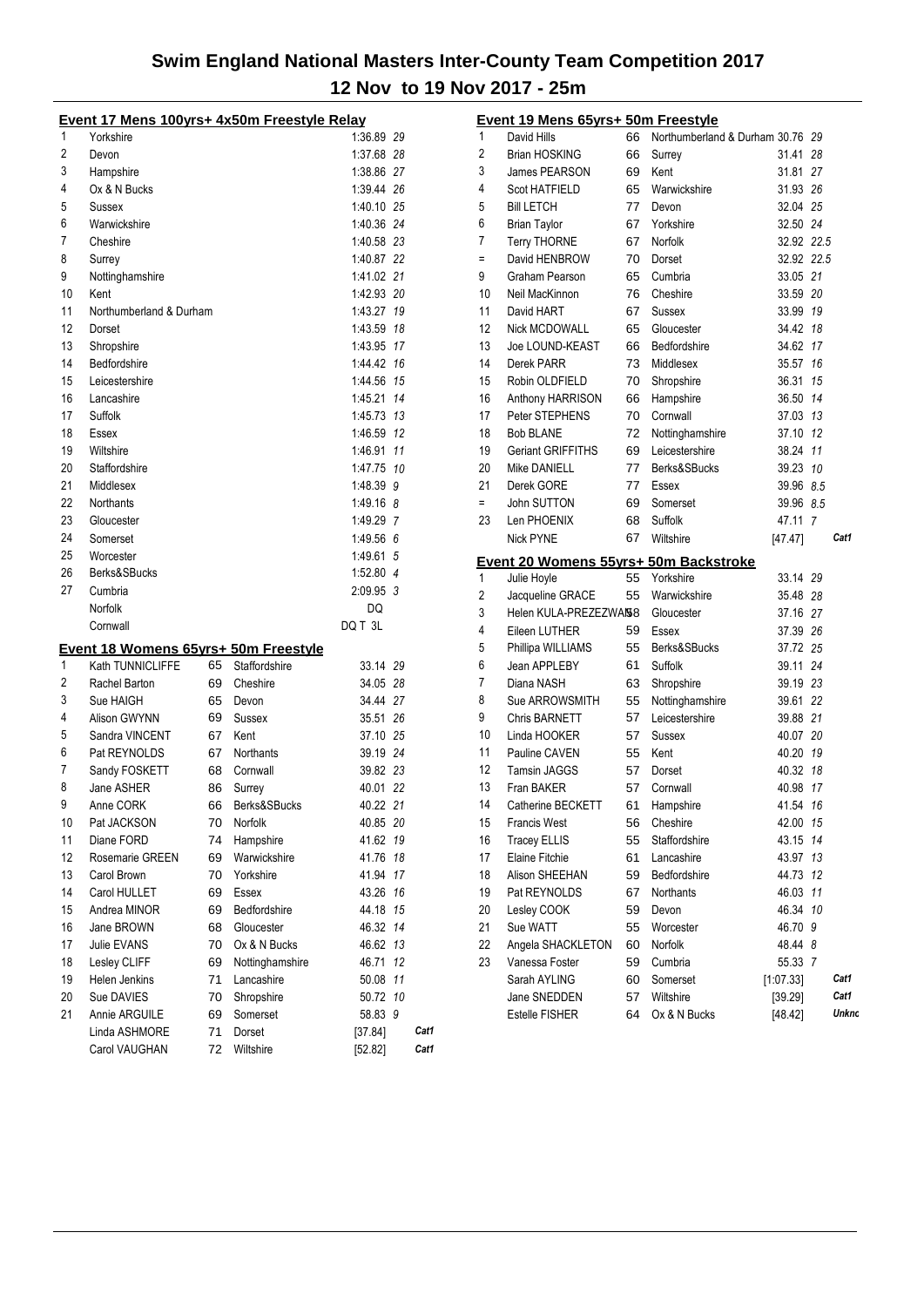|    | <u>Event 21 Mens 55yrs+ 50m Backstroke</u> |    |                               |          |    |      |
|----|--------------------------------------------|----|-------------------------------|----------|----|------|
| 1  | Alec Johnson                               | 55 | Cheshire                      | 30.83 29 |    |      |
| 2  | Simon VEALE                                | 61 | Devon                         | 31.42 28 |    |      |
| 3  | Martin FENNER                              | 55 | Essex                         | 32.17 27 |    |      |
| 4  | Rob GUY                                    | 59 | Gloucester                    | 32.54 26 |    |      |
| 5  | <b>Steve BURCHAM</b>                       | 60 | Warwickshire                  | 32.62 25 |    |      |
| 6  | Christopher Brown                          | 64 | Yorkshire                     | 33.25 24 |    |      |
| 7  | <b>Graham POWELL</b>                       | 61 | Bedfordshire                  | 33.28 23 |    |      |
| 8  | Martin CLARKE                              | 55 | Norfolk                       | 33.87 22 |    |      |
| 9  | Dale BARKER                                | 55 | Suffolk                       | 34.36 21 |    |      |
| 10 | David BRYANT                               | 56 | Surrey                        | 35.29 20 |    |      |
| 11 | Stephen BRAINE                             | 63 | <b>Sussex</b>                 | 35.71 19 |    |      |
| 12 | Peter KIRK                                 | 61 | Dorset                        | 36.10 18 |    |      |
| 13 | Mick COMMONS                               | 56 | Nottinghamshire               | 36.16 17 |    |      |
| 14 | Tony BALL                                  | 57 | Kent                          | 36.47 16 |    |      |
| 15 | Roman WALCZAK                              | 64 | Ox & N Bucks                  | 37.30 15 |    |      |
| 16 | Rory FITZGERALD                            | 59 | Hampshire                     | 37.70 14 |    |      |
| 17 | Adrian BARKER                              | 61 | Berks&SBucks                  | 37.72 13 |    |      |
| 18 | Mark Jones                                 | 57 | Lancashire                    | 37.89 12 |    |      |
| 19 | lan WOOLLARD                               | 63 | Middlesex                     | 38.10 11 |    |      |
| 20 | Peter SEWARD                               | 61 | Wiltshire                     | 38.20 10 |    |      |
| 21 | Paul Nicholson                             | 60 | Cumbria                       | 41.43 9  |    |      |
| 22 | Martin SUTHERLAND                          | 57 | Leicestershire                | 47.30 8  |    |      |
| 23 | Tim BENNETTO                               | 72 | Somerset                      | 47.32 7  |    |      |
| 24 | lan GOODALL                                | 60 | <b>Northants</b>              | 48.58 6  |    |      |
| 25 | Lionel SPITTLE                             | 64 | Staffordshire                 | 48.62 5  |    |      |
| 26 | Dave MCMAHON                               | 55 | Worcester                     | 52.49 4  |    |      |
|    | Chris BIDDIE                               | 62 | Shropshire                    | [45.33]  |    | Cat1 |
|    | Graeme MILNE                               | 63 | Cornwall                      | DQ FI    |    |      |
|    | Event 22 Womens 45yrs+ 50m Breaststroke    |    |                               |          |    |      |
| 1  | Nikki HARRIS                               | 49 | Wiltshire                     | 37.78 29 |    |      |
| 2  | Hayley BIRD                                | 49 | Leicestershire                | 37.84 28 |    |      |
| 3  | Rachel LLOYD                               | 45 | Warwickshire                  | 38.04 27 |    |      |
| 4  | Samantha Almond                            | 46 | Yorkshire                     | 38.89 26 |    |      |
| 5  | Karen LEFTLEY                              | 47 | Berks&SBucks                  | 39.12 25 |    |      |
| 6  | Liz GRIFFIN HIND                           | 45 | Sussex                        | 39.63 24 |    |      |
| 7  | Sarah ALDRIDGE                             | 46 | Hampshire                     | 39.76 23 |    |      |
| 8  | Jo Bolton                                  | 51 | Cheshire                      | 40.05 22 |    |      |
| 9  | Justine DOODY                              | 45 | Staffordshire                 | 40.47 21 |    |      |
| 10 | <b>Justine DRURY</b>                       | 45 | Nottinghamshire               | 40.91    | 20 |      |
| 11 | Lynda COGGINS                              | 53 | Surrey                        | 40.98 19 |    |      |
| 12 | Andrea NORRIS                              | 49 | Devon                         | 41.39    | 18 |      |
| 13 | Samantha USHER                             | 45 | Ox & N Bucks                  | 41.66 17 |    |      |
| 14 | Liz WOOLNER                                | 50 | Bedfordshire                  | 42.24 16 |    |      |
| 15 | Alison PICKERING                           | 47 | Norfolk                       | 42.48    | 15 |      |
| 16 | <b>Tracy ANSTIS</b>                        | 47 | Kent                          | 42.59    | 14 |      |
| 17 | Sandy JONES                                | 53 | Gloucester                    | 43.14 13 |    |      |
| 18 | <b>Ruthie Cartwiright</b>                  | 55 | Lancashire                    | 43.25    | 12 |      |
| 19 | Adele PARHAM                               | 50 | Somerset                      | 43.31    | 11 |      |
| 20 | Sharon EVANS                               | 45 | Shropshire                    | 44.06    | 10 |      |
| 21 | Jayne Simpson                              | 50 | Northumberland & Durham 44.24 |          | 9  |      |
| 22 | Cheryl HERRINGTON                          | 45 | Essex                         | 44.35 8  |    |      |
| 23 | Caroline WRIGHTSON                         | 49 | Northants                     | 46.67 7  |    |      |
| 24 | Vanessa Foster                             | 59 | Cumbria                       | 51.59 6  |    |      |
|    | Sharon PERRY                               | 45 | Suffolk                       | [39.98]  |    | Cat1 |
|    | Helen DICKINS                              | 59 | Dorset                        | [45.03]  |    | Cat1 |
|    | Jo DOWNS                                   | 46 | Cornwall                      | [46.20]  |    | Cat1 |
|    | Tracey MOORE                               | 49 | Worcester                     | IQ ST 1L |    |      |
|    |                                            |    |                               |          |    |      |

|                | Event 23 Mens 45yrs+ 50m Breaststroke       |    |                                 |            |      |
|----------------|---------------------------------------------|----|---------------------------------|------------|------|
| 1              | Michael HODGSON                             | 50 | Surrey                          | 31.20 29   |      |
| 2              | Paul Clemence                               | 47 | Yorkshire                       | 31.45 28   |      |
| 3              | Matthew BANHAM                              | 45 | Suffolk                         | 31.52 27   |      |
| 4              | Martin LANE                                 | 46 | Essex                           | 31.98 26   |      |
| 5              | Mark DEAKIN                                 | 46 | Middlesex                       | 32.14 25   |      |
| 6              | Dave MILBURN                                | 55 | Berks&SBucks                    | 32.30 24   |      |
| 7              | Phil BRADLEY                                | 49 | Kent                            | 32.80 23   |      |
| 8              | Peter Wilmot                                | 45 | Lancashire                      | 33.18 22   |      |
| 9              | Russ Mason                                  | 54 | Cheshire                        | 33.65 21   |      |
| 10             | <b>Richard STOCK</b>                        | 50 | Leicestershire                  | 33.71 20   |      |
| 11             | Darren BEER                                 | 50 | Devon                           | 34.06 19   |      |
| 12             | Adam PERROTT                                | 50 | Hampshire                       | 34.44 17.5 |      |
| $=$            | Steve GOULT                                 | 45 | Warwickshire                    | 34.44 17.5 |      |
| 14             | Dean ANSCOMBE                               | 45 | Nottinghamshire                 | 34.54      | 16   |
| 15             | <b>Steve BARNES</b>                         | 45 | Shropshire                      | 34.91      | 15   |
| 16             | Mark PARTRIDGE                              | 54 | Gloucester                      | 35.00      | 14   |
| 17             | Marcel SCHOLTEN                             | 51 | Bedfordshire                    | 35.14      | 13   |
| 18             | Mark CLAXTON                                | 46 | Norfolk                         | 35.42      | 12   |
| 19             | Mark SALWAY                                 | 49 | Sussex                          | 35.49 11   |      |
| 20             | lan MORGAN                                  | 46 | Staffordshire                   | 35.68 10   |      |
| 21             | Craig Heggie                                | 55 | Cumbria                         | 35.86 9    |      |
| 22             | Paul DAVIS                                  | 51 | Ox & N Bucks                    | 36.44 8    |      |
| 23             | Simeon HEMMING                              | 45 | Worcester                       | 36.80 7    |      |
| 24             | Jonathan Dean                               | 46 | Northumberland & Durham 39.46 6 |            |      |
| 25             | Konrad ADAMS                                | 49 | Wiltshire                       | 39.64 5    |      |
| 26             | John ANDERSON                               | 64 | Somerset                        | 40.86 4    |      |
| 27             | Martin FLOWERS                              | 50 | <b>Northants</b>                | 41.62 3    |      |
|                | David PALMER                                | 49 | Dorset                          | [37.64]    | Cat1 |
|                | <b>Kevin INSTANCE</b>                       | 50 | Cornwall                        | [38.62]    | Cat1 |
|                | <u>Event 24 Womens 35yrs+ 50m Butterfly</u> |    |                                 |            |      |
|                |                                             |    |                                 |            |      |
| 1              | Rebecca NEWSON                              | 35 | Middlesex                       | 29.32 29   |      |
| $\overline{2}$ | Elizabeth GODFREY                           | 38 |                                 | 29.87 28   |      |
| 3              | Michelle WARE                               | 44 | Hampshire                       | 30.28 27   |      |
| 4              | Sally BLICK                                 | 38 | Surrey<br><b>Sussex</b>         | 30.45 26   |      |
| 5              | Emma OLIVER                                 | 36 | Kent                            | 30.95 25   |      |
| 6              |                                             | 41 | Essex                           | 31.18 24   |      |
| 7              | Dawn PALMER<br>Anna MCCALL                  | 36 | Warwickshire                    | 31.42 23   |      |
| 8              | Jeanne PETIT                                | 47 | Berks&SBucks                    | 31.77 22   |      |
| 9              | Rebecca SMITH                               | 38 | Wiltshire                       | 32.11      | 21   |
| 10             | <b>Rachel Whitwell</b>                      | 37 | Yorkshire                       | 32.54 20   |      |
| 11             | Catherine MARKWELL                          | 36 | Norfolk                         | 32.72      | 18.5 |
| $=$            | Jess WOODDESSE                              | 42 | Gloucester                      | 32.72      | 18.5 |
| 13             | Philippa O'GRADY                            | 48 | Somerset                        | 33.18      | 17   |
| 14             | Samantha HAMMOND                            | 37 | Bedfordshire                    | 33.55      | 16   |
| 15             | Kitty HOLLINGSWORTH 47                      |    | Devon                           | 34.68      | 15   |
| 16             | Jackie Carribine                            | 38 | Cheshire                        | 34.73      | 14   |
| 17             | Karen Coulter                               | 41 | Northumberland & Durham 36.16   |            | 13   |
| 18             | Sara Lang                                   | 37 | Lancashire                      | 36.20      | 12   |
| 19             | Lindsay ONAY                                | 50 | Ox & N Bucks                    | 37.76      | 11   |
| 20             | Lindsey GOWLAND                             | 60 | Staffordshire                   | 38.54      | 10   |
| 21             | Karen HOWELLS                               | 46 | Nottinghamshire                 | 38.95      | 9    |
| 22             | Amy MARTIN                                  | 37 | Shropshire                      | 39.35 8    |      |
| 23             | Nicola SMITH                                | 42 | Northants                       | 40.56 7    |      |
| 24             | Lisa WITHERS                                | 51 | Suffolk                         | 41.27 6    |      |
| 25             | Vanessa Foster                              | 59 | Cumbria                         | 46.40 5    |      |
|                | Kelly STEENKAMP                             | 39 | Dorset                          | [34.41]    | Cat1 |
|                | Louisa SHAW                                 | 36 | Cornwall                        | [39.79]    | Cat1 |
|                | Kae NEUSTADT                                | 42 | Worcester                       | [49.90]    | Cat1 |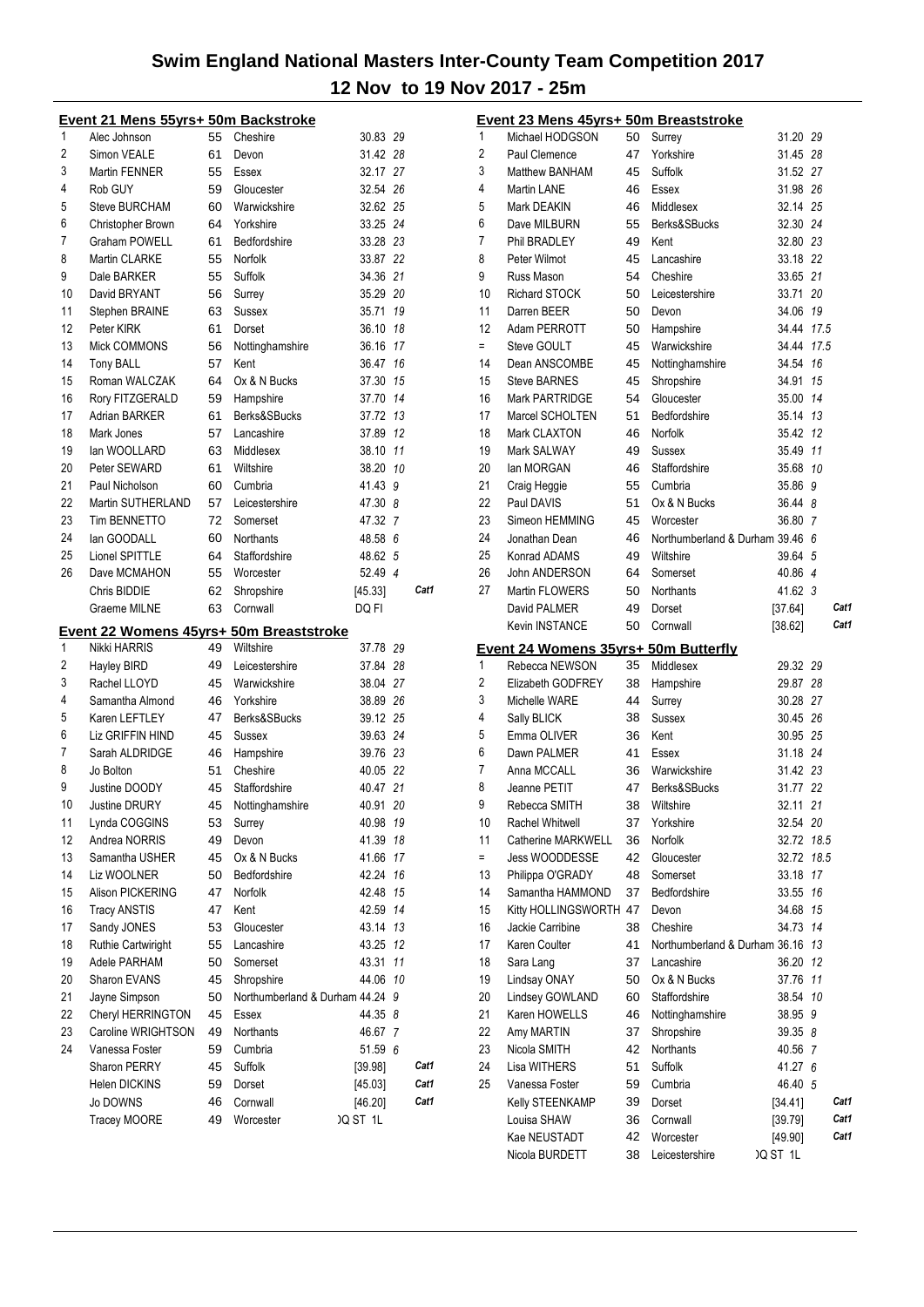|                | <u> Event 25 Mens 35yrs+ 50m Butterfly</u> |          |                                  |                    |    |              |
|----------------|--------------------------------------------|----------|----------------------------------|--------------------|----|--------------|
| 1              | Neal SMITH                                 | 40       | Warwickshire                     | 26.82 29           |    |              |
| $\overline{2}$ | <b>Martin BENNELL</b>                      | 40       | Hampshire                        | 26.98 28           |    |              |
| 3              | Chris Knee                                 | 38       | Yorkshire                        | 27.21 27           |    |              |
| 4              | Graeme Atherton                            | 42       | Cheshire                         | 27.34 26           |    |              |
| 5              | Will APPLEBY                               | 35       | Norfolk                          | 27.71 25           |    |              |
| 6              | David DENNY                                | 41       | Ox & N Bucks                     | 27.74 24           |    |              |
| 7              | Craig STEENHOFF                            | 35       | Sussex                           | 27.84 23           |    |              |
| 8              | Alex THURSTON                              | 36       | Nottinghamshire                  | 27.95 22           |    |              |
| 9              | Jim Carr                                   | 36       | Northumberland & Durham 28.05 21 |                    |    |              |
| 10             | Dean BLACKMAN                              | 42       | Surrey                           | 28.07 20           |    |              |
| 11             | <b>Grant COOPER</b>                        | 42       | Kent                             | 28.10 19           |    |              |
| 12             | Matt LEIGH                                 | 43       | Cornwall                         | 28.70 18           |    |              |
| 13             | Simon MELLOR                               | 47       | Berks&SBucks                     | 29.16 17           |    |              |
| 14             | James WILLIAMS                             | 35       | Gloucester                       | 29.73 16           |    |              |
| 15             | Lee NORTH                                  | 43       | Essex                            | 29.74 15           |    |              |
| 16             | Rob WILL                                   | 41       | Devon                            | 30.00 14           |    |              |
| 17             | Jonny POTTS                                | 54       | Leicestershire                   | 30.95 13           |    |              |
| 18             | Peter Wilmot                               | 45       | Lancashire                       | 31.05 12           |    |              |
| 19             | Simon GRIFFITHS                            | 51       | Middlesex                        | 31.33 11           |    |              |
| 20             | Neil COX                                   | 38       | Dorset                           | 31.45 10           |    |              |
| 21             | Phil BROWN                                 | 43       | Staffordshire                    | 31.46 9            |    |              |
| 22             | <b>Martin HAILES</b>                       | 43       | Suffolk                          | 31.47 8            |    |              |
| 23             | Dave CARTLEDGE                             | 57       | Bedfordshire                     | 31.58 7            |    |              |
| 24             | Stephen WELLS                              | 45       | Worcester                        | 33.08 6            |    |              |
| 25             | Jonathan PAGE                              | 35       | Northants                        | 34.15 5            |    |              |
| 26             | <b>Jon MARSHALL</b>                        | 40       | Somerset                         | 35.98 4            |    |              |
|                | Dan TURNER                                 | 42       | Shropshire                       | [30.80]            |    | Cat1         |
|                | Phil Hawkrigg                              | 42       | Cumbria                          | [32.46]            |    | Cat1         |
|                | <b>Ross DEWEY</b>                          | 40       | Wiltshire                        | [32.93]            |    | Cat1         |
|                | Event 26 Womens 25yrs+ 50m Freestyle       |          |                                  |                    |    |              |
| 1              | Gina HEYN                                  | 33       | Middlesex                        | 26.60 29           |    |              |
| 2              | Emma DEAN                                  | 30       | <b>Sussex</b>                    | 27.37 28           |    |              |
| 3              | <b>Justine CLARK</b>                       | 29       | Warwickshire                     | 27.53 27           |    |              |
| 4              | Carla KING                                 | 34       | Bedfordshire                     | 27.62 26           |    |              |
| 5              | Katy SEXTON                                | 35       | Hampshire                        | 27.68 25           |    |              |
| 6              | Chloe BRACEWELL                            | 26       | Nottinghamshire                  | 27.97 24           |    |              |
| 7              | Sophie TROTTER                             | 28       | Berks&SBucks                     | 28.05 23           |    |              |
| 8              | Laura CRANSHAW                             | 30       | Worcester                        | 28.12 22           |    |              |
| 9              | Jodi LE PAGE                               | 30       | Devon                            | 29.09 21           |    |              |
| 10             | Lucy Lloyd Roach                           | 34       | Cheshire                         | 29.25 20           |    |              |
| 11             | Nicola FERGUSON                            | 26       | Norfolk                          | 29.34              | 19 |              |
| 12             | Ceris WESTLAKE                             | 26       | Gloucester                       | 29.49              | 18 |              |
| 13             | Rebecca Newman                             | 29       | Yorkshire                        | 30.16              | 17 |              |
| 14             | Kathryn M'NALLY                            | 25       | Shropshire                       | 30.43              | 16 |              |
| 15             | Jenni GILBERT                              | 26       | Somerset                         | 30.77              | 15 |              |
| 16             | Amy KELLY                                  | 31       | <b>Northants</b>                 | 30.80 14           |    |              |
| 17             | Stephanie BIRD                             | 29       | Suffolk                          | 30.90 13           |    |              |
| 18             | Katie HOLMES                               | 33       | Essex                            | 30.94 12           |    |              |
| 19             | Rebecca HENLY                              | 36       | Kent                             | 30.99 11           |    |              |
| 20             | Alison MCGREGOR                            | 27       | Ox & N Bucks                     | 31.59 10           |    |              |
| 21             | Helen Jenkins                              | 71       | Lancashire                       | 32.21              | 9  |              |
| 22             | Laura GOODSON                              | 25       | Leicestershire                   | 32.58 8            |    |              |
| 23             | <b>Heather SIRMON</b>                      | 41       | Cornwall                         | 33.39 7            |    |              |
| 24             | Xenia DENSON                               | 33       | Staffordshire                    | 34.07 6            |    |              |
| 25             | Hannah Robson                              | 26       | Northumberland & Durham 34.80    |                    | 5  |              |
| 26             |                                            |          |                                  |                    |    |              |
|                |                                            |          |                                  |                    |    |              |
|                | Jane SPENCER                               | 54       | Surrey                           | 35.66 4            |    |              |
|                | Catherine ELMES<br>Alexia O'MARA           | 30<br>30 | Wiltshire<br>Dorset              | [31.21]<br>[33.04] |    | Cat1<br>Cat1 |

|    | Event 27 Mens 25yrs+ 50m Freestyle    |          |                                  |                    |    |              |
|----|---------------------------------------|----------|----------------------------------|--------------------|----|--------------|
| 1  | Alistair Crawford                     | 33       | Yorkshire                        | 23.64 29           |    |              |
| 2  | Kalon VEALE                           | 26       | Devon                            | 23.75 28           |    |              |
| 3  | Marcus TYSON                          | 25       | Sussex                           | 24.06 27           |    |              |
| 4  | James WARDLE                          | 32       | Warwickshire                     | 25.04 26           |    |              |
| 5  | Craig Ward                            | 32       | Cheshire                         | 25.05 25           |    |              |
| 6  | Ollie ESPINASSE                       | 33       | Hampshire                        | 25.09 24           |    |              |
| 7  | Ryan STEWARD                          | 30       | Ox & N Bucks                     | 25.28 23           |    |              |
| 8  | Will Jolly                            | 26       | Northumberland & Durham 25.52 22 |                    |    |              |
| 9  | <b>Clive BATES</b>                    | 28       | Kent                             | 25.57 21           |    |              |
| 10 | <b>Richard HILL</b>                   | 29       | Somerset                         | 25.64 20           |    |              |
| 11 | Andrew MCGURK                         | 28       | Nottinghamshire                  | 25.72 19           |    |              |
| 12 | James LYLE                            | 34       | Shropshire                       | 25.74 18           |    |              |
| 13 | Wade RIMBACH                          | 33       | Middlesex                        | 25.91 16.5         |    |              |
| Ξ. | Matt WHITE                            | 31       | Dorset                           | 25.91 16.5         |    |              |
| 15 | Matty CRACKELL                        | 26       | Leicestershire                   | 26.00 15           |    |              |
| 16 | Chris SEARLE                          | 25       | Norfolk                          | 26.02 14           |    |              |
| 17 | Daniel JOHN                           | 30       | Berks&SBucks                     | 26.10 13           |    |              |
| 18 | Lawrence LOWMAN                       | 28       | Suffolk                          | 26.53 12           |    |              |
| 19 | Olegas PETRIKAS                       | 29       | Surrey                           | 26.87 11           |    |              |
| 20 | Joshua STRATFORD                      | 26       | Essex                            | 27.07 10           |    |              |
| 21 | Paul CONSTANTIN                       |          |                                  |                    |    |              |
|    |                                       | 33       | Bedfordshire                     | 27.71 9            |    |              |
| 22 | David EVANS                           | 28       | Gloucester                       | 28.12 8            |    |              |
| 23 | Dan O'SHEA                            | 31       | Northants                        | 28.52 7            |    |              |
| 24 | Jamie MACKAY                          | 32       | Worcester                        | 28.66 6            |    |              |
| 25 | David FRECKLETON                      | 31       | Cornwall                         | 30.21 5            |    |              |
| 26 | <b>Richard HINSLEY</b>                | 32       | Staffordshire                    | 31.05 4            |    |              |
|    | Rob JOHNSON                           | 26       | Wiltshire                        | [25.31]            |    | Cat1         |
|    | Michael Peacock                       | 24       | Lancashire                       | [26.96]            |    | <b>Unkno</b> |
|    | Event 28 Womens 18yrs+ 50m Backstroke |          |                                  |                    |    |              |
|    |                                       |          |                                  |                    |    |              |
| 1  | Jessica DAVIES                        | 20       | Hampshire                        | 30.38 29           |    |              |
| 2  | Emma BICKLEY                          | 19       | Devon                            | 31.06 28           |    |              |
| 3  | Lauren Hanson                         | 18       | Yorkshire                        | 31.33 27           |    |              |
| 4  |                                       | 21       | Norfolk                          | 31.39 26           |    |              |
| 5  | Keely EMPSON<br>Emily YAP             | 18       | Somerset                         | 31.40 25           |    |              |
| 6  | <b>Frances MERRIDAN</b>               | 23       | Bedfordshire                     | 31.78 24           |    |              |
| 7  |                                       | 19       | Sussex                           | 31.84 23           |    |              |
|    | Sophie QUACH                          |          | Dorset                           |                    |    |              |
| 8  | Fiona HARDIE                          | 23       |                                  | 32.10 22           |    |              |
| 9  | Emily DOWDING                         | 19       | Suffolk                          | 32.37 21           |    |              |
| 10 | Amber COUGHLAN                        | 21       | Warwickshire                     | 32.42 20           |    |              |
| 11 | Amy FARTHING                          | 19       | Kent                             | 32.52 19           |    |              |
| 12 | Rebecca DUTFIELD                      | 20       | Nottinghamshire                  | 32.59              | 18 |              |
| 13 | Hannah REID                           | 19       | Cornwall                         | 32.60 17           |    |              |
| 14 | Libby HARRIS                          | 18       | Wiltshire                        | 32.90 16           |    |              |
| 15 | Francine KIDD                         | 20       | Berks&SBucks                     | 33.01              | 15 |              |
| 16 | Hannah LOUGHLIN                       | 29       | Middlesex                        | 33.44 14           |    |              |
| 17 | Hannah BROWN                          | 20       | Northants                        | 33.85 13           |    |              |
| 18 | Lydianne LOCK                         | 48       | Leicestershire                   | 33.89 12           |    |              |
| 19 | Ella STONE                            | 20       | Essex                            | 34.08              | 11 |              |
| 20 | Hannah DICKER                         | 24       | Gloucester                       | 34.24 10           |    |              |
| 21 | Louisa Zolkiewski                     | 24       | Cheshire                         | 34.32 9            |    |              |
| 22 | Courtney POXON                        | 18       | Staffordshire                    | 34.35 8            |    |              |
| 23 | <b>Hatty THEAMNAS</b>                 | 22       | Shropshire                       | 35.68 7            |    |              |
| 24 | Megan Green                           | 21       | Lancashire                       | 35.82 6            |    |              |
| 25 | <b>Taylor Gillyon</b>                 | 19       | Northumberland & Durham 36.11 5  |                    |    |              |
| 26 | Noah CADLE                            | 20       | Ox & N Bucks                     | 38.59 4            |    |              |
| 27 | Joanne SPARKS<br>Alison WHITEMAN      | 42<br>29 | Surrey<br>Worcester              | 45.13 3<br>[48.05] |    | Unkno        |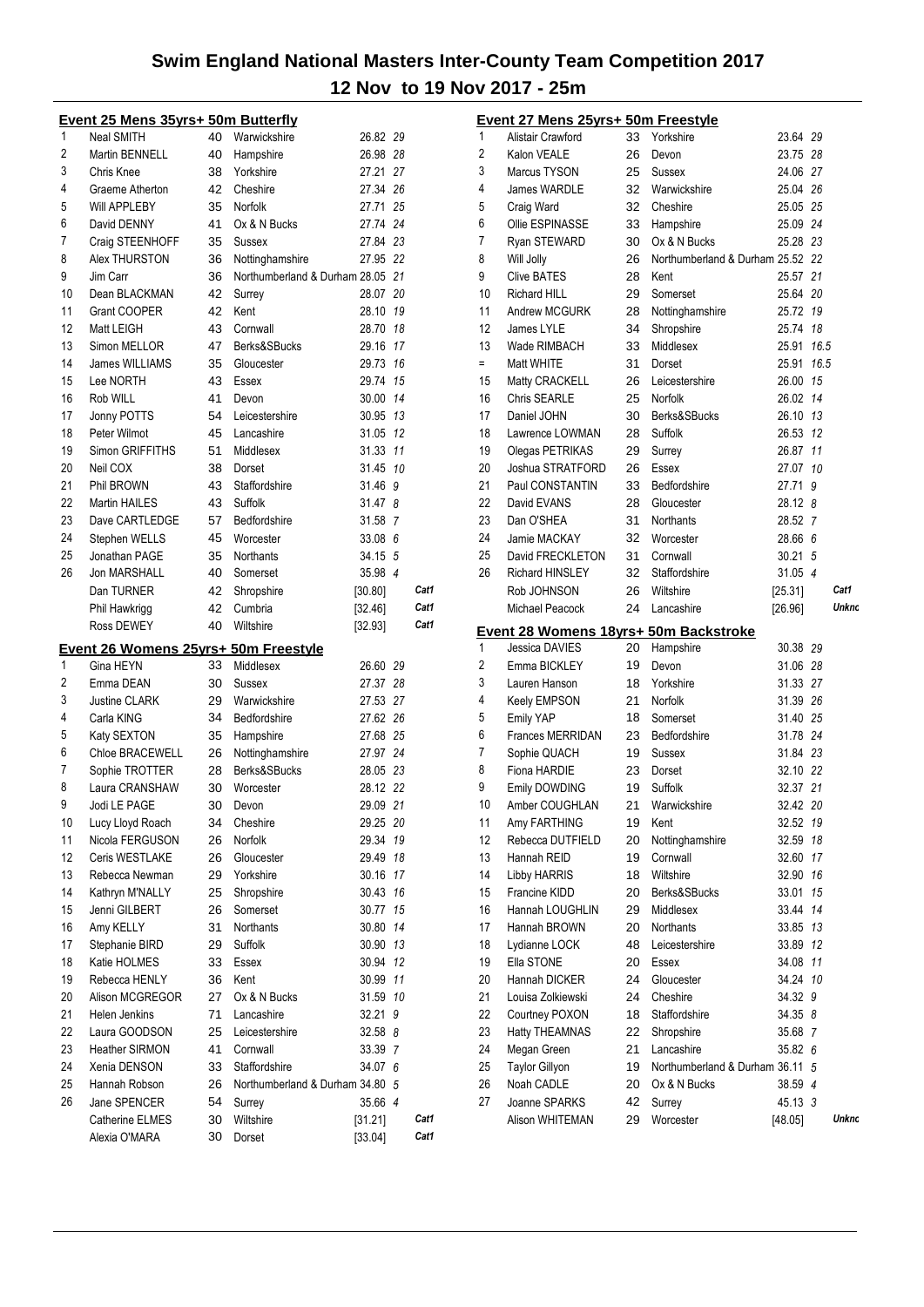|          | <u> Event 29 Mens 18yrs+ 50m Backstroke</u>           |    |                                 |                          |    |       |
|----------|-------------------------------------------------------|----|---------------------------------|--------------------------|----|-------|
| 1        | Nathan WELLS                                          | 19 | Norfolk                         | 26.96 29                 |    |       |
| 2        | Callum MCGREGOR                                       | 22 | Gloucester                      | 27.28 28                 |    |       |
| 3        | Dan MOORE                                             |    | 19 Warwickshire                 | 27.38 27                 |    |       |
| 4        | Samuel Lawman                                         |    | 22 Yorkshire                    | 27.48 26                 |    |       |
| 5        | Nye LEVETT                                            | 28 | Devon                           | 27.59 25                 |    |       |
| 6        | Matt MASTERS                                          | 23 | Bedfordshire                    | 27.70 24                 |    |       |
| 7        | Elliot COOK                                           | 23 | Suffolk                         | 28.65 23                 |    |       |
| 8        | Michael ANDREWS                                       | 22 | Hampshire                       | 28.74 22                 |    |       |
| 9        | <b>Barnaby GARLAND</b>                                | 18 | Wiltshire                       | 28.76 21                 |    |       |
| 10       | Ryan WHEELER                                          | 22 | <b>Sussex</b>                   | 28.82 20                 |    |       |
| 11       | Michael KERSLAKE                                      | 42 | Nottinghamshire                 | 28.84 19                 |    |       |
| 12       | Sergiu CHETE                                          | 19 | Surrey                          | 29.08 18                 |    |       |
| 13       | Paul GRIFFIN                                          | 32 | Middlesex                       | 29.33 17                 |    |       |
| 14       | Jack MIDDLETON                                        | 27 | Cornwall                        | 29.57 16                 |    |       |
| 15       | <b>Toby POWELL</b>                                    | 18 | Staffordshire                   | 29.89 15                 |    |       |
| 16       | Chris WARD                                            | 31 | Kent                            | 30.16 14                 |    |       |
| 17       | <b>Ben PORTER</b>                                     | 20 | Dorset                          | 30.19 13                 |    |       |
| 18       | Cavan BECK                                            | 18 | Essex                           | 30.24 12                 |    |       |
| 19       | Joe Keeley                                            | 24 | Cheshire                        | 30.42 11                 |    |       |
| 20       | Josh ROYAL                                            |    | 22 Ox & N Bucks                 | 30.44 10                 |    |       |
| 21       | Joel SMITH                                            |    | 28 Worcester                    | $30.50$ $9$              |    |       |
| 22       | Nicholas Simpson                                      | 21 | Northumberland & Durham 31.62 8 |                          |    |       |
| 23       | Jamie PULLINGER                                       | 19 | Somerset                        | 32.23 7                  |    |       |
| 24       | James LYLE                                            | 34 | Shropshire                      | 32.31 6                  |    |       |
| 25       | Kyran EDMUNDS                                         | 23 | Berks&SBucks                    | 32.67 5                  |    |       |
| 26       | Alex KEMP                                             | 20 | <b>Northants</b>                | 33.10 4                  |    |       |
| 27       | Ben NEVILL                                            | 21 | Leicestershire                  | 34.27 3                  |    |       |
|          |                                                       |    |                                 |                          |    |       |
|          | Michael Peacock                                       | 24 | Lancashire                      | [32.26]                  |    | Unkno |
|          |                                                       |    |                                 |                          |    |       |
| 1        | Event 30 Mixed 220yrs+ 4x50m Medley Relay<br>Cheshire |    |                                 | 2:10.92 29               |    |       |
| 2        | Yorkshire                                             |    |                                 | 2:11.69 28               |    |       |
| 3        | Warwickshire ASA                                      |    | Warwickshire                    |                          |    |       |
| 4        | Devon                                                 |    |                                 | 2:12.18 27<br>2:13.36 26 |    |       |
| 5        | Berks&SBucks                                          |    |                                 |                          |    |       |
| 6        | Sussex                                                |    |                                 | 2:15.62 25<br>2:21.81 24 |    |       |
| 7        | Kent                                                  |    |                                 | 2:22.04 23               |    |       |
| 8        | Suffolk                                               |    |                                 | 2:24.01 22               |    |       |
| 9        | Gloucester                                            |    |                                 | 2:26.15 21               |    |       |
| 10       | Bedfordshire                                          |    |                                 | 2:26.63 20               |    |       |
|          |                                                       |    |                                 |                          |    |       |
| 11<br>12 | Nottinghamshire ASA<br>Cornwall                       |    | Nottinghamshire                 | 2:28.11 19<br>2:29.27    | 18 |       |
|          | Wiltshire                                             |    |                                 | 2:31.04 17               |    |       |
| 13       |                                                       |    |                                 | 2:31.64 16               |    |       |
| 14       | Surrey                                                |    |                                 |                          |    |       |
| 15       | Hampshire<br>Norfolk                                  |    |                                 | 2:33.41 15               |    |       |
| 16       | Lancashire                                            |    |                                 | 2:33.95 14               |    |       |
| 17       | Staffordshire ASA                                     |    | Staffordshire                   | 2:34.44 13               |    |       |
| 18       |                                                       |    |                                 | 2:34.73 12               |    |       |
| 19<br>20 | Dorset<br>Ox & N Bucks                                |    |                                 | 2:35.41 11               |    |       |
|          | Middlesex                                             |    |                                 | 2:36.20 10               |    |       |
| 21       | Essex                                                 |    |                                 | 2:37.41 9                |    |       |
| 22       |                                                       |    |                                 | 2:45.21 8                |    |       |
| 23<br>24 | Shropshire ASA<br>Leicestershire ASA                  |    | Shropshire<br>Leicestershire    | 3:00.53 7                |    |       |
| 25       | Somerset                                              |    |                                 | 3:00.66 6<br>3:23.72 5   |    |       |

|    | Event 31 Mens 140yrs+ 4x50m Medley Relay   |             |    |
|----|--------------------------------------------|-------------|----|
| 1  | Hampshire                                  | 1:52.96     | 29 |
| 2  | Cheshire                                   | 1:54.02 28  |    |
| 3  | Warwickshire                               | 1:55.49 27  |    |
| 4  | Suffolk                                    | 1:56.79 26  |    |
| 5  | Bedfordshire                               | 1:57.48 25  |    |
| 6  | Devon                                      | 1:57.60 24  |    |
| 7  | Nottinghamshire                            | 1:58.75 23  |    |
| 8  | Sussex                                     | 1:58.82 22  |    |
| 9  | Middlesex                                  | 2:00.19     | 21 |
| 10 | Lancashire                                 | 2:01.47     | 20 |
| 11 | Kent                                       | 2:02.13     | 19 |
| 12 | Northumberland & Durham                    | 2:02.49     | 18 |
| 13 | Dorset                                     | 2:04.29     | 17 |
| 14 | Essex                                      | 2:05.60     | 16 |
| 15 | Gloucester                                 | 2:05.76     | 15 |
| 16 | Berks&SBucks                               | 2:05.85     | 14 |
| 17 | Ox & N Bucks                               | 2:06.92     | 13 |
| 18 | Norfolk                                    | 2:08.76     | 12 |
| 19 | Wiltshire                                  | 2:09.95     | 11 |
| 20 | Shropshire                                 | 2:11.70     | 10 |
| 21 | Cornwall                                   | 2:11.75     | 9  |
| 22 | Surrey                                     | 2:11.86     | 8  |
| 23 | Cumbria                                    | 2:13.84 7   |    |
| 24 | Somerset                                   | 2:14.516    |    |
| 25 | Leicestershire                             | 2:15.49 5   |    |
| 26 | Worcester                                  | 2:20.17 4   |    |
| 27 | Staffordshire                              | $2:22.53$ 3 |    |
|    | Yorkshire                                  | DQ          |    |
|    | Event 32 Womens 140yrs+ 4x50m Medley Relay |             |    |
| 1  | Middlesex                                  | 2:03.72 29  |    |
| 2  | Sussex                                     | 2:08.75     | 28 |
| 3  | Hampshire                                  | 2:08.90     | 27 |
| 4  | Warwickshire                               | 2:09.28     | 26 |
| 5  | Nottinghamshire                            | 2:11.87     | 25 |
| 6  | Yorkshire                                  | 2:12.76     | 24 |
| 7  | Cheshire                                   | 2:13.73 23  |    |
| 8  | Bedfordshire                               | 2:13.93     | 22 |
| 9  | Gloucester                                 | 2:13.98 21  |    |
| 10 | Devon                                      | 2:14.06 20  |    |
| 11 | Essex                                      | 2:14.85     | 19 |
| 12 | Kent                                       | 2:17.25     | 18 |
| 13 | Berks&SBucks                               | 2:18.78     | 17 |
| 14 | Norfolk                                    | 2:20.25     | 16 |
| 15 | Dorset                                     | 2:20.96     | 15 |
| 16 | Wiltshire                                  | 2:25.76     | 14 |
| 17 | Leicestershire                             | 2:27.41     | 13 |
| 18 | Lancashire                                 | 2:28.41     | 12 |
| 19 | Suffolk                                    | 2:28.58     | 11 |
| 20 | Northumberland & Durham                    | 2:28.73     | 10 |
| 21 | Ox & N Bucks                               | 2:30.03     | 9  |
| 22 | Somerset                                   | 2:32.49     | 8  |
| 23 | Surrey                                     | 2:32.78     | 7  |
| 24 | Shropshire                                 | 2:33.67     | 6  |
| 25 | Staffordshire                              | 2:35.09 5   |    |
| 26 | Cornwall                                   | 2:45.92 4   |    |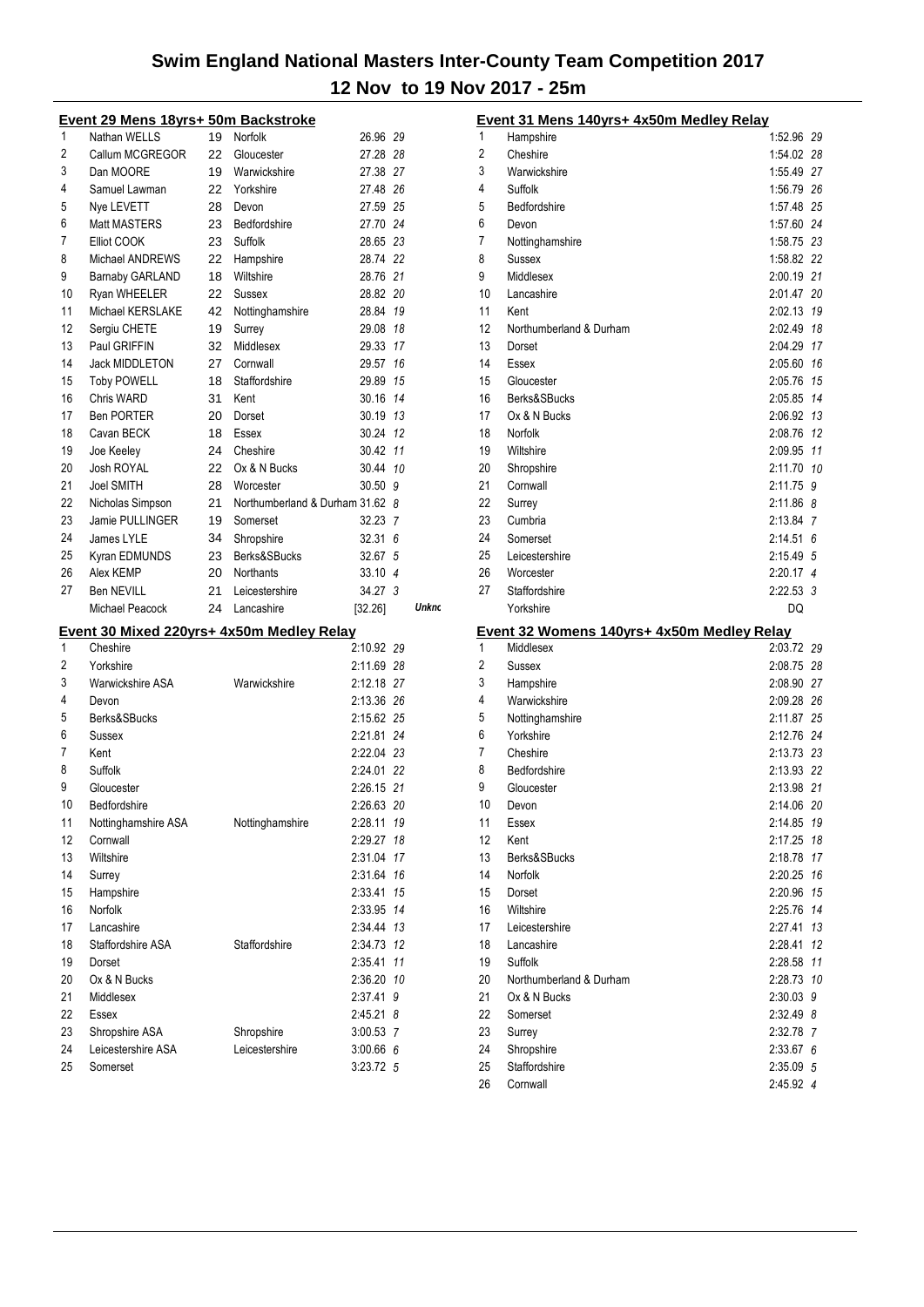|    | Event 33 Mens 72yrs+ 4x50m Medley Relay   |                 |    |
|----|-------------------------------------------|-----------------|----|
| 1  | Devon                                     | 1:44.11 29      |    |
| 2  | Yorkshire                                 | 1:48.14         | 28 |
| 3  | Cheshire                                  | 1:49.32         | 27 |
| 4  | Warwickshire                              | 1:49.34 26      |    |
| 5  | Hampshire                                 | 1:49.96 25      |    |
| 6  | Sussex                                    | 1:52.40 24      |    |
| 7  | Nottinghamshire                           | 1:53.39 23      |    |
| 8  | Essex                                     | 1:53.91 22      |    |
| 9  | Norfolk                                   | 1:54.00 21      |    |
| 10 | Suffolk                                   | 1:54.54 20      |    |
| 11 | Bedfordshire                              | 1:55.52         | 19 |
| 12 | Ox & N Bucks                              | 1:55.63         | 18 |
| 13 | Dorset                                    | 1:55.79         | 17 |
| 14 | Surrey                                    | 1:56.27         | 16 |
| 15 | Lancashire                                | 1:56.99         | 15 |
| 16 | Gloucester                                | 1:57.20         | 14 |
| 17 | Wiltshire                                 | 1:59.04         | 13 |
| 18 | Northumberland & Durham                   | 1:59.08         | 12 |
| 19 | Shropshire                                | 2:00.95         | 11 |
| 20 | Cornwall                                  | 2:02.86         | 10 |
| 21 | Leicestershire                            | 2:06.30         | 9  |
| 22 | Berks&SBucks                              | 2:06.49 8       |    |
| 23 | Worcester                                 | 2:07.13 7       |    |
| 24 | <b>Northants</b>                          | $2:08.14$ 6     |    |
| 25 | Somerset                                  | 2:08.89 5       |    |
| 26 | Cumbria                                   | 2:21.84 4       |    |
| 27 | Staffordshire                             | 2:27.04 3       |    |
|    | Kent                                      |                 |    |
|    |                                           | DQ S 7L         |    |
|    | Event 34 Womens 72yrs+ 4x50m Medley Relay |                 |    |
| 1  | Sussex                                    | 2:02.89 29      |    |
| 2  | Devon                                     | 2:04:44         | 28 |
| 3  | Hampshire                                 | 2:05.25         | 27 |
| 4  | Middlesex                                 | 2:05.60 26      |    |
| 5  | Warwickshire                              | 2:06.46 25      |    |
| 6  | Norfolk                                   | 2:07.30 24      |    |
| 7  | Nottinghamshire                           | 2:08.01 23      |    |
| 8  | Gloucester                                | 2:09.23 22      |    |
| 9  | Suffolk                                   | 2:09.27 21      |    |
| 10 | Dorset                                    | 2:09.44 20      |    |
| 11 | Kent                                      | 2:09.71         | 19 |
| 12 | Yorkshire                                 | 2:10.04         | 18 |
| 13 | Bedfordshire                              | 2:10.41         | 17 |
| 14 | Cornwall                                  | 2:12.43         | 16 |
| 15 | Cheshire                                  | 2:14.33         | 15 |
| 16 | Berks&SBucks                              | 2:15.23         | 14 |
| 17 | Shropshire                                | 2:19.14         | 13 |
| 18 | Lancashire                                | 2:21.45         | 12 |
| 19 | Wiltshire                                 | 2:22.37         | 11 |
| 20 | Staffordshire                             | 2:24.52         | 10 |
| 21 | <b>Northants</b>                          | 2:25.16         | 9  |
| 22 | Leicestershire                            | $2:26.08$ 8     |    |
| 23 | Somerset                                  | 2:26.24 7       |    |
| 24 | Ox & N Bucks                              | $2:31.14$ 6     |    |
| 25 | Northumberland & Durham                   | 2:32.02 5       |    |
| 26 | Surrey<br>Essex                           | 2:42.88 4<br>DQ |    |

|                | Event 35 Mens 65yrs+ 50m Backstroke   |    |                               |           |    |      |
|----------------|---------------------------------------|----|-------------------------------|-----------|----|------|
| 1              | <b>Nigel FOSTER</b>                   | 67 | Dorset                        | 37.25 29  |    |      |
| 2              | Duncan Brown                          | 70 | Yorkshire                     | 39.07 28  |    |      |
| 3              | <b>Graham Padgett</b>                 | 70 | Cheshire                      | 39.71     | 27 |      |
| 4              | <b>Bill LETCH</b>                     | 77 | Devon                         | 40.40     | 26 |      |
| 5              | David Hills                           | 66 | Northumberland & Durham 40.51 |           | 25 |      |
| 6              | Scot HATFIELD                         | 65 | Warwickshire                  | 40.53     | 24 |      |
| 7              | Anthony HARRISON                      | 66 | Hampshire                     | 40.70     | 23 |      |
| 8              | Roger BILLING                         | 74 | Surrey                        | 40.87 22  |    |      |
| 9              | Tony CHERRINGTON                      | 75 | Gloucester                    | 41.27     | 21 |      |
| 10             | Robin OLDFIELD                        | 70 | Shropshire                    | 41.83     | 20 |      |
| 11             | Peter KING                            | 65 | Sussex                        | 43.68     | 19 |      |
| 12             | Graham Pearson                        | 65 | Cumbria                       | 44.35     | 18 |      |
| 13             | <b>Terry THORNE</b>                   | 67 | Norfolk                       | 45.26     | 17 |      |
| 14             | <b>Christopher PRESTON</b>            | 66 | Middlesex                     | 45.33 16  |    |      |
| 15             | David STAVELEY                        | 75 | Kent                          | 45.54     | 15 |      |
| 16             | Mike DANIELL                          | 77 | Berks&SBucks                  | 48.36     | 14 |      |
| 17             | Paul PARTINGTON                       | 69 | Somerset                      | 49.00 13  |    |      |
| 18             | Peter STEPHENS                        | 70 | Cornwall                      | 49.01     | 12 |      |
| 19             | Len PHOENIX                           |    | Suffolk                       | 49.14     | 11 |      |
| 20             |                                       | 68 |                               |           |    |      |
| 21             | Paul CLARKE                           | 75 | Bedfordshire                  | 55.56     | 10 |      |
|                | Derek GORE                            | 77 | Essex                         | 56.29 9   |    |      |
|                | David STRACHAN                        | 67 | Leicestershire                | DQ T 1L   |    |      |
|                |                                       |    |                               |           |    |      |
|                | Event 36 Womens 65yrs+ 50m Backstroke |    |                               |           |    |      |
| 1              | Kath TUNNICLIFFE                      | 65 | Staffordshire                 | 38.73 29  |    |      |
| 2              | Rachel Barton                         | 69 | Cheshire                      | 38.75 28  |    |      |
| 3              | Mary JOHNSON                          | 67 | Sussex                        | 41.88     | 27 |      |
| 4              | Sue HAIGH                             | 65 | Devon                         | 42.90 26  |    |      |
| 5              | Anne CORK                             | 66 | Berks&SBucks                  | 44.07     | 25 |      |
| 6              | Pat REYNOLDS                          | 67 | Northants                     | 46.26 24  |    |      |
| $\overline{7}$ | Pat JACKSON                           | 70 | Norfolk                       | 46.60 23  |    |      |
| 8              | Sandy FOSKETT                         | 68 | Cornwall                      | 46.85     | 22 |      |
| 9              | <b>Helen Jenkins</b>                  | 71 | Lancashire                    | 48.34 21  |    |      |
| 10             | <b>Janet MASTERS</b>                  | 77 | Bedfordshire                  | 49.48 20  |    |      |
| 11             | Sandra VINCENT                        | 67 | Kent                          | 49.62 19  |    |      |
| 12             | Jane ASHER                            | 86 | Surrey                        | 50.54     | 18 |      |
| 13             | Carol Brown                           | 70 | Yorkshire                     | 50.91     | 17 |      |
| 14             | Susan DEWAR                           | 71 | Hampshire                     | 51.08     | 16 |      |
| 15             | Rosemarie GREEN                       | 69 | Warwickshire                  | 54.06     | 15 |      |
| 16             | Jane BROWN                            | 68 | Gloucester                    | 55.67     | 14 |      |
| 17             | Sue DAVIES                            | 70 | Shropshire                    | 59.89 13  |    |      |
| 18             | Lesley CLIFF                          | 69 | Nottinghamshire               | 1:01.45   | 12 |      |
| 19             | Valerie STANDAGE                      | 75 | Essex                         | 1:03.44   | 11 |      |
| 20             | Annie ARGUILE                         | 69 | Somerset                      | 1:13.81   | 10 |      |
|                | Carol VAUGHAN                         | 72 | Wiltshire                     | [1.04.81] |    | Cat1 |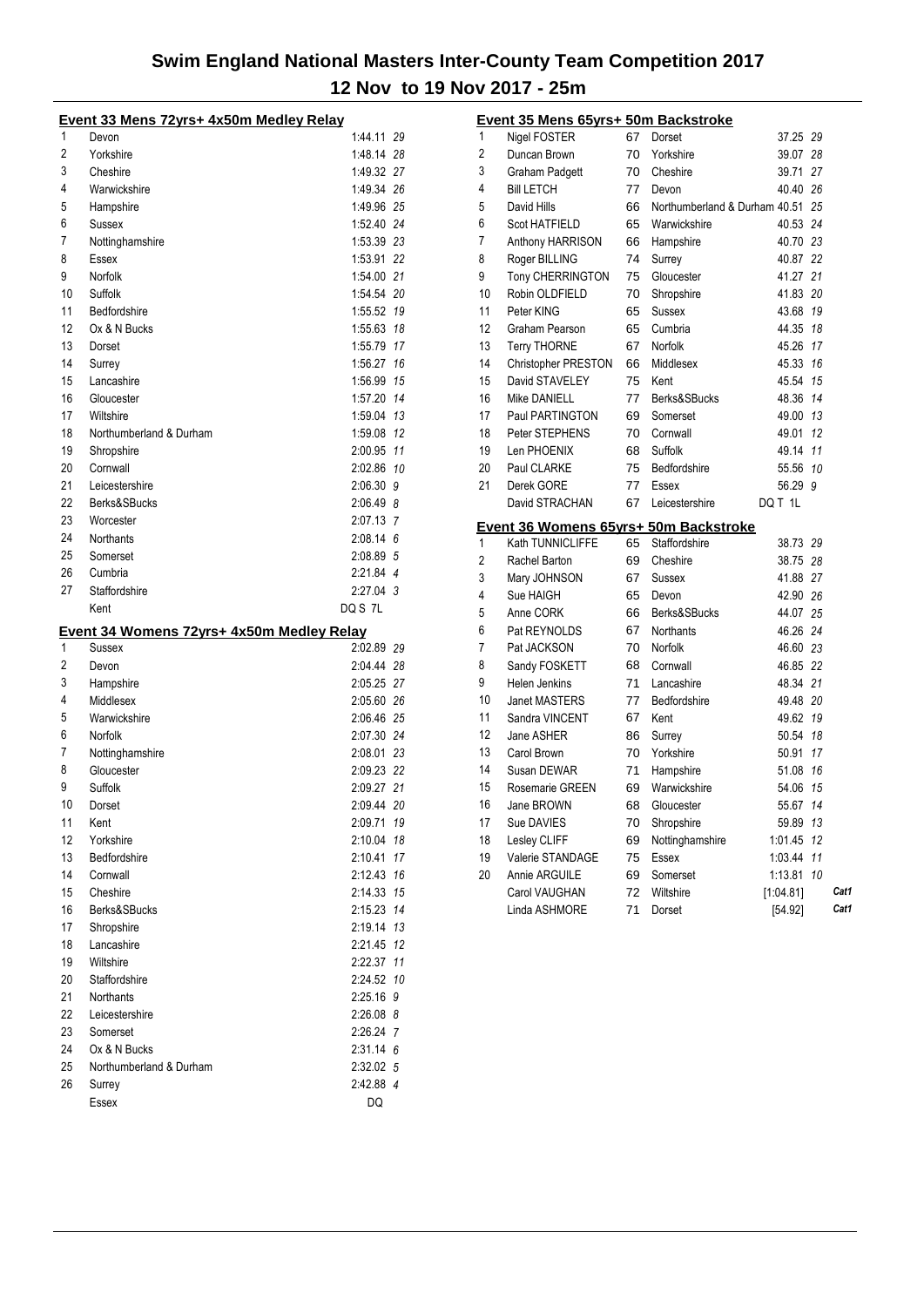|    | Event 37 Mens 55yrs+ 50m Breaststroke   |          |                        |                    |    |              |
|----|-----------------------------------------|----------|------------------------|--------------------|----|--------------|
| 1  | Dave MILBURN                            | 55       | Berks&SBucks           | 32.67 29           |    |              |
| 2  | David BRYANT                            | 56       | Surrey                 | 33.10 28           |    |              |
| 3  | Gordon Belbin                           | 55       | Cumbria                | 34.01 27           |    |              |
| 4  | <b>Tim WILKES</b>                       | 57       | Kent                   | 35.39 26           |    |              |
| 5  | Nev Barton                              | 63       | Cheshire               | 36.07 25           |    |              |
| 6  | Dave CARTLEDGE                          | 57       | Bedfordshire           | 36.12 24           |    |              |
| 7  | Davis SMITH                             | 62       | Devon                  | 36.58 23           |    |              |
| 8  | Philip HOLME                            | 58       | Middlesex              | 36.67 22           |    |              |
| 9  | Martin FENNER                           | 55       | Essex                  | 37.02 21           |    |              |
| 10 | Mike HAZELDEN                           | 59       | Sussex                 | 37.42 20           |    |              |
| 11 | <b>Trevor CLARK</b>                     | 63       | Warwickshire           | 37.98 19           |    |              |
| 12 | Adam LELEAN                             | 55       | Norfolk                | 38.94 18           |    |              |
| 13 | John ANDERSON                           | 64       | Somerset               | 39.22 17           |    |              |
| 14 | <b>Brian Taylor</b>                     | 67       | Yorkshire              | 39.24 16           |    |              |
| 15 | Mick SWIFT                              | 63       | Cornwall               | 39.44 15           |    |              |
| 16 | Mark Jones                              | 57       | Lancashire             | 40.13 14           |    |              |
| 17 | <b>Brian ARMSTRONG</b>                  | 55       | Gloucester             | 40.39 13           |    |              |
| 18 | Peter LYNCH                             | 55       | Suffolk                | 40.44 12           |    |              |
| 19 | lan GOODALL                             | 60       | Northants              | 40.67 11           |    |              |
| 20 | Neil DEIGHTON                           | 58       | Hampshire              | 40.88 10           |    |              |
| 21 | <b>Steve NASH</b>                       | 61       | Shropshire             | 41.25 9            |    |              |
| 22 | Robert STEEL                            | 60       | Nottinghamshire        | 41.57 8            |    |              |
| 23 | <b>Tim ASHLEY-SPARKS</b>                | 61       | Ox & N Bucks           | 44.00 7            |    |              |
| 24 | Matrin SUTHERLAND                       | 57       | Leicestershire         | 46.91 6            |    |              |
| 25 | Dave MCMAHON                            | 55       | Worcester              | 47.09 5            |    |              |
| 26 | Lionel SPITTLE                          | 64       | Staffordshire          | 50.35 4            |    |              |
|    | John LEWIS                              | 63       | Wiltshire              | [39.64]            |    | Cat1         |
|    |                                         |          |                        |                    |    |              |
|    | Peter GROUNDS                           | 64       | Dorset                 | [45.22]            |    | Cat1         |
|    | Event 38 Womens 55yrs+ 50m Breaststroke |          |                        |                    |    |              |
| 1  | Phillipa WILLIAMS                       | 55       | Berks&SBucks           | 40.43 29           |    |              |
| 2  | Sally Shields                           | 63       | Yorkshire              | 41.03 28           |    |              |
| 3  | <b>Francis West</b>                     | 56       | Cheshire               | 41.62 27           |    |              |
| 4  | Karen STACEY                            | 56       | Warwickshire           | 41.76 26           |    |              |
| 5  | Linda HOOKER                            | 57       | Sussex                 | 42.00 25           |    |              |
| 6  | Jean APPLEBY                            | 61       | Suffolk                | 42.66 24           |    |              |
| 7  | Ruthie Cartwiright                      | 55       | Lancashire             | 43.02 23           |    |              |
| 8  | Lindsey GOWLAND                         | 60       | Staffordshire          | 43.67 22           |    |              |
| 9  | Ninette HIBBS                           | 55       | Cornwall               | 43.98 21           |    |              |
| 10 | Barbara BOXHALL                         | 62       | Essex                  | 44.41 20           |    |              |
| 11 | Gillian FERRIS                          | 63       | Gloucester             | 45.87 19           |    |              |
| 12 | <b>Judith BARNES</b>                    | 61       | Dorset                 | 47.12              | 18 |              |
| 13 | <b>Christine AYERS</b>                  | 64       | Bedfordshire           | 47.19              | 17 |              |
| 14 | Diana NASH                              | 63       | Shropshire             | 47.66 16           |    |              |
| 15 | Kiyoko NAISH                            | 58       | Nottinghamshire        | 49.70 15           |    |              |
| 16 | Shauna KING                             | 58       | Kent                   | 49.88 14           |    |              |
| 17 | Louise KATHRO                           | 58       | Hampshire              | 50.23 13           |    |              |
| 18 | Louise WILKINSON                        | 55       | Norfolk                | 50.38 12           |    |              |
| 19 | Vanessa Foster                          | 59       | Cumbria                | 50.45 11           |    |              |
| 20 | Lesley COOK                             | 59       | Devon                  | 50.70 10           |    |              |
| 21 | Estelle FISHER                          | 58       | Ox & N Bucks           | 50.80 9            |    |              |
| 22 | Pat REYNOLDS                            | 67       | Northants              | 52.03 8            |    |              |
| 23 | Mary NEVILL                             | 56       | Leicestershire         | 52.43 7            |    |              |
|    | Sarah AYLING                            | 60       | Somerset               | [1:07.64]          |    | Cat1         |
|    | Alison WHITEMAN<br>Jane SNEDDEN         | 55<br>57 | Worcester<br>Wiltshire | [46.44]<br>[48.45] |    | Cat1<br>Cat1 |

|    | <u> Event 39 Mens 45yrs+ 50m Butterfly</u> |          |                                  |                    |    |              |
|----|--------------------------------------------|----------|----------------------------------|--------------------|----|--------------|
| 1  | Michael HODGSON                            | 50       | Surrey                           | 26.93 29           |    |              |
| 2  | David Emerson                              | 55       | Yorkshire                        | 27.44 28           |    |              |
| 3  | David Chaney                               | 49       | Northumberland & Durham 27.50 27 |                    |    |              |
| 4  | lan WILKES                                 |          | 50 Leicestershire                | 28.59 26           |    |              |
| 5  | Alec Johnson                               | 55       | Cheshire                         | 28.82 25           |    |              |
| 6  | <b>Graham CRIDLAND</b>                     | 49       | Devon                            | 28.97 24           |    |              |
| 7  | Simon MELLOR                               | 47       | Berks&SBucks                     | 29.07 23           |    |              |
| 8  | Peter SMITH                                | 46       | Gloucester                       | 29.08 22           |    |              |
| 9  | Stephen ATHERLEY                           | 51       | Hampshire                        | 29.31 21           |    |              |
| 10 | James KEARNEY                              | 45       | Nottinghamshire                  | 29.46 20           |    |              |
| 11 | <b>Nick VAUGHAN</b>                        | 53       | Dorset                           | 29.55 19           |    |              |
| 12 | Mark DEAKIN                                | 46       | Middlesex                        | 29.65 18           |    |              |
| 13 | <b>Stuart DYBLE</b>                        | 46       | Norfolk                          | 29.66 17           |    |              |
| 14 | Phil MCGILLION                             | 48       | Warwickshire                     | 29.77 16           |    |              |
| 15 |                                            |          |                                  |                    |    |              |
|    | Rob MCDONALD                               | 51       | Sussex                           | 29.84 15           |    |              |
| 16 | Alan BURROWS                               | 49       | Kent                             | 30.30 14           |    |              |
| 17 | Myles Little                               | 48       | Cumbria                          | 30.51 13           |    |              |
| 18 | Phil PEAKE                                 | 47       | Staffordshire                    | 31.13 12           |    |              |
| 19 | Nick WHITE                                 | 46       | Essex                            | 31.29 11           |    |              |
| 20 | Rob ADSLEY                                 | 47       | Bedfordshire                     | 31.98 10           |    |              |
| 21 | Phil CARPENTER                             | 53       | Shropshire                       | 32.44 9            |    |              |
| 22 | <b>Adrian Turner</b>                       | 55       | Lancashire                       | 33.318             |    |              |
| 23 | Simon EMERY                                | 54       | Somerset                         | 34.10 7            |    |              |
| 24 | Stephen WELLS                              | 45       | Worcester                        | 34.34 6            |    |              |
| 25 | Andrew STAPLES                             | 46       | Cornwall                         | 34.69 5            |    |              |
| 26 | Paul DAVIS                                 | 51       | Ox & N Bucks                     | 36.18 4            |    |              |
| 27 | Gary THOMAS                                | 46       | <b>Northants</b>                 | 37.61 3            |    |              |
|    | Simon MULLINGER                            | 46       | Wiltshire                        | [29.87]            |    | Cat1         |
|    | Event 40 Womens 45yrs+ 50m Butterfly       |          |                                  |                    |    |              |
| 1  | Liz WOOLNER                                | 50       | Bedfordshire                     | 31.27 29           |    |              |
|    |                                            |          |                                  |                    |    |              |
|    | Jeanne PETIT                               | 47       | Berks&SBucks                     |                    |    |              |
| 2  |                                            | 47       |                                  | 31.89 28           |    |              |
| 3  | <b>Helen Sadler</b>                        |          | Cheshire                         | 32.47 27           |    |              |
| 4  | Debbie MATLESS                             | 54       | Norfolk                          | 32.87 26           |    |              |
| 5  | <b>Hayley BIRD</b>                         | 49       | Leicestershire                   | 33.01 25           |    |              |
| 6  | Philippa O'GRADY                           | 48       | Somerset                         | 33.26 24           |    |              |
| 7  | Karen Graham                               | 52       | Yorkshire                        | 33.42 23           |    |              |
| 8  | Tracy VAN ROOYEN                           | 45       | Kent                             | 33.43 22           |    |              |
| 9  | Joanne HILEY                               | 47       | Warwickshire                     | 33.51 21           |    |              |
| 10 | Joanna CORBEN                              | 47       | Hampshire                        | 33.86 20           |    |              |
| 11 | Madeline RAYMOND                           | 54       | Essex                            | 34.67              | 19 |              |
| 12 | Sandy JONES                                | 53       | Gloucester                       | 35.40              | 18 |              |
| 13 | Justine DOODY                              | 45       | Staffordshire                    | 36.25              | 17 |              |
| 14 | Sharon EVANS                               | 45       | Shropshire                       | 37.04              | 16 |              |
| 15 | Ali RAILTON                                | 47       | Northants                        | 37.23              | 15 |              |
| 16 | Diane O'Gorman                             | 55       | Lancashire                       | 37.51              | 14 |              |
| 17 | Caroline FOSTER                            | 47       | Ox & N Bucks                     | 38.46 13           |    |              |
| 18 | Rachael KNIGHT                             | 50       | Nottinghamshire                  | 38.74 12           |    |              |
| 19 | Susan BULL                                 | 47       | Sussex                           | 38.77              | 11 |              |
| 20 | Jayne Simpson                              | 50       | Northumberland & Durham 39.99 10 |                    |    |              |
| 21 | Denise HUMPHRIES                           | 50       | Surrey                           | 41.93 9            |    |              |
| 22 | <b>Tracey MOORE</b>                        | 49       | Worcester                        | 49.23 8            |    |              |
| 23 | Vanessa Foster                             | 59       | Cumbria                          | 49.78 7            |    |              |
|    | Cate READ                                  | 47       | Dorset                           | [36.06]            |    | Cat1         |
|    | <b>Sharon PERRY</b>                        | 45       | Suffolk                          | [36.24]            |    | Cat1         |
|    | Fi MULLEN                                  | 47       | Devon                            | [36.36]            |    | Unkno        |
|    | Marianne BENNISON<br>Jo DOWNS              | 53<br>46 | Wiltshire<br>Cornwall            | [36.57]<br>[42.76] |    | Cat1<br>Cat1 |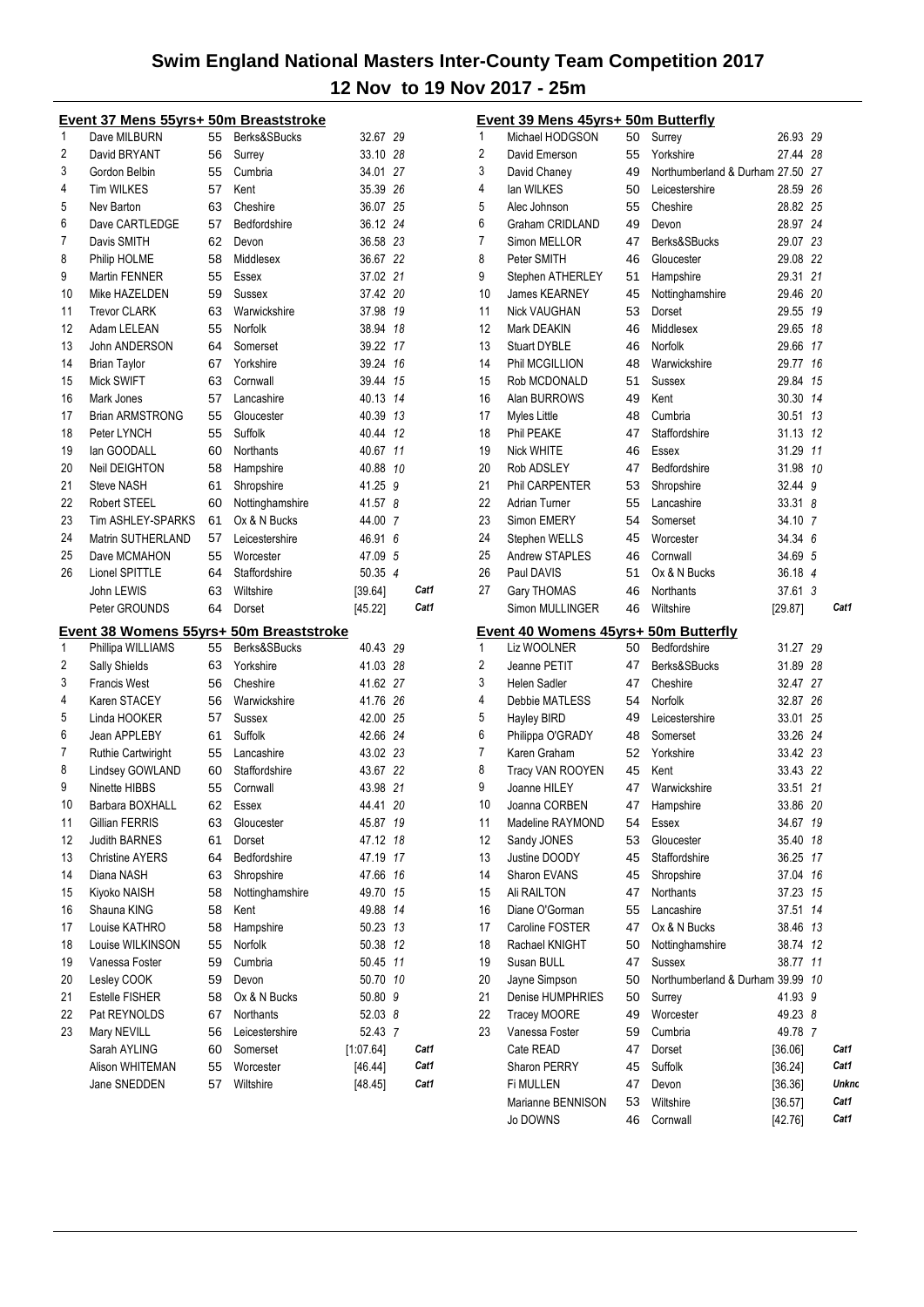|                  | <u>Event 41 Mens 35yrs+ 50m Freestyle</u> |    |                                  |          |       |
|------------------|-------------------------------------------|----|----------------------------------|----------|-------|
| 1                | Chris Knee                                | 38 | Yorkshire                        | 24.30 29 |       |
| 2                | Neal SMITH                                | 40 | Warwickshire                     | 24.51 28 |       |
| 3                | Will APPLEBY                              | 35 | Norfolk                          | 24.68 27 |       |
| 4                | Paul Barnard                              | 36 | Cheshire                         | 24.90 26 |       |
| 5                | Michael KERSLAKE                          | 42 | Nottinghamshire                  | 25.30 25 |       |
| 6                | Ollie BARNES                              | 36 | Gloucester                       | 25.65 24 |       |
| 7                | Jim Carr                                  | 36 | Northumberland & Durham 25.74 23 |          |       |
| 8                | David DENNY                               | 41 | Ox & N Bucks                     | 25.90 22 |       |
| 9                | Grant COOPER                              | 42 | Kent                             | 26.02 21 |       |
| 10               | Dean BLACKMAN                             | 42 | Surrey                           | 26.30 20 |       |
| 11               | Anthony BROWNE                            | 40 | Hampshire                        | 26.45 19 |       |
| 12               | Craig STEENHOFF                           | 35 | Sussex                           | 26.55 18 |       |
| 13               | Jamie PAGE                                | 40 | Devon                            | 26.73 17 |       |
| 14               | Ashley BUCK                               | 37 | Suffolk                          | 26.94 16 |       |
| 15               | Greg ADAMS                                | 45 | Berks&SBucks                     | 26.95 15 |       |
| 16               | Neil COX                                  | 38 | Dorset                           | 27.70 14 |       |
| 17               | James GRIGG                               | 36 | Essex                            | 27.79 13 |       |
| 18               | Phil BROWN                                | 43 | Staffordshire                    | 27.81 12 |       |
| 19               | Jeremy SALMON                             |    | 42 Cornwall                      | 28.01 11 |       |
| 20               | Alastair SHAW                             |    | 37 Bedfordshire                  | 28.14 10 |       |
| 21               | Chris Rolle                               | 43 | Lancashire                       | 28.15 9  |       |
| 22               | Sam WINTER                                |    | 37 Leicestershire                | 28.24 8  |       |
| 23               | Simon GRIFFITHS                           | 51 | Middlesex                        | 28.73 7  |       |
| 24               | Jamie SALT                                | 42 | Shropshire                       | 30.01 6  |       |
| 25               | Jonathan PAGE                             | 35 | <b>Northants</b>                 | 30.08 5  |       |
| 26               | Simon HEMMINGS                            | 45 | Worcester                        | 30.62 4  |       |
|                  | Phillip NIEMAND                           | 42 | Somerset                         | [27.65]  | Unkno |
|                  | Ross DEWEY                                | 40 | Wiltshire                        | [27.83]  | Cat1  |
|                  | Phil Hawkrigg                             | 42 | Cumbria                          | [29.06]  | Cat1  |
|                  | Event 42 Womens 35yrs+ 50m Freestyle      |    |                                  |          |       |
| 1                | <b>Fleur PARKER</b>                       | 41 | Hampshire                        | 27.69 29 |       |
| $\boldsymbol{2}$ | Rebecca SMITH                             | 38 | Wiltshire                        | 28.00 28 |       |
| 3                | Anna MCCALL                               | 36 | Warwickshire                     | 28.40 27 |       |
| 4                | Rachel Whitwell                           | 37 | Yorkshire                        | 29.08 26 |       |
| 5                | Catherine MARKWELL                        | 36 | Norfolk                          | 29.15 25 |       |
| 6                | Elizabeth TARR                            | 41 | Middlesex                        | 29.80 24 |       |
| 7                | Sara Hughes                               | 41 | Cheshire                         | 29.98 23 |       |
| 8                | Laura FENNER                              | 43 | Essex                            | 30.10 22 |       |
| 9                | Kirsty KROUWEL                            | 38 | Sussex                           | 30.49 21 |       |
| 10               | Bethan LEWIS                              | 44 | Gloucester                       | 30.61 20 |       |
| 11               | Alex MCCRAE                               | 38 | Devon                            | 30.70 19 |       |
| 12               | Lydia Anne LOCK                           | 48 | Leicestershire                   | 30.75 18 |       |
| 13               | Caroline LAW                              | 45 | Somerset                         | 31.21 17 |       |
| 14               | Karen MACKENZIE                           | 44 | Bedfordshire                     | 31.25 16 |       |
| 15               | Nicola THORPE                             | 43 | Berks&SBucks                     | 31.30 15 |       |
| 16               | Carole Jepson                             | 35 | Lancashire                       | 31.89 14 |       |
| 17               | Sarah WITHEY                              | 42 | Staffordshire                    | 32.19 13 |       |
| 18               | Karen Coulter                             | 41 | Northumberland & Durham 32.41 12 |          |       |
| 19               | Rhiannon JONES                            | 47 | Shropshire                       | 32.66 11 |       |
| 20               | Nicola SMITH                              | 42 | <b>Northants</b>                 | 32.78 10 |       |
| 21               | Carole MURPHY                             | 46 | Kent                             | 32.95 9  |       |
| 22               | Karen HOWELLS                             | 46 | Nottinghamshire                  | 33.71 8  |       |
| 23               | <b>Heather SIRMON</b>                     | 41 | Cornwall                         | 33.95 7  |       |
| 24               | Karen DELA                                | 36 | Ox & N Bucks                     | 36.69 6  |       |
| 25               | Jane SMITH                                | 53 | Suffolk                          | 37.74 5  |       |
| 26               | Vanessa Foster                            | 59 | Cumbria                          | 40.46 4  |       |
| 27               | Denise HUMPHRIES                          | 50 | Surrey                           | 42.00 3  |       |
|                  | Elizabeth MILLS                           | 38 | Dorset                           | [31.99]  | Cat1  |
|                  | Kae NEUSTADT                              | 42 | Worcester                        | [41.26]  | Cat1  |
|                  |                                           |    |                                  |          |       |

|     | <u> Event 43 Mens 25yrs+ 50m Backstroke</u> |    |                                  |            |       |
|-----|---------------------------------------------|----|----------------------------------|------------|-------|
| 1   | Kalon VEALE                                 | 26 | Devon                            | 25.82 29   |       |
| 2   | Marcus TYSON                                | 25 | Sussex                           | 27.10 28   |       |
| 3   | John MOLYNEAUX                              | 29 | Hampshire                        | 28.00 27   |       |
| 4   | Ben POGSON                                  | 25 | Norfolk                          | 28.91 26   |       |
| 5   | Dave HOLLAND                                | 36 | Staffordshire                    | 29.44 25   |       |
| 6   | Alex THURSTON                               | 36 | Nottinghamshire                  | 29.61 24   |       |
| 7   | Chris Holme                                 | 33 | Lancashire                       | 29.63 23   |       |
| 8   | <b>Jack MIDDLETON</b>                       | 27 | Cornwall                         | 29.66 22   |       |
| 9   | Paul GRIFFIN                                | 32 | Middlesex                        | 29.72 21   |       |
| 10  | <b>Rikki MORRIS</b>                         | 27 | Warwickshire                     | 29.73 20   |       |
| 11  | Dan Korcz                                   | 28 | Cheshire                         | 29.99 19   |       |
| 12  | Alex MASON                                  | 31 | Leicestershire                   | 30.17 18   |       |
| 13  | Conor Crozier                               | 25 | Northumberland & Durham 30.27 17 |            |       |
| 14  |                                             |    |                                  |            |       |
|     | Chris WARD                                  | 31 | Kent                             | 30.42 16   |       |
| 15  | Andy LYLE                                   | 34 | Shropshire                       | 30.85 15   |       |
| 16  | Andrew SMITH                                | 31 | Ox & N Bucks                     | 30.97 14   |       |
| 17  | Lawrence LOWMAN                             | 28 | Suffolk                          | 31.64 13   |       |
| 18  | Peter ARUNDEL                               | 33 | Essex                            | 31.78 12   |       |
| 19  | Greg KYD                                    | 29 | Somerset                         | 32.53 11   |       |
| 20  | <b>Phillip Pratt</b>                        | 36 | Yorkshire                        | 32.76 10   |       |
| 21  | Chris STREET                                | 28 | Gloucester                       | 32.97 9    |       |
| 22  | Richard LEWINDON                            | 32 | Bedfordshire                     | 33.79 8    |       |
| 23  | Darryl VOKES                                | 32 | <b>Northants</b>                 | 34.28 7    |       |
| 24  | Lloyd EDWARDS                               | 40 | Surrey                           | 35.83 6    |       |
| 25  | Jamie MACKAY                                | 32 | Worcester                        | 35.87 5    |       |
| 26  | Simon Churchman                             | 30 | Cumbria                          | 37.68 4    |       |
| 27  | Charles BAGGOT                              | 44 | Berks&SBucks                     | 37.75 3    |       |
|     | Rob JOHNSON                                 | 26 | Wiltshire                        | [30.15]    | Cat1  |
|     | Paul CORBIN                                 | 32 | Dorset                           | [30.89]    | Cat1  |
|     | Event 44 Womens 25yrs+ 50m Backstroke       |    |                                  |            |       |
| 1   | Katy SEXTON                                 | 35 | Hampshire                        | 30.24 29   |       |
| 2   | Rachael BOWEN                               | 27 | Sussex                           | 32.04 28   |       |
| 3   | Michelle WARE                               | 44 | Surrey                           | 32.09 27   |       |
| 4   | Claire EVELYN                               | 30 | Bedfordshire                     | 32.39 26   |       |
|     |                                             | 34 | Middlesex                        | 32.47 25   |       |
| 5   | Laure KEARNS                                |    |                                  |            |       |
| 6   | Abbie BROWN                                 | 28 | Warwickshire                     | 32.62 24   |       |
| 7   | Rebecca WALKER                              | 33 | Nottinghamshire                  | 32.66 23   |       |
| 8   | Laura CRANSHAW                              | 30 | Worcester                        | 33.11 22   |       |
| 9   | Cara DEASY                                  | 28 | Devon                            | 33.14 21   |       |
| 10  | Kerrie ALDRIDGE                             | 34 | Gloucester                       | 33.55 20   |       |
| 11  | Rebecca Newman                              | 29 | Yorkshire                        | 35.06      | 19    |
| 12  | Sophie CASTLE                               | 29 | Essex                            | 35.08 18   |       |
| 13  | Amanda BEDDER                               | 31 | Norfolk                          | 35.83 17   |       |
| 14  | Emma SEDDON                                 | 32 | Leicestershire                   | 36.05 16   |       |
| 15  | Rebecca HENLEY                              | 36 | Kent                             | 36.82      | 15    |
| 16  | Katarzyna JEDRZYCKA-B801                    |    | Somerset                         | 37.48 14   |       |
| 17  | Sarah LINGARD                               | 34 | Suffolk                          | 37.51 12.5 |       |
| $=$ | Samantha DREDGE                             | 32 | Berks&SBucks                     | 37.51      | 12.5  |
| 19  | Sarah RYDER                                 | 29 | <b>Northants</b>                 | 37.54 11   |       |
| 20  | Alison MCGREGOR                             | 27 | Ox & N Bucks                     | 38.22 10   |       |
| 21  | Shelley FELLOWS                             | 34 | Staffordshire                    | 38.47 9    |       |
| 22  | Amy MARTIN                                  | 37 | Shropshire                       | 38.70 8    |       |
| 23  | Lynn BLUDEN                                 | 44 | Wiltshire                        | 39.88 7    |       |
| 24  | Hannah Robson                               | 26 | Northumberland & Durham 41.34 6  |            |       |
| 25  | <b>Heather SIRMON</b>                       | 41 | Cornwall                         | 43.87 5    |       |
|     | Michelle Waring                             | 25 | Cheshire                         | [33.43]    | Unkno |
|     | Kelly STEENKAMP                             | 39 | Dorset                           | [38.08]    | Cat1  |
|     |                                             |    |                                  |            |       |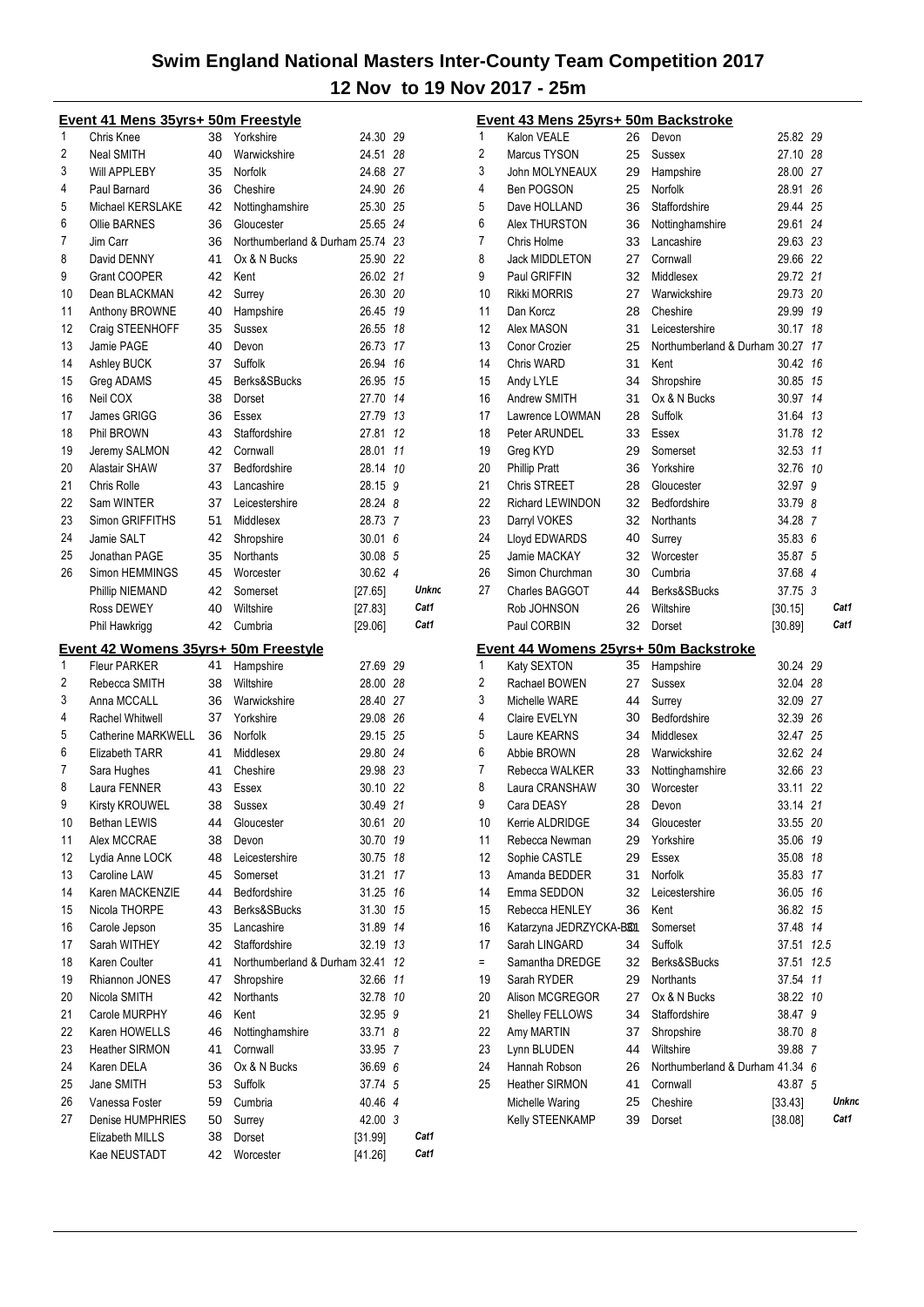|     | Event 45 Mens 18yrs+ 50m Breaststroke |    |                                         |                    |      |
|-----|---------------------------------------|----|-----------------------------------------|--------------------|------|
| 1   | Levin VEALE                           | 23 | Devon                                   | 29.09 29           |      |
| 2   | <b>Richard Ayre</b>                   | 24 | Yorkshire                               | 29.95 28           |      |
| 3   | Luke ROXBURGH                         | 18 | Dorset                                  | 30.03 27           |      |
| 4   | Sergiu CHETE                          | 19 | Surrey                                  | 30.53 26           |      |
| 5   | Sam RICHARDS                          | 20 | Warwickshire                            | 30.63 25           |      |
| 6   | Daniel RICHARDS                       | 22 | Hampshire                               | 30.78 24           |      |
| 7   | Gregory DU TERTRE                     | 28 | Berks&SBucks                            | 30.99 23           |      |
| 8   | Dean Heaps                            | 25 | Lancashire                              | 31.24 22           |      |
| 9   | Joe Keeley                            | 24 | Cheshire                                | 31.26 21           |      |
| 10  | Aaron LYNCH                           | 23 | Suffolk                                 | 31.34 20           |      |
| 11  | <b>Clive BATES</b>                    | 28 | Kent                                    | 31.87 19           |      |
| 12  | Sam GREENSLADE                        | 22 | Wiltshire                               | 32.13 18           |      |
| 13  | Marcus TYSON                          | 25 |                                         | 32.16 17           |      |
| 14  |                                       |    | Sussex                                  |                    |      |
|     | Jonny HIGHAM                          | 24 | Nottinghamshire                         | 32.18 16           |      |
| 15  | Paul WILKES                           | 33 | Worcester                               | 32.21 15           |      |
| 16  | Matthew MCLAUGHLIN                    | 24 | Essex                                   | 32.69 14           |      |
| 17  | Wade RIMBACH                          | 33 | Middlesex                               | 32.74 13           |      |
| 18  | Ryan SYKES                            | 21 | Norfolk                                 | 32.81 12           |      |
| 19  | Alex MASON                            | 21 | Bedfordshire                            | 32.85 11           |      |
| 20  | <b>Joe WALKER</b>                     | 20 | Ox & N Bucks                            | 33.36 10           |      |
| 21  | Craig Heggie                          | 55 | Cumbria                                 | 33.47 9            |      |
| 22  | Joe BERRY                             | 19 | Gloucester                              | 33.49 8            |      |
| 23  | <b>Richard STOCK</b>                  | 50 | Leicestershire                          | 33.80 7            |      |
| 24  | <b>Toby POWELL</b>                    | 18 | Staffordshire                           | 35.24 6            |      |
| 25  | <b>Ben ATAI</b>                       | 18 | Somerset                                | 35.47 5            |      |
| 26  | Daniel OSHEA                          | 31 | Northants                               | 35.67 4            |      |
| 27  | James LYLE                            | 34 | Shropshire                              | 35.77 3            |      |
| 28  | Andrew Armstrong                      | 19 | Northumberland & Durham 37.37 2         |                    |      |
|     |                                       |    |                                         |                    | Cat1 |
|     | Sam HUTSON                            | 32 | Cornwall                                |                    |      |
|     |                                       |    |                                         | [35.11]            |      |
|     |                                       |    | Event 46 Womens 18yrs+ 50m Breaststroke |                    |      |
| 1   | Gina HEYN                             | 33 | Middlesex                               | 32.12 29           |      |
| 2   | Roxanne UYS                           | 18 | Norfolk                                 | 33.89 28           |      |
| 3   | Jessica Gillatt                       | 20 | Yorkshire                               | 33.96 27           |      |
| 4   | Amiee CARTER                          | 23 | Gloucester                              | 33.98 26           |      |
| 5   | <b>Jess RICHENS</b>                   | 18 | Dorset                                  | 34.51 25           |      |
| 6   | Libby HETHERINGTON                    | 25 | Berks&SBucks                            | 34.72 24           |      |
| 7   | Emma OLIVER                           | 36 | Kent                                    | 34.74 23           |      |
| 8   | Elinor BIRD                           | 18 | Warwickshire                            | 35.05 22           |      |
| 9   | Imogen GOULD                          | 22 | Nottinghamshire                         | 35.08 21           |      |
| 10  | Laura CRANSHAW                        | 30 | Worcester                               | 35.15 20           |      |
| 11  | <b>Emily LAWRENCE</b>                 | 18 | Devon                                   | 35.77 19           |      |
| 12  | Hannah REID                           | 19 | Cornwall                                | 35.87              | 18   |
| 13  | Lana MO                               | 18 | Suffolk                                 | 36.09              | 17   |
| 14  | Lauren GRICE                          | 18 | Bedfordshire                            | 36.53              | 16   |
| 15  | Hannah OSBORNE                        | 19 | Hampshire                               | 36.87              | 15   |
| 16  | Rachael BOWEN                         | 27 | <b>Sussex</b>                           | 36.92 14           |      |
| 17  | Mille Sykes                           | 18 | Lancashire                              | 37.15 12.5         |      |
| $=$ | Hannah PULLINGER                      | 22 | Somerset                                | 37.15 12.5         |      |
| 19  | Emma Moreton                          | 24 | Cheshire                                | 37.84 11           |      |
| 20  | Courtney POXON                        | 18 | Staffordshire                           | 38.30 10           |      |
| 21  | Sarah BROOKS BANK                     | 40 | Leicestershire                          | 38.86 9            |      |
| 22  | Megan POTTS                           | 18 | Shropshire                              | 40.12 8            |      |
| 23  | Hannah BROWN                          | 20 | Northants                               | 41.98 7            |      |
| 24  | Hannah MANSFIELD                      | 23 | Ox & N Bucks                            | 43.38 6            |      |
| 25  | <b>Chloe Prout</b>                    | 20 | Northumberland & Durham 46.24 5         |                    |      |
| 26  | Clare SCANTLEBURY                     | 18 | Essex                                   | 46.87 4            |      |
| 27  | Carrie POWER                          | 29 | Wiltshire                               |                    |      |
| 28  | Joanne SPARKS                         | 42 | Surrey                                  | 47.25 3<br>50.05 2 |      |

|                | <u>Event 47 Mixed 260yrs+ 4x50m Medley Relay</u> |                 |            |    |
|----------------|--------------------------------------------------|-----------------|------------|----|
| 1              | Devon                                            |                 | 2:26.43 29 |    |
| $\overline{2}$ | Cheshire                                         |                 | 2:29.96 28 |    |
| 3              | Yorkshire                                        |                 | 2:32.99 27 |    |
| 4              | Warwickshire ASA                                 | Warwickshire    | 2:36.02 26 |    |
| 5              | Surrey                                           |                 | 2:38.98 25 |    |
| 6              | Gloucester                                       |                 | 2:41.51 24 |    |
| 7              | Sussex                                           |                 | 2:42.80 23 |    |
| 8              | Dorset                                           |                 | 2:43.42 22 |    |
| 9              | Lancashire                                       |                 | 2:44.53 21 |    |
| 10             | Bedfordshire                                     |                 | 2:46.46 20 |    |
| 11             | Cornwall                                         |                 | 2:54.97 19 |    |
| 12             | Norfolk                                          |                 | 2:56.16 18 |    |
| 13             | Nottinghamshire ASA                              | Nottinghamshire | 2:57.87 17 |    |
| 14             | Kent                                             |                 | 3:01.23 16 |    |
| 15             | Hampshire                                        |                 | 3:02.43 15 |    |
| 16             | Shropshire ASA                                   | Shropshire      | 3:15.36 14 |    |
| 17             | Somerset                                         |                 | 3:52.50 13 |    |
|                | Berks&SBucks                                     |                 | DQ T 3L    |    |
|                | Event 48 Womens 180yrs+ 4x50m Medley Relay       |                 |            |    |
| 1              | Hampshire                                        |                 | 2:12.18 29 |    |
| 2              | Warwickshire                                     |                 | 2:13.54 28 |    |
| 3              | Yorkshire                                        |                 | 2:17.84 27 |    |
| 4              | Berks&SBucks                                     |                 | 2:19.01    | 26 |
| 5              | Cheshire                                         |                 | 2:19.38 25 |    |
| 6              | Bedfordshire                                     |                 | 2:20.40 24 |    |
| 7              | Leicestershire                                   |                 | 2:21.26 23 |    |
| 8              | Essex                                            |                 | 2:24.72 22 |    |
| 9              | Devon                                            |                 | 2:25.19 21 |    |
| 10             | Gloucester                                       |                 | 2:26.33 20 |    |
| 11             | Nottinghamshire                                  |                 | 2:26.78 19 |    |
| 12             | Suffolk                                          |                 | 2:28.13 18 |    |
| 13             | Kent                                             |                 | 2:28.61    | 17 |
| 14             | Dorset                                           |                 | 2:28.69 16 |    |
| 15             | Sussex                                           |                 | 2:30.91    | 15 |
| 16             | Wiltshire                                        |                 | 2:31.30 14 |    |
| 17             | Ox & N Bucks                                     |                 | 2:33.88 13 |    |
| 18             | Cornwall                                         |                 | 2:34.73 12 |    |
| 19             | Somerset                                         |                 | 2:35.72 11 |    |
| 20             | Norfolk                                          |                 | 2:36.81 10 |    |
| 21             | Northumberland & Durham                          |                 | 2:37.13 9  |    |
| 22             | Shropshire                                       |                 | 2:37.51    | 8  |
| 23             | Lancashire                                       |                 | 2:38.27    | 7  |
| 24             | Worcester                                        |                 | 2:42.83    | 6  |
| 25             | Surrey                                           |                 | 2:45.59    | 5  |
| 26             | Staffordshire                                    |                 | 2:46.92 4  |    |
| 27             | <b>Northants</b>                                 |                 | 2:48.79 3  |    |
|                |                                                  |                 |            |    |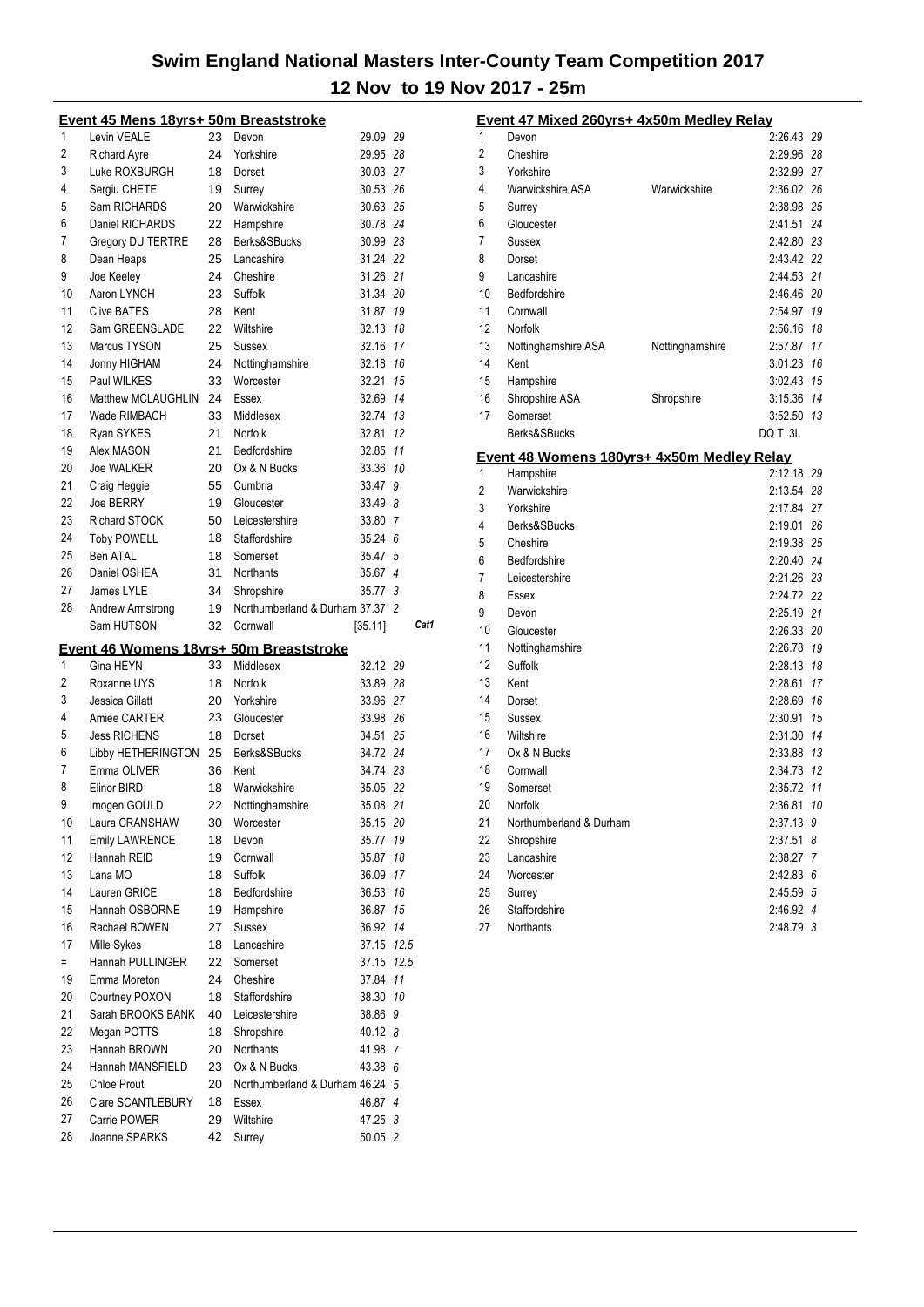|          | <u> Event 49 Mens 180yrs+ 4x50m Medley Relay</u> |                        |    |
|----------|--------------------------------------------------|------------------------|----|
| 1        | Hampshire                                        | 1:53.32 29             |    |
| 2        | Cheshire                                         | 1:55.49 28             |    |
| 3        | Yorkshire                                        | 1:55.79 27             |    |
| 4        | Surrey                                           | 1:56.64 26             |    |
| 5        | Gloucester                                       | 1:59.27 25             |    |
| 6        | Nottinghamshire                                  | 2:00.15 24             |    |
| 7        | Northumberland & Durham                          | 2:00.26 23             |    |
| 8        | Devon                                            | 2:00.96 22             |    |
| 9        | Warwickshire                                     | 2:01.18 21             |    |
| 10       | Suffolk                                          | 2:04.18 20             |    |
| 11       | Sussex                                           | 2:04.59 19             |    |
| 12       | Kent                                             | 2:05.06 18             |    |
| 13       | Essex                                            | 2:05.73 17             |    |
| 14       | Middlesex                                        | 2:06.21                | 16 |
| 15       | Berks&SBucks                                     | 2:06.39                | 15 |
| 16       | Norfolk                                          | 2:08.00                | 14 |
| 17       | Leicestershire                                   | 2:08.50 13             |    |
| 18       | Dorset                                           | 2:09.66                | 12 |
| 19       | Lancashire                                       | 2:11.76 11             |    |
| 20       | Bedfordshire                                     | 2:12.04 10             |    |
| 21       | Cumbria                                          | 2:13.40 9              |    |
| 22       | Wiltshire                                        | $2:15.37$ 8            |    |
| 23       | Ox & N Bucks                                     | 2:16.42 7              |    |
| 24       | Cornwall                                         | 2:18.866               |    |
| 25       | Staffordshire                                    | 2:21.46 5              |    |
| 26       | Somerset                                         | 2:22.28 4              |    |
| 27       | Shropshire                                       | $2:28.45$ 3            |    |
|          |                                                  |                        |    |
|          |                                                  |                        |    |
|          | Event 50 Womens 100yrs+ 4x50m Medley Relay       |                        |    |
| 1        | Hampshire                                        | 2:04.60 29             |    |
| 2        | Middlesex                                        | 2:04.84 28             |    |
| 3        | Sussex                                           | 2:06.30 27             |    |
| 4        | Warwickshire                                     | 2:06.54 26             |    |
| 5        | Nottinghamshire<br>Gloucester                    | 2:07.79 25             |    |
| 6        |                                                  | 2:08.36 24             |    |
| 7        | Dorset                                           | 2:08.95 23             |    |
| 8        | Yorkshire                                        | 2:10.01 22             |    |
| 9        | Devon                                            | 2:10.28 21             |    |
| 10       | Kent                                             | 2:10.88 20             |    |
| 11       | Bedfordshire                                     | 2:11.79                | 19 |
| 12       | Suffolk                                          | 2:13.01                | 18 |
| 13       | Norfolk                                          | 2:15.47                | 17 |
| 14       | Cheshire                                         | 2:15.72                | 16 |
| 15       | Berks&SBucks                                     | 2:16.59                | 15 |
| 16       | Essex                                            | 2:16.98                | 14 |
| 17       | Cornwall                                         | 2:17.81                | 13 |
| 18       | Lancashire                                       | 2:19.89                | 12 |
| 19       | Shropshire                                       | 2:20.67                | 11 |
| 20       | <b>Northants</b>                                 | 2:21.37                | 10 |
| 21       | Wiltshire                                        | 2:22.09 9              |    |
| 22       | Somerset                                         | 2:23.36 8              |    |
| 23       | Leicestershire                                   | 2:30.59 7              |    |
| 24       | Staffordshire                                    | $2:32.27$ 6            |    |
| 25       | Surrey                                           | 2:32.61 5              |    |
| 26<br>27 | Northumberland & Durham<br>Ox & N Bucks          | 2:34.29 4<br>2:35.91 3 |    |

|    | Event 51 Mens 100yrs+ 4x50m Medley Relay                    |    |                 |                      |    |      |
|----|-------------------------------------------------------------|----|-----------------|----------------------|----|------|
| 1  | Devon                                                       |    |                 | 1:44.09 29           |    |      |
| 2  | Hampshire                                                   |    |                 | 1:45.90 28           |    |      |
| 3  | Yorkshire                                                   |    |                 | 1:49.47 27           |    |      |
| 4  | Warwickshire                                                |    |                 | 1:50.36 26           |    |      |
| 5  | Bedfordshire                                                |    |                 | 1:52.64 25           |    |      |
| 6  | Nottinghamshire                                             |    |                 | 1:54.76 24           |    |      |
| 7  | Cheshire                                                    |    |                 | 1:55.15 23           |    |      |
| 8  | Suffolk                                                     |    |                 | 1:55.20 22           |    |      |
| 9  | Surrey                                                      |    |                 | 1:55.25 21           |    |      |
| 10 | Northumberland & Durham                                     |    |                 | 1:55.36 20           |    |      |
| 11 | Leicestershire                                              |    |                 | 1:55.58 19           |    |      |
| 12 | Norfolk                                                     |    |                 | 1:55.66 18           |    |      |
| 13 | Sussex                                                      |    |                 | 1:55.84 17           |    |      |
| 14 | Lancashire                                                  |    |                 | 1:55.93 16           |    |      |
| 15 | Kent                                                        |    |                 | 1:56.08 15           |    |      |
| 16 | Dorset                                                      |    |                 | 1:57.31 14           |    |      |
| 17 | Middlesex                                                   |    |                 | 1:57.64 13           |    |      |
| 18 | Berks&SBucks                                                |    |                 | 1:58.16 12           |    |      |
| 19 | <b>Fssex</b>                                                |    |                 | 1:59.35 11           |    |      |
| 20 | Staffordshire                                               |    |                 | 2:01.48 10           |    |      |
| 21 | Wiltshire                                                   |    |                 | 2:01.84 9            |    |      |
| 22 | Somerset                                                    |    |                 | $2:02.63$ 8          |    |      |
| 23 | Cornwall                                                    |    |                 | 2:02.64 7            |    |      |
| 24 | Shropshire                                                  |    |                 | 2:03.89 6            |    |      |
| 25 | Gloucester                                                  |    |                 | 2:04.02 5            |    |      |
| 26 | Worcester                                                   |    |                 | 2:04.25 4            |    |      |
| 27 | <b>Northants</b>                                            |    |                 | 2:04.64 3            |    |      |
| 28 | Ox & N Bucks                                                |    |                 | 2:09.17 2            |    |      |
|    |                                                             |    |                 |                      |    |      |
| 1  | Event 52 Womens 65yrs+ 50m Breaststroke<br>Kath TUNNICLIFFE | 65 | Staffordshire   | 46.59 29             |    |      |
| 2  | Diane FORD                                                  | 74 |                 | 46.71 28             |    |      |
| 3  |                                                             |    | Hampshire       |                      |    |      |
| 4  | Sue HAIGH                                                   | 65 | Devon           | 48.25 27             |    |      |
|    | Helen Jenkins                                               | 71 | Lancashire      | 49.27 26<br>50.07 25 |    |      |
| 5  | Sandra VINCENT                                              | 67 | Kent            |                      |    |      |
| 6  | Anne CORK                                                   | 66 | Berks&SBucks    | 50.59 24             |    |      |
| 7  | <b>Hilary Crick</b>                                         | 68 | Yorkshire       | 50.84 23             |    |      |
| 8  | Pat JACKSON                                                 | 70 | Norfolk         | 51.31 22             |    |      |
| 9  | Rose DUDENEY                                                | 70 | Sussex          | 51.41 21             |    |      |
| 10 | Pat REYNOLDS                                                | 67 | Northants       | 52.19                | 20 |      |
| 11 | Linda CHANDLER                                              | 67 | Essex           | 54.49                | 19 |      |
| 12 | Andrea MINOR                                                | 69 | Bedfordshire    | 54.73                | 18 |      |
| 13 | Sue DAVIES                                                  | 70 | Shropshire      | 55.06                | 17 |      |
| 14 | Elaine BROMWICH                                             | 75 | Warwickshire    | 55.17                | 16 |      |
| 15 | Jane ASHER                                                  | 86 | Surrey          | 59.34                | 15 |      |
| 16 | Julie EVANS                                                 | 70 | Ox & N Bucks    | 1:00.01              | 14 |      |
| 17 | Lesley CLIFF                                                | 69 | Nottinghamshire | 1:05.00              | 13 |      |
| 18 | <b>Esther MURRAY</b>                                        | 70 | Gloucester      | 1:05.02              | 12 |      |
|    | Sally HOUGH                                                 | 68 | Cornwall        | [54.03]              |    | Cat1 |
|    | Linda ASHMORE                                               | 71 | Dorset          | <b>IQ SL 1L]</b>     |    | Cat1 |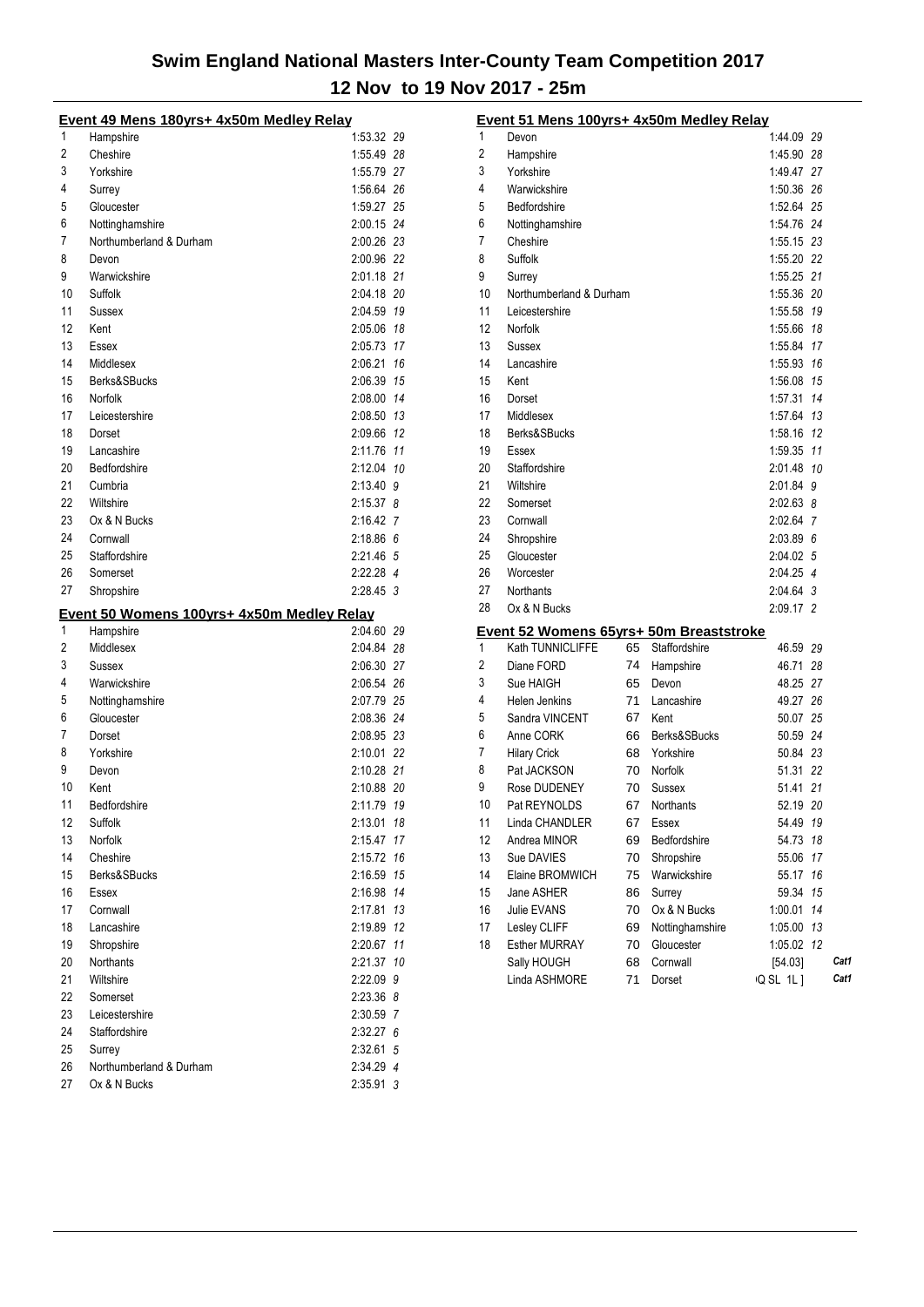|    | Event 53 Mens 65yrs+ 50m Breaststroke |    |                                  |           |    |      |
|----|---------------------------------------|----|----------------------------------|-----------|----|------|
| 1  | Graham Pearson                        | 65 | Cumbria                          | 37.56 29  |    |      |
| 2  | <b>Brian Taylor</b>                   | 67 | Yorkshire                        | 38.10 28  |    |      |
| 3  | David Hills                           | 66 | Northumberland & Durham 41.83 27 |           |    |      |
| 4  | David HART                            | 67 | Sussex                           | 42.30 26  |    |      |
| 5  | <b>Bob BLANE</b>                      | 72 | Nottinghamshire                  | 44.32 25  |    |      |
| 6  | Roger GUTTRIDGE                       | 67 | Dorset                           | 44.51 24  |    |      |
| 7  | <b>Terry THORNE</b>                   | 67 | Norfolk                          | 44.62 23  |    |      |
| 8  | Keith INGRAM                          | 77 | Warwickshire                     | 45.49 22  |    |      |
| 9  | Graham Padgett                        | 70 | Cheshire                         | 45.56 21  |    |      |
| 10 | Paul RUSSELL                          | 65 | Devon                            | 45.81 20  |    |      |
| 11 | Nick MCDOWELL                         | 65 | Gloucester                       | 46.16 19  |    |      |
| 12 | Derek PARR                            | 73 | Middlesex                        | 48.63 18  |    |      |
| 13 | Paul WEBSTER                          | 75 | Kent                             | 49.06 17  |    |      |
| 14 | Raymond KNIGHT                        | 67 | Hampshire                        | 49.25 16  |    |      |
| 15 | Roger BILLING                         | 74 | Surrey                           | 50.38 15  |    |      |
| 16 | <b>Barry TWIGG</b>                    | 72 | Leicestershire                   | 50.45 14  |    |      |
| 17 | Peter STEPHENS                        | 70 | Cornwall                         | 50.79 13  |    |      |
| 18 | <b>Tim BENNETTO</b>                   | 72 | Somerset                         | 52.06 12  |    |      |
| 19 | Paul CLARKE                           | 75 | Bedfordshire                     | 52.58 11  |    |      |
| 20 | Malcom ADKINS                         | 78 | Shropshire                       | 53.05 10  |    |      |
| 21 | Len PHOENIX                           | 68 | Suffolk                          | 1:08.38 9 |    |      |
|    | <b>Nick PYNE</b>                      | 67 | Wiltshire                        | [49.57]   |    | Cat1 |
|    | Event 54 Womens 55yrs+ 50m Butterfly  |    |                                  |           |    |      |
| 1  | Julie Hoyle                           | 55 | Yorkshire                        | 33.04 29  |    |      |
| 2  | Phillipa WILLIAMS                     | 55 | Berks&SBucks                     | 35.42 28  |    |      |
| 3  | Sally MILLS                           | 62 | Sussex                           | 35.78 27  |    |      |
| 4  | Karen STACEY                          | 56 | Warwickshire                     | 36.22 26  |    |      |
| 5  | Diane O'Gorman                        | 55 | Lancashire                       | 36.51 25  |    |      |
| 6  | Lindsey GOWLAND                       | 60 | Staffordshire                    | 36.78 24  |    |      |
| 7  | Jean APPLEBY                          | 61 | Suffolk                          | 36.82 23  |    |      |
| 8  | Ninette HIBBS                         | 55 | Cornwall                         | 37.07 22  |    |      |
| 9  | Eileen LUTHER                         | 59 | Essex                            | 37.49 21  |    |      |
| 10 | <b>Francis West</b>                   | 56 | Cheshire                         | 37.88 20  |    |      |
| 11 | <b>Chris BARNETT</b>                  | 57 | Leicestershire                   | 38.18 19  |    |      |
| 12 | Pauline CAVEN                         | 55 | Kent                             | 38.52 18  |    |      |
| 13 | Diana NASH                            | 63 | Shropshire                       | 39.53 17  |    |      |
| 14 | Catherine BECKETT                     | 61 | Hampshire                        | 40.74 16  |    |      |
| 15 | <b>Gill FERRIS</b>                    | 63 | Gloucester                       | 42.23 15  |    |      |
| 16 | Lesley COOK                           | 59 | Devon                            | 43.59     | 14 |      |
| 17 | Sue WATT                              | 55 | Worcester                        | 45.75     | 13 |      |
| 18 | <b>Estelle FISHER</b>                 | 58 | Ox & N Bucks                     | 47.04     | 12 |      |
| 19 | Pat REYNOLDS                          | 67 | Northants                        | 47.39     | 11 |      |
| 20 | Vanessa Foster                        | 59 | Cumbria                          | 47.72     | 10 |      |
| 21 | Angela SHACKLETON                     | 60 | Norfolk                          | 50.36     | 9  |      |
| 22 | Annie ARGUILE                         | 69 | Somerset                         | 1:03.83 8 |    |      |
|    | Helen DICKINS                         | 59 | Dorset                           | [37.94]   |    | Cat1 |
|    | Jane SNEDDEN                          | 57 | Wiltshire                        | [41.69]   |    | Cat1 |
|    | Kiyoko NAISH                          | 58 | Nottinghamshire                  | IQ ST 1L  |    |      |
|    |                                       |    |                                  |           |    |      |

|                | Event 55 Mens 55yrs+ 50m Butterfly   |    |                               |          |    |      |
|----------------|--------------------------------------|----|-------------------------------|----------|----|------|
| 1              | David Emerson                        | 55 | Yorkshire                     | 27.24 29 |    |      |
| $\overline{2}$ | Alec Johnson                         | 55 | Cheshire                      | 28.70 28 |    |      |
| 3              | Simon VEALE                          | 61 | Devon                         | 29.61    | 27 |      |
| 4              | Graeme MILNE                         | 63 | Cornwall                      | 30.04 26 |    |      |
| 5              | David BRYANT                         | 56 | Surrey                        | 30.39 25 |    |      |
| 6              | Martin CLARKE                        | 55 | <b>Norfolk</b>                | 30.47 24 |    |      |
| 7              | Stephen BRAINE                       | 63 | <b>Sussex</b>                 | 30.95 23 |    |      |
| 8              | <b>Steve BURCHAM</b>                 | 60 | Warwickshire                  | 30.96 22 |    |      |
| 9              | <b>Geoff BAKER</b>                   | 58 | Essex                         | 31.74 21 |    |      |
| 10             | Steve NASH                           | 61 | Shropshire                    | 32.33 20 |    |      |
| 11             | Graham POWELL                        | 61 | Bedfordshire                  | 32.37    | 19 |      |
| 12             | <b>Adrian Turner</b>                 | 55 | Lancashire                    | 32.87    | 18 |      |
| 13             | Peter SEWARD                         | 61 | Wiltshire                     | 32.95    | 17 |      |
| 14             | Craig Heggie                         | 55 | Cumbria                       | 33.00    | 16 |      |
| 15             | John ANDERSON                        | 58 | Gloucester                    | 33.44    | 15 |      |
| 16             | <b>Tony BALL</b>                     | 57 | Kent                          | 33.58    | 14 |      |
| 17             | Dale BARKER                          | 55 | Suffolk                       | 33.93 13 |    |      |
| 18             | Peter KIRK                           | 61 | Dorset                        | 34.28    | 12 |      |
| 19             | Martyn FINNEY                        | 59 | Staffordshire                 | 34.75    | 11 |      |
| 20             | Anthony CORBEN                       | 55 | Hampshire                     | 35.11    | 10 |      |
| 21             | Mark SHIPSTON                        | 57 | Nottinghamshire               | 35.40    | 9  |      |
| 22             | <b>Charles HILLYER</b>               | 57 | Leicestershire                | 37.03 8  |    |      |
| 23             | Philip HOLME                         | 58 | Middlesex                     | 37.48    | 7  |      |
| 24             | lan GOODALL                          | 60 | <b>Northants</b>              | 38.66    | 6  |      |
| 25             | Simon DIGBY                          | 57 | Berks&SBucks                  | 38.90 5  |    |      |
| 26             | Dave MCMAHON                         | 55 | Worcester                     | 41.43 4  |    |      |
| 27             | Roman WALCZAK                        | 64 | Ox & N Bucks                  | 45.43 3  |    |      |
|                | Malcolm GREENSLADE                   | 56 | Somerset                      | [38.90]  |    | Cat1 |
|                |                                      |    |                               |          |    |      |
|                | Event 56 Womens 45yrs+ 50m Freestyle |    |                               |          |    |      |
| 1              | Helen Sadler                         | 47 | Cheshire                      | 28.81    | 29 |      |
| 2              | Nikki HARRIS                         | 49 | Wiltshire                     | 28.88 28 |    |      |
| 3              | Sarah ALDRIDGE                       | 46 | Hampshire                     | 29.83 27 |    |      |
| 4              | Karen Graham                         | 52 | Yorkshire                     | 29.97 26 |    |      |
| 5              | <b>Hayley BETTINSON</b>              | 54 | Warwickshire                  | 30.20 25 |    |      |
| 6              | Debbie MATLESS                       | 54 | Norfolk                       | 30.60 24 |    |      |
| 7              | Marie ROYAL                          | 52 | Ox & N Bucks                  | 30.66 23 |    |      |
| 8              | Rebecca JENKINSON                    | 54 | Devon                         | 30.73 22 |    |      |
| 9              | Karen LEFTLEY                        | 47 | Berks&SBucks                  | 31.03 21 |    |      |
| 10             | Madeline RAYMOND                     | 54 | Essex                         | 31.67    | 20 |      |
| 11             | Emma KLIMOWICZ                       | 46 | <b>Northants</b>              | 31.76    | 19 |      |
| 12             | Helen KULA-PREZEZWAI58               |    | Gloucester                    | 31.81    | 18 |      |
| 13             | Luciana WILKES                       | 51 | Kent                          | 31.85    | 17 |      |
| 14             | Rhiannon JONES                       | 47 | Shropshire                    | 32.09    | 16 |      |
| 15             | <b>Bryony WILKES</b>                 | 47 | Leicestershire                | 32.30    | 15 |      |
| 16             | Justine DOODY                        | 45 | Staffordshire                 | 32.37    | 14 |      |
| 17             | <b>Jill ROCKY</b>                    | 52 | Sussex                        | 33.04    | 13 |      |
| 18             | Sasha Whyatt                         | 45 | Lancashire                    | 33.11    | 12 |      |
| 19             | Jayne Simpson                        | 50 | Northumberland & Durham 33.23 |          | 11 |      |
| 20             | Adelle PARHAM                        | 50 | Somerset                      | 33.30    | 10 |      |
| 21             | Rachael KNIGHT                       | 50 | Nottinghamshire               | 33.42 9  |    |      |
| 22             | Amanda HACKETT                       | 53 | Bedfordshire                  | 33.63 8  |    |      |
| 23             | Jayne SPENCER                        | 54 | Surrey                        | 35.81    | 7  |      |
| 24             | Tracey MOORE                         | 49 | Worcester                     | 38.42 6  |    |      |
| 25             | <b>Christine Daly</b>                | 57 | Cumbria                       | 43.50 5  |    |      |
|                | Cate READ                            | 47 | Dorset                        | [30.20]  |    | Cat1 |
|                | Sharon PERRY                         | 45 | Suffolk                       | [31.01]  |    | Cat1 |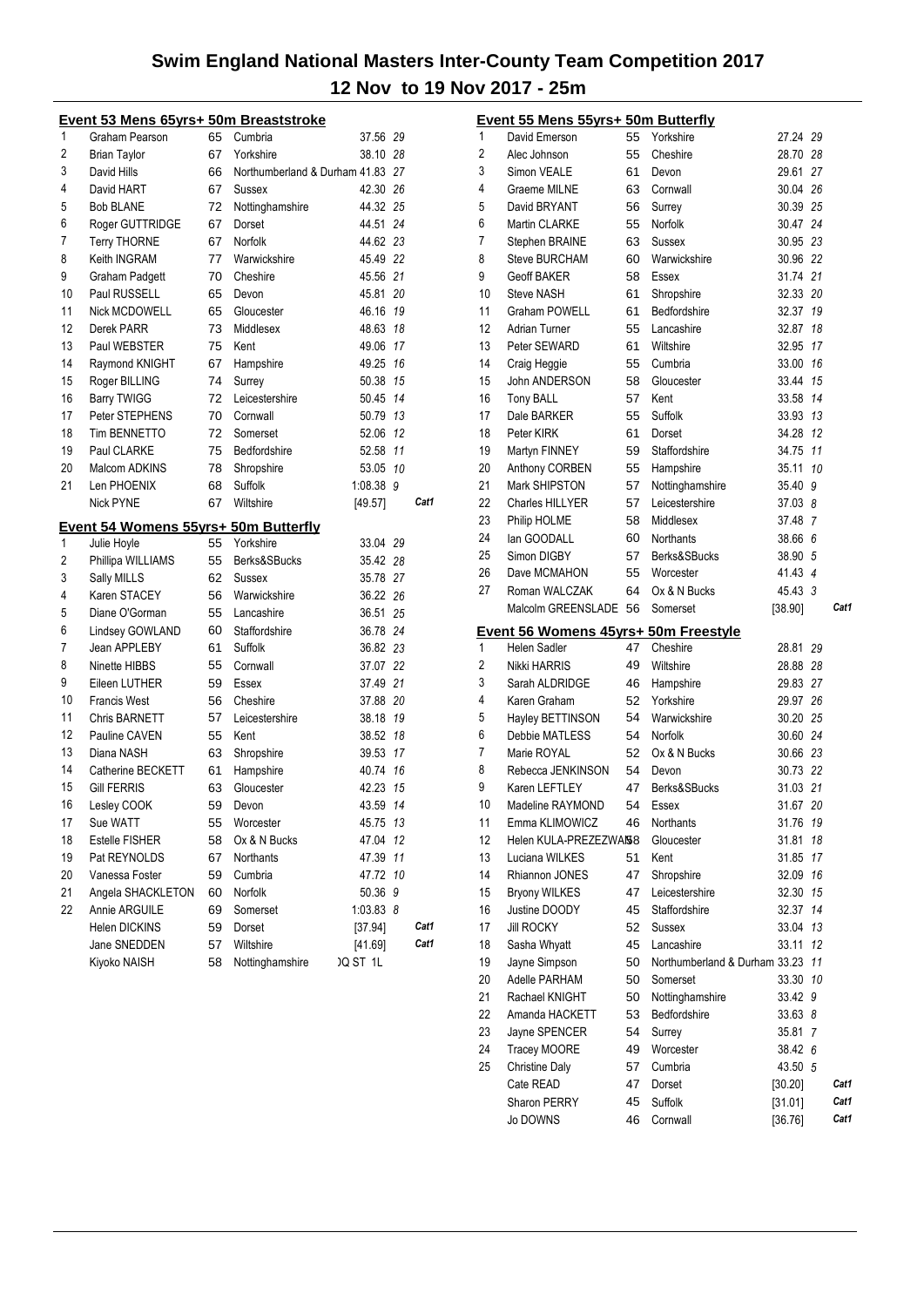|                | <u> Event 57 Mens 45yrs+ 50m Freestyle</u>                        |    |                                  |               |    |       |
|----------------|-------------------------------------------------------------------|----|----------------------------------|---------------|----|-------|
| 1              | Paul Clemence                                                     | 47 | Yorkshire                        | 24.02 29      |    |       |
| $\overline{2}$ | Martin LANE                                                       | 46 | Essex                            | 24.93 28      |    |       |
| 3              | <b>Spencer TURNER</b>                                             |    | 48 Hampshire                     | 25.38 27      |    |       |
| 4              | Fernando VICARIA                                                  |    | 47 Berks&SBucks                  | 25.88 26      |    |       |
| 5              | lan WOODWARD                                                      | 47 | Sussex                           | 26.44 25      |    |       |
| 6              | <b>Andrew Bennett</b>                                             | 53 | Cheshire                         | 26.91 24      |    |       |
| 7              | Phil BRADLEY                                                      | 49 | Kent                             | 26.93 23      |    |       |
| 8              | Nigel GRIFFIN                                                     | 48 | Devon                            | 27.36 22      |    |       |
| 9              | Garry Vickers                                                     | 49 | Lancashire                       | 27.43 21      |    |       |
| 10             | Simon EDWARDS                                                     | 50 | Nottinghamshire                  | 27.47 20      |    |       |
| 11             | <b>Steve BARNES</b>                                               | 45 | Shropshire                       | 27.48 19      |    |       |
| 12             | Tony Day                                                          | 52 | Northumberland & Durham 27.50 18 |               |    |       |
| 13             | Phil PEAKE                                                        | 47 | Staffordshire                    | 27.77 17      |    |       |
| 14             | Simon BUCHAN                                                      | 49 | Norfolk                          | 27.84 16      |    |       |
| 15             | Sean KINSEY                                                       | 53 | Gloucester                       | 27.92 15      |    |       |
| 16             | Kieron HARRISON                                                   | 48 | Leicestershire                   | 28.03 14      |    |       |
| 17             | Mark OSTERRITTER                                                  | 45 | Suffolk                          | 28.04 13      |    |       |
| 18             | Simon GRIFFITHS                                                   | 51 | Middlesex                        | 28.06 12      |    |       |
| 19             | Phil MCGILLION                                                    | 48 | Warwickshire                     | 28.12 11      |    |       |
| 20             | Marcel SCHOLTEN                                                   |    | 51 Bedfordshire                  | 28.35 10      |    |       |
| 21             | <b>Nick VAUGHAN</b>                                               |    |                                  |               |    |       |
| 22             |                                                                   |    | 53 Dorset                        | 28.71 9       |    |       |
|                | Simon EMERY                                                       | 54 | Somerset                         | 29.32 8       |    |       |
| 23             | Luca MILANA                                                       | 45 | Surrey                           | 29.88 7       |    |       |
| 24             | Simeon HEMMING                                                    | 45 | Worcester                        | 30.96 6       |    |       |
| 25             | Paul Gibson                                                       | 52 | Cumbria                          | 31.01 5       |    |       |
| 26             | Paul DAVIS                                                        | 51 | Ox & N Bucks                     | 31.64 4       |    |       |
| 27             | Duncam PEARS                                                      | 54 | Cornwall                         | 31.73 3       |    |       |
| 28             | Gary THOMAS                                                       | 46 | <b>Northants</b>                 | 33.00 2       |    |       |
|                | Simon MULLINGER                                                   | 46 | Wiltshire                        | [26.96]       |    | Cat1  |
|                |                                                                   |    |                                  |               |    |       |
|                |                                                                   |    |                                  |               |    |       |
| 1              | <u>Event 58 Womens 35yrs+ 50m Backstroke</u><br>Elizabeth GODFREY | 38 | Hampshire                        | 31.46 29      |    |       |
| 2              | Rebecca NEWSON                                                    | 35 | Middlesex                        | 31.83 28      |    |       |
| 3              | Michelle WARE                                                     | 44 | Surrey                           | 31.91 27      |    |       |
| 4              | Alison MCKENNA                                                    | 38 | Warwickshire                     | 31.92 26      |    |       |
| 5              | Rachel Whitwell                                                   | 37 | Yorkshire                        | 32.48 25      |    |       |
| 6              | Rebecca SMITH                                                     | 38 | Wiltshire                        | 32.92 24      |    |       |
| 7              | Dawn PALMER                                                       | 41 | Essex                            |               |    |       |
| 8              | Gina HOBSON                                                       | 40 | Sussex                           | 33.06 23      |    |       |
| 9              |                                                                   | 44 |                                  | 33.69 22      |    |       |
|                | <b>Bethan LEWIS</b>                                               |    | Gloucester                       | 34.94 21      |    |       |
| 10             | Kitty HOLLINGSWORTH 47                                            |    | Devon                            | 34.99 20      |    |       |
| 11             | Tracy VAN ROOYEN                                                  | 45 | Kent                             | 35.10 19      |    |       |
| 12             | Samantha HAMMOND                                                  | 37 | Bedfordshire                     | 35.39 18      |    |       |
| 13             | Jackie Carribine                                                  | 38 | Cheshire                         | 35.82 17      |    |       |
| 14             | Sara Lang                                                         | 37 | Lancashire                       | 36.44 16      |    |       |
| 15             | Nicola THORPE                                                     | 43 | Berks&SBucks                     | 37.63         | 15 |       |
| 16             | Caroline LAW                                                      | 45 | Somerset                         | 38.37 14      |    |       |
| 17             | Amy MARTIN                                                        | 37 | Shropshire                       | 38.58 13      |    |       |
| 18             | <b>Justine DRURY</b>                                              | 45 | Nottinghamshire                  | 40.60 12      |    |       |
| 19             | Karen Coulter                                                     | 41 | Northumberland & Durham 40.93 11 |               |    |       |
| 20             | <b>Heather SIRMON</b>                                             | 41 | Cornwall                         | 40.99 10      |    |       |
| 21             | Lisa WITHERS                                                      | 51 | Suffolk                          | 41.31 9       |    |       |
| 22             | Dianne ASBURY                                                     | 42 | Staffordshire                    | 42.41 8       |    |       |
| 23             | Rhiannon SCOTTER                                                  | 35 | Leicestershire                   | 42.48 7       |    |       |
| 24             | Caroline FOSTER                                                   | 47 | Ox & N Bucks                     | 42.93 6       |    |       |
| 25             | Kae NEUSTADT                                                      | 42 | Worcester                        | 56.92 5       |    |       |
| 26             | Vanessa Foster                                                    | 59 | Cumbria                          | 1:00.33 4     |    |       |
|                | Kelly STEENKAMP                                                   | 39 | Dorset                           | [37.86]       |    | Cat1  |
|                | Nicola SMITH<br>Catherine MARKWELL                                | 36 | Northants<br>Norfolk             | [39.48]<br>DQ |    | Unkno |

|                | Event 59 Mens 35yrs+ 50m Backstroke                  |          |                                                      |                      |          |       |
|----------------|------------------------------------------------------|----------|------------------------------------------------------|----------------------|----------|-------|
| 1              | Dave HOLLAND                                         | 36       | Staffordshire                                        | 28.59 29             |          |       |
| $\overline{2}$ | <b>Phillip Pratt</b>                                 | 36       | Yorkshire                                            | 28.88 28             |          |       |
| 3              | Neal SMITH                                           |          | 40 Warwickshire                                      | 29.12 27             |          |       |
| 4              | Michael KERSLAKE                                     |          | 42 Nottinghamshire                                   | 29.27 25.5           |          |       |
| Ξ              | David DENNY                                          | 41       | Ox & N Bucks                                         | 29.27 25.5           |          |       |
| 6              | Ashley BUCK                                          | 37       | Suffolk                                              | 29.77 24             |          |       |
| 7              | Chris Rix                                            | 41       | Cheshire                                             | 29.97 23             |          |       |
| 8              | Paul HINXMAN                                         | 44       | Hampshire                                            | 30.18 22             |          |       |
| 9              | Drew GOWLAND                                         | 38       | Sussex                                               | 31.01 21             |          |       |
| 10             | David WEBSTER                                        | 39       | Norfolk                                              | 31.13 20             |          |       |
| 11             | Mark DEAKIN                                          | 46       | Middlesex                                            | 31.70 19             |          |       |
| 12             | James GRIGG                                          | 36       | Essex                                                | 32.05 17.5           |          |       |
| $=$            | Steve CRANE                                          | 52       | Leicestershire                                       | 32.05 17.5           |          |       |
| 14             | Stu BAKER                                            | 43       | Devon                                                | 32.44 16             |          |       |
| 15             | Matt LEIGH                                           | 43       | Cornwall                                             | 32.48 15             |          |       |
| 16             | James WILLIAMS                                       | 35       | Gloucester                                           | 32.92 14             |          |       |
| 17             | Andy SMALL                                           | 54       | Dorset                                               | 32.93 13             |          |       |
| 18             | Alan BURROWS                                         | 49       | Kent                                                 | 33.02 12             |          |       |
| 19             | Chris Rolle                                          | 43       | Lancashire                                           | 33.11 11             |          |       |
| 20             | <b>Chris EHINGER</b>                                 | 53       | Berks&SBucks                                         | 33.48 10             |          |       |
| 21             | <b>Howard GELL</b>                                   | 46       | Bedfordshire                                         | 33.51 9              |          |       |
| 22             | Jonathan PAGE                                        | 35       | <b>Northants</b>                                     | 34.62 8              |          |       |
| 23             | Phil Horner                                          | 39       | Northumberland & Durham 35.05 7                      |                      |          |       |
| 24             | <b>Bryan WHITE</b>                                   | 43       | Somerset                                             | 35.36 6              |          |       |
| 25             | Jerry O'RIORDAN                                      | 43       | Surrey                                               | 37.18 5              |          |       |
| 26             | Jamie SALT                                           | 42       | Shropshire                                           | 37.57 4              |          |       |
| 27             | Stephen WELLS                                        |          | 45 Worcester                                         | $39.23 \quad 3$      |          |       |
|                | Phil Hawkrigg                                        | 42       | Cumbria                                              | [34.17]              |          | Cat1  |
|                | Ross DEWEY                                           | 40       | Wiltshire                                            | [36.56]              |          | Cat1  |
|                |                                                      |          |                                                      |                      |          |       |
|                |                                                      |          |                                                      |                      |          |       |
| 1              | Gina HEYN                                            | 33       | Event 60 Womens 25yrs+ 50m Breaststroke<br>Middlesex |                      |          |       |
| 2              |                                                      |          |                                                      | 32.40 29             |          |       |
| 3              | Libby HETHERINGTON 25 Berks&SBucks<br>Laura CRANSHAW |          |                                                      | 34.78 28             |          |       |
| 4              | Emma OLIVER                                          | 36       | 30 Worcester<br>Kent                                 | 34.89 27             |          |       |
| 5              | Karina SMITH                                         | 32       |                                                      | 34.92 26<br>35.40 25 |          |       |
| 6              |                                                      |          | Sussex                                               |                      |          |       |
| 7              | Louise BUSH                                          | 26<br>41 | Norfolk<br>Warwickshire                              | 35.45 24             |          |       |
| 8              | Clare WILKINSON                                      |          | Gloucester                                           | 36.00 23             |          |       |
|                | Rachel CURNOCK                                       | 30       |                                                      | 36.66 22             |          |       |
| 9              | Amy KONOWALIK                                        |          | 31 Nottinghamshire                                   | 36.70 21             |          |       |
| 10             | Noemie PEIGNON                                       | 31       | Hampshire                                            | 37.29 20             |          |       |
| 11             | Sarh PEARSE                                          | 35       | Bedfordshire<br>Essex                                | 37.56                | 19       |       |
| 12<br>13       | Katie HOLMES<br>Alex MCCRAE                          | 33<br>38 | Devon                                                | 37.90                | 18<br>17 |       |
| 14             |                                                      |          |                                                      | 38.15                |          |       |
| 15             | Carole Jepson<br>Karen YENDOLE                       | 35       | Lancashire                                           | 38.19                | 16       |       |
| 16             | Laura Bowden                                         | 37       | Dorset<br>Cheshire                                   | 38.86<br>38.96 14    | 15       |       |
|                |                                                      | 30       |                                                      |                      |          |       |
| 17             | Caroline Marsh                                       | 38       | Yorkshire                                            | 39.06 13             |          |       |
| 18             | Kitty CRAIG                                          | 34       | Suffolk                                              | 39.45 12             |          |       |
| 19             | Bryony Scoffin                                       | 28<br>31 | Northumberland & Durham 40.83 11<br>Cornwall         | 41.01                |          |       |
| 20<br>21       | Sarah QUATERMAINE                                    |          |                                                      |                      | 10       |       |
| 22             | Katarzyna JEDRZKCKA-B81                              |          | Somerset                                             | 41.42 9              |          |       |
| 23             | Amy KELLY                                            | 31       | Northants                                            | 41.44 8              |          |       |
| 24             | Sally BALL                                           | 31<br>29 | Staffordshire<br>Wiltshire                           | 45.57 7              |          |       |
| 25             | Carrie POWER                                         | 42       |                                                      | 46.98 6              |          |       |
|                | Joanne SPARKS                                        |          | Surrey                                               | 48.02 5              |          | Cat1  |
|                | Louise WILLIAMSON<br><b>Sharron EVANS</b>            | 29<br>37 | Leicestershire<br>Shropshire                         | [41.32]<br>[42.92]   |          | Unkno |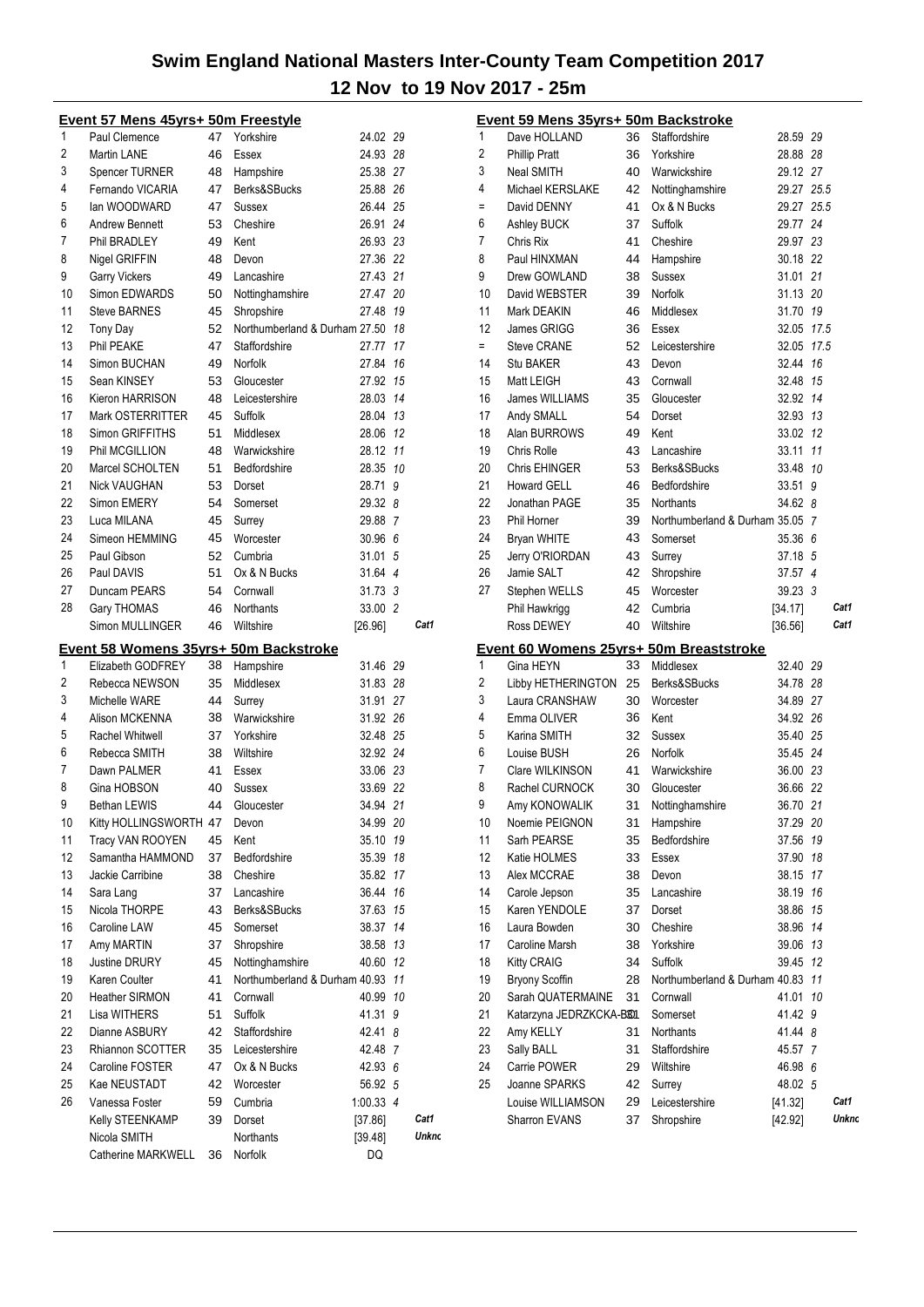|     | Event 61 Mens 25yrs+ 50m Breaststroke |          |                                  |                    |                |
|-----|---------------------------------------|----------|----------------------------------|--------------------|----------------|
| 1   | Lawrence PALMER                       | 25       | Bedfordshire                     | 28.38 29           |                |
| 2   | Martin BENNELL                        | 40       | Hampshire                        | 30.11 28           |                |
| 3   | Alistair Crawford                     | 33       | Yorkshire                        | 30.13 27           |                |
| 4   | Gregory DU TERTE                      |          | 28 Berks&SBucks                  | 30.92 26           |                |
| 5   | Dean Heaps                            |          | 25 Lancashire                    | 31.43 25           |                |
| 6   | Aaron FLYNN                           |          | 27 Northants                     | 31.51 24           |                |
| 7   | Ross TURNER                           | 37       | Warwickshire                     | 31.55 22.5         |                |
| Ξ   | Tom HUGHES                            | 32       | Devon                            | 31.55 22.5         |                |
| 9   | lain Hodgson                          | 28       | Northumberland & Durham 31.58 21 |                    |                |
| 10  | <b>Richard HILL</b>                   | 29       | Somerset                         | 31.61 20           |                |
| 11  | Paul WILKES                           | 33       | Worcester                        | 32.10 19           |                |
| 12  | Wade RIMBACH                          | 33       | Middlesex                        | 32.29 18           |                |
| 13  | Ryan STEWARD                          | 30       | Ox & N Bucks                     | 32.39 17           |                |
| 14  | Haseley GORDON                        | 36       | Nottinghamshire                  | 32.62 16           |                |
| 15  | <b>Stewart GRANT</b>                  | 33       | Kent                             | 33.37 15           |                |
| 16  | Martin LANE                           | 46       | Essex                            | 33.38 14           |                |
| 17  | Gordon Belbin                         | 55       | Cumbria                          | 33.81 13           |                |
| 18  | Chris Pilling                         | 33       | Cheshire                         | 33.95 12           |                |
| 19  | Matty CRACKELL                        | 26       | Leicestershire                   | 34.13 11           |                |
| 20  | Joshua NISBETT                        | 26       | Sussex                           | 34.66 10           |                |
| 21  | Martin HAILES                         | 43       | Suffolk                          | 34.77 9            |                |
| 22  | John POSNETT                          | 32       | Cornwall                         | 35.09 8            |                |
| 23  | Chris STREET                          | 28       | Gloucester                       | 35.10 7            |                |
| 24  |                                       |          |                                  |                    |                |
| 25  | Julian BASTIDA<br>Martin MITCHELL     | 41       | Surrey                           | 35.17 6            |                |
| 26  |                                       | 34       | Dorset                           | 35.68 5            |                |
| 27  | <b>Stewart BURTON</b>                 | 31       | Shropshire                       | 37.03 4            |                |
| 28  | Anthony PHILIPS                       | 31       | Wiltshire                        | 38.09 3            |                |
|     | <b>Todd JENNINGS</b>                  | 26       | Staffordshire                    | 40.38 2            |                |
|     |                                       |          |                                  |                    |                |
|     | Chris SEARLE                          | 25       | Norfolk                          | DQ                 |                |
|     | Event 62 Womens 18yrs+ 50m Butterfly  |          |                                  |                    |                |
| 1   | Megan KEEN                            | 24       | Sussex                           | 29.22 29           |                |
| 2   | Emma BICKLEY                          | 19       | Devon                            | 29.43 28           |                |
| 3   | <b>Jess RICHENS</b>                   | 18       | Dorset                           | 30.08 27           |                |
| 4   | Louisa Zolkiewski                     | 24       | Cheshire                         | 30.14 26           |                |
| 5   | Jessica DAVIES                        | 20       | Hampshire                        | 30.34 25           |                |
| 6   | Lauren Hanson                         | 18       | Yorkshire                        | 30.43 24           |                |
| 7   | Jessica-Jane APPLEGATE1               |          | Norfolk                          | 30.52 23           |                |
| 8   | Imogen GOULD                          | 22       | Nottinghamshire                  | 30.73 22           |                |
| 9   | Lauren GRICE                          | 18       | Bedfordshire                     | 30.94 21           |                |
| 10  | Emily DOWDING                         | 19       | Suffolk                          | 31.09 20           |                |
| 11  | Natalie HARBISHER                     | 23       | Cornwall                         | 31.20              | 19             |
| 12  | Michelle WARE                         | 44       | Surrey                           | 31.71              | 18             |
| 13  | Emily GORDON                          | 21       | Warwickshire                     | 32.04 17           |                |
| 14  | Emily YAP                             | 18       | Somerset                         | 32.05 16           |                |
| 15  | Lizzie BENTLEY                        | 24       | Worcester                        | 32.15 15           |                |
| 16  | Kathryn MCNALLY                       | 25       | Shropshire                       | 32.34 13.5         |                |
| $=$ | Sophie TROTTER                        | 28       | Berks&SBucks                     | 32.34 13.5         |                |
| 18  | Laure KEARNS                          | 34       | Middlesex                        | 32.73              | 12             |
| 19  | Annah FASTIGGI                        | 18       | Kent                             | 32.81              | 11             |
| 20  | Aimee SEAGER                          | 18       | Leicestershire                   | 33.74 10           |                |
| 21  | Libby HARRIS                          | 18       | Wiltshire                        | 33.75 9            |                |
| 22  | Rebecca MOLONEY                       | 18       | Essex                            | 35.50 8            |                |
| 23  | Rosie Kincaid                         | 24       | Lancashire                       | 35.57 7            |                |
| 24  | <b>Taylor Gillyon</b>                 | 19       | Northumberland & Durham 36.26 6  |                    |                |
| 25  | Chalotte INNESS                       | 18       | Ox & N Bucks                     | 37.29 5            |                |
|     | Lorraine LONGSTAFF                    | 30       | Northants                        | [32.12]            | Unkno          |
|     | Emma WILLIAMS<br>Amy PERFITT          | 28<br>21 | Gloucester<br>Staffordshire      | [32.15]<br>[34.54] | Unkno<br>Unkno |

|                | <u> Event 63 Mens 18yrs+ 50m Butterfly</u> |    |                                              |              |      |
|----------------|--------------------------------------------|----|----------------------------------------------|--------------|------|
| 1              | <b>Warren BARRETT</b>                      | 30 | Devon                                        | 25.06 29     |      |
| $\overline{2}$ | Samuel Lawman                              | 22 | Yorkshire                                    | 25.94 28     |      |
| 3              | Adam Frost                                 | 22 | Cheshire                                     | 26.21 27     |      |
| 4              | Michael PROCTER                            | 24 | Ox & N Bucks                                 | 26.27 26     |      |
| 5              | Jacob WEST                                 | 20 | Kent                                         | 26.39 25     |      |
| 6              | Nicholas Simpson                           | 21 | Northumberland & Durham 26.51 24             |              |      |
| 7              | Nathan WELLS                               | 19 | Norfolk                                      | 26.58 23     |      |
| 8              | Jonny HIGHAM                               | 24 | Nottinghamshire                              | 26.68 22     |      |
| 9              | Philip WARREN                              | 18 | Warwickshire                                 | 26.89 21     |      |
| 10             | Paul WILKES                                | 33 | Worcester                                    | 27.04 20     |      |
| 11             | Sam MUNRO                                  | 19 | Sussex                                       | 27.21 19     |      |
| 12             | Jamie MCLAUGHLIN                           | 20 | Essex                                        | 27.23 18     |      |
| 13             | Elliot COOK                                | 23 | Suffolk                                      | 27.44 17     |      |
| 14             | Douglas WILLETTS                           | 21 | Surrey                                       | 27.72 16     |      |
| 15             | Daniel RICHARDS                            | 22 | Hampshire                                    | 27.86 15     |      |
| 16             | Daniel JOHN                                | 30 | Berks&SBucks                                 | 27.98 14     |      |
| 17             | <b>Ben ATAL</b>                            | 18 | Somerset                                     | 28.15 13     |      |
| 18             | Paul GRIFFIN                               | 32 | Middlesex                                    | 28.70 12     |      |
| 19             | <b>Ben PORTER</b>                          | 20 | Dorset                                       | 28.73 11     |      |
| 20             | Andy LYLE                                  | 34 | Shropshire                                   | 28.99 10     |      |
| 21             | Arron MOORE                                | 24 | Bedfordshire                                 | 29.12 9      |      |
| 22             | James PERROTT                              | 19 | Leicestershire                               | 29.72 8      |      |
| 23             | <b>Toby POWELL</b>                         | 18 | Staffordshire                                | 29.86 7      |      |
| 24             | Luke Pool                                  | 23 | Lancashire                                   | 30.256       |      |
| 25             | Matt CRUSE                                 | 27 | Wiltshire                                    | 30.41 5      |      |
| 26             | Noah BYGRAVE                               | 18 | Cornwall                                     | 30.88 4      |      |
| 27             | Alex KEMP                                  | 20 | <b>Northants</b>                             | 32.87 3      |      |
|                | Alex WILCOX                                | 22 | Gloucester                                   | [32.45]      | Cat1 |
|                |                                            |    |                                              |              |      |
|                |                                            |    | Event 64 Mixed 220yrs+ 4x50m Freestyle Relay |              |      |
| 1              | Cheshire                                   |    |                                              | 1:57.24 29   |      |
| 2              | Yorkshire                                  |    |                                              | 1:59.85 28   |      |
| 3              | Devon                                      |    |                                              | 2:01.00 27   |      |
| 4              | Warwickshire                               |    |                                              | 2:03.09 26   |      |
| 5              | Berks&SBucks                               |    |                                              | 2:03.24 25   |      |
| 6              | Staffordshire                              |    |                                              | 2:04.86 24   |      |
| 7              | Middlesex                                  |    |                                              | 2:05.68 23   |      |
| 8              | Gloucester                                 |    |                                              | 2:06.40 22   |      |
| 9              | Sussex                                     |    |                                              | 2:06.81 20.5 |      |
| Ξ              | Dorset                                     |    |                                              | 2:06.81      | 20.5 |
| 11             | Nottinghamshire                            |    |                                              | 2:08.16      | 19   |
| 12             | Bedfordshire                               |    |                                              | 2:08.74      | 18   |
| 13             | Kent                                       |    |                                              | 2:09.03      | 17   |
| 14             | Suffolk                                    |    |                                              | 2:09.74      | 16   |
| 15             | Norfolk                                    |    |                                              | 2:10.15      | 15   |
| 16             | Surrey                                     |    |                                              | 2:10.51      | 14   |
| 17             | Hampshire                                  |    |                                              | 2:11.19      | 13   |
| 18             | Cornwall                                   |    |                                              | 2:14.83      | 12   |
| 19             | Wiltshire                                  |    |                                              | 2:15.22      | 11   |
| 20             | Shropshire                                 |    |                                              | 2:16.19      | 10   |
| 21             | Lancashire                                 |    |                                              | 2:17.89      | 9    |
| 22             |                                            |    |                                              |              |      |
|                | Ox & N Bucks                               |    |                                              | 2:22.86      | 8    |
| 23             | Leicestershire                             |    |                                              | 2:37.56      | 7    |
| 24             | Somerset                                   |    |                                              | 2:47.00 6    |      |
|                | Essex                                      |    |                                              | DQ           |      |